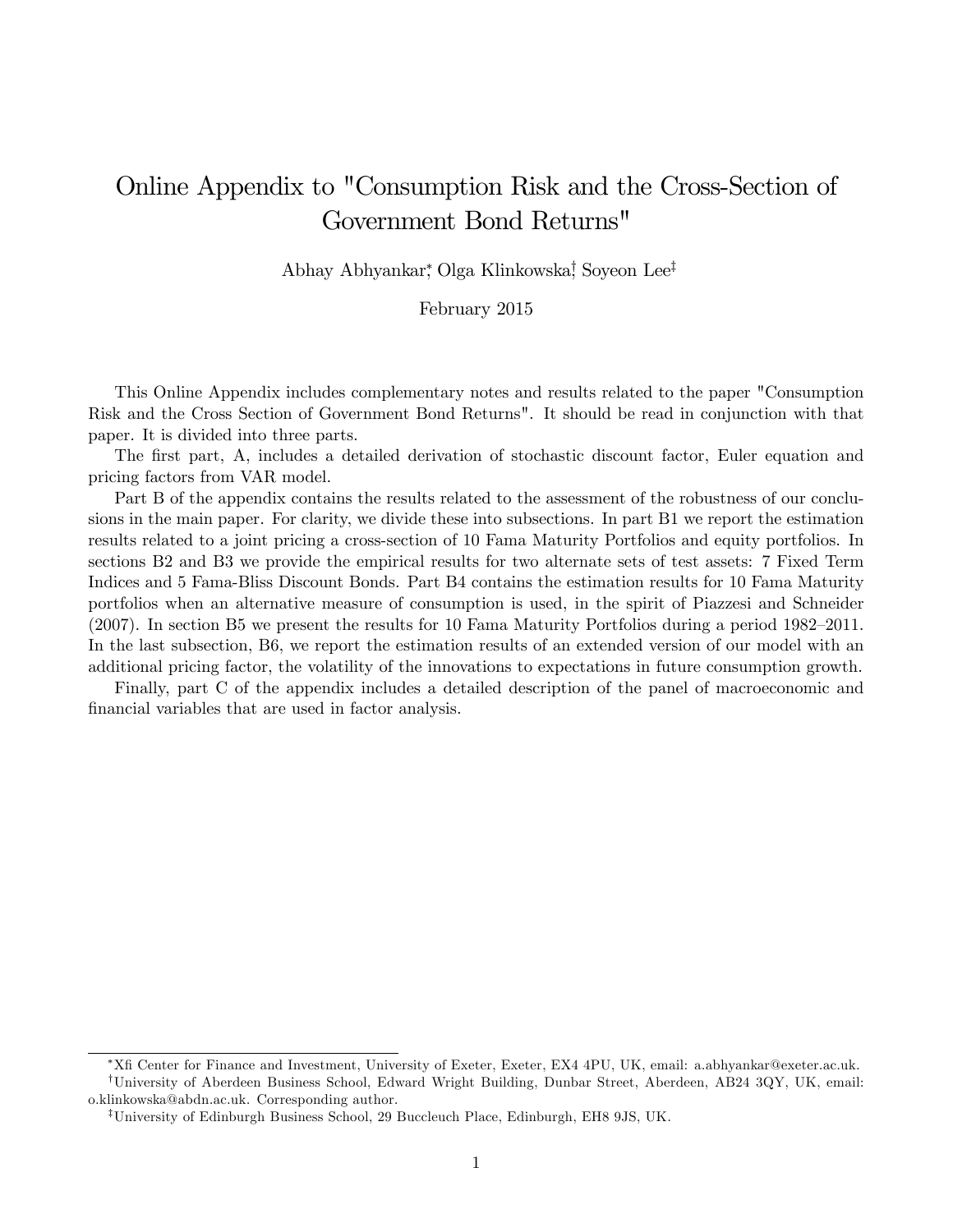# Appendix A

### A1: Derivation of stochastic discount factor

The aim of this appendix is to show a step-by-step derivation of eq.(4) in the main paper, given Epstein– Zin utility function and process for consumption growth.

Let's assume Epstein-Zin preferences that are represented by time  $t$  utility of representative consumer of the following form:

$$
V_t = \left\{ (1 - \beta) C_t^{1 - \rho} + \beta \left[ E_t \left( V_{t+1}^{1 - \gamma} \right) \right]_{1 - \gamma}^{\frac{1 - \rho}{1 - \rho}} \right\}^{\frac{1}{1 - \rho}}
$$
(1)

where  $\gamma$  is the coefficient of risk aversion and  $\frac{1}{\rho}$  is the elasticity of intertemporal substitution  $(EIS = \frac{1}{\rho})$  $\frac{1}{\rho}$ ). Let's denote as  $R_r(V_{t+1}) \equiv [E_t(V_{t+1}^{1-\gamma})]^{\frac{1}{1-\gamma}}$ .  $R_r(V_{t+1})$  represents a risk adjustment to continuation value at time  $t + 1$ . Then we can rewrite (1) as:

$$
V_t = \left\{ (1 - \beta) C_t^{1 - \rho} + \beta \left[ R_r(V_{t+1}) \right]^{1 - \rho} \right\}^{\frac{1}{1 - \rho}}
$$

Stochastic Discount Factor (SDF)  $M_{t+1}$  is defined as the Intertemporal Marginal Rate of Substitution (IMRS):

$$
M_{t+1} = \frac{\partial V_t / \partial C_{t+1}}{\partial V_t / \partial C_t}
$$

and for Epstein-Zin preferences it is the following:

$$
M_{t+1} = \beta \left( \frac{C_{t+1}}{C_t} \right)^{-\rho} \left[ \frac{V_{t+1}}{R_t(V_{t+1})} \right]^{\rho - \gamma}
$$

We consider in our paper a special case of Epstein-Zin preferences, i.e. when the  $EIS = 1$ . In this case the Epstein–Zin utility function collapses to

$$
V_t = C_t^{1-\beta} [R_t(V_{t+1})]^{\beta}
$$
  
= 
$$
C_t^{1-\beta} \left[ E_t \left( V_{t+1}^{1-\gamma} \right) \right]^{\frac{\beta}{1-\gamma}}
$$
 (2)

and the SDF is defined as

$$
M_{t+1} = \beta \left(\frac{C_{t+1}}{C_t}\right)^{-1} \left[\frac{V_{t+1}}{R_t(V_{t+1})}\right]^{1-\gamma}
$$
\n(3)

The SDF is a function of consumption growth and and an unobservable element  $\frac{V_{t+1}}{R_t(V_{t+1})}$  which depends on future utility  $V_{t+1}$ .

One way to Önd a closed form solution for the above SDF, is to assume a tractable process for consumption growth, and solve for the unobservable element. Specifically, we assume that consumption growth follows some  $MA(\infty)$  process of the following general form:

$$
\Delta c_{t+1} = \mu_c + \alpha(L)\omega_{t+1} \tag{4}
$$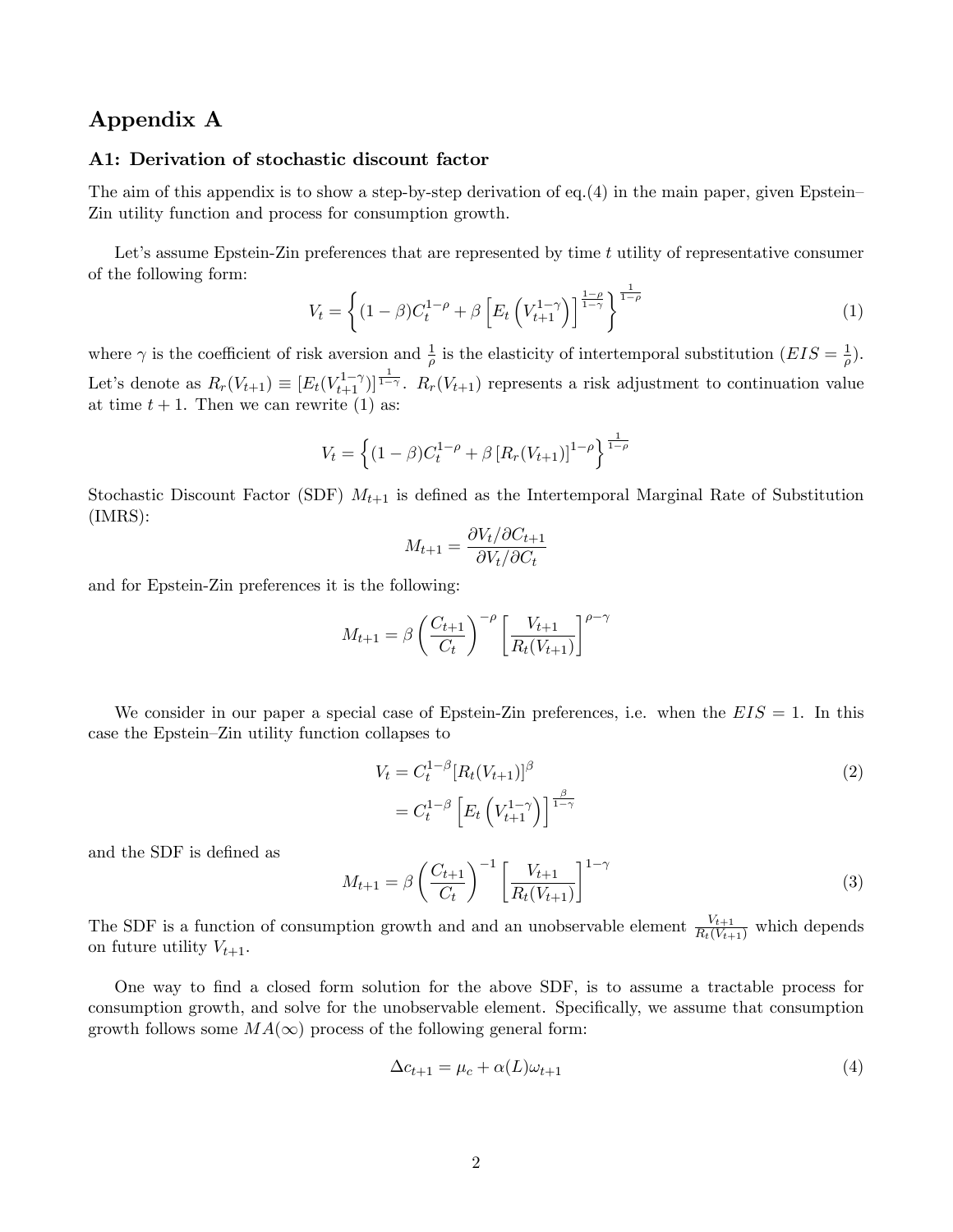where  $\alpha(L)$  is a lag polynomial operator defined as  $\alpha(L) = \sum_{s=0}^{\infty} \alpha_s L^s$  and  $\omega_{t+1}$  is *iid* standard normal process  $(\omega_{t+1} \sim \text{iid } N(0, 1))$ . Such a specification is quite broad and allows for a wide range of possible models of consumption path. We can rewrite then eq.(4) as:

$$
\Delta c_{t+1} = \mu_c + \sum_{s=0}^{\infty} \alpha_s L^s \omega_{t+1}
$$
  
=  $\mu_c + \sum_{s=0}^{\infty} \alpha_s \omega_{t+1-s}$   
=  $\mu_c + \alpha_0 \omega_{t+1} + \alpha_1 \omega_t + \alpha_2 \omega_{t-1} + \alpha_3 \omega_{t-2} + \alpha_4 \omega_{t-3} + \dots$ 

From the above consumption growth process we can derive the change in expectations for consumption growth over future period s and link it to the current shock to consumption growth  $\omega_{t+1}$ :

$$
E_{t+1}(\Delta c_{t+1+s}) - E_t(\Delta c_{t+1+s}) = \alpha_s \omega_{t+1} \quad \forall s = 0, 1, 2, ... \tag{5}
$$

In order to find a closed form solution to  $\frac{V_{t+1}}{R_t(V_{t+1})}$ , which is linked to future consumption via recursion in (2) we first scale the continuation value  $V_t$  in eq.(2) by consumption  $C_t$ :

$$
\frac{V_t}{C_t} = \left[ R_t \left( \frac{V_{t+1}}{C_{t+1}} \frac{C_{t+1}}{C_t} \right) \right]^\beta \tag{6}
$$

Then, denoting  $v_t \equiv \log(\frac{V_t}{C_t})$  and  $c_t \equiv \log(C_t)$ , we can rewrite the above equation as:

$$
v_t = \beta \log R_t(e^{v_{t+1} + \Delta c_{t+1}})
$$
  
\n
$$
v_t = \frac{\beta}{1 - \gamma} \log E_t[e^{(1 - \gamma)(v_{t+1} + \Delta c_{t+1})}]
$$
\n
$$
(7)
$$

where  $\Delta c_{t+1} = c_{t+1} - c_t$ .

Assuming Epstein-Zin preferences, given in eq.(2) and rewritten in eq.(7), and consumption growth process, given in eq.(4), the closed form solution for  $v_t$  is the following:

$$
v_t = \mu_v + v(L)\omega_t \tag{8}
$$

where

$$
\mu_v = \frac{\beta}{1-\beta} \left[ \mu_c + \frac{1-\gamma}{2} \alpha(\beta)^2 \right]
$$

and

$$
v(L) = \beta \frac{\alpha(L) - \alpha(\beta)}{L - \beta} = \beta[\alpha(L) - \alpha(\beta)]L^{-1} \sum_{s=0}^{\infty} \beta^s L^{-s}
$$

The solution is of a simple "guess and try" form: first we guess the form a solution and then verify it and find the parameters  $\mu_v$  and  $v(L)$  by substituting the solution into eq.(7). It turns out that  $v(L)$  is the solution to the following forecasting problem:

$$
v(L)\omega_t = \sum_{s=0}^{\infty} \beta^s E_t(\Delta c_{t+1+s} - \mu_c)
$$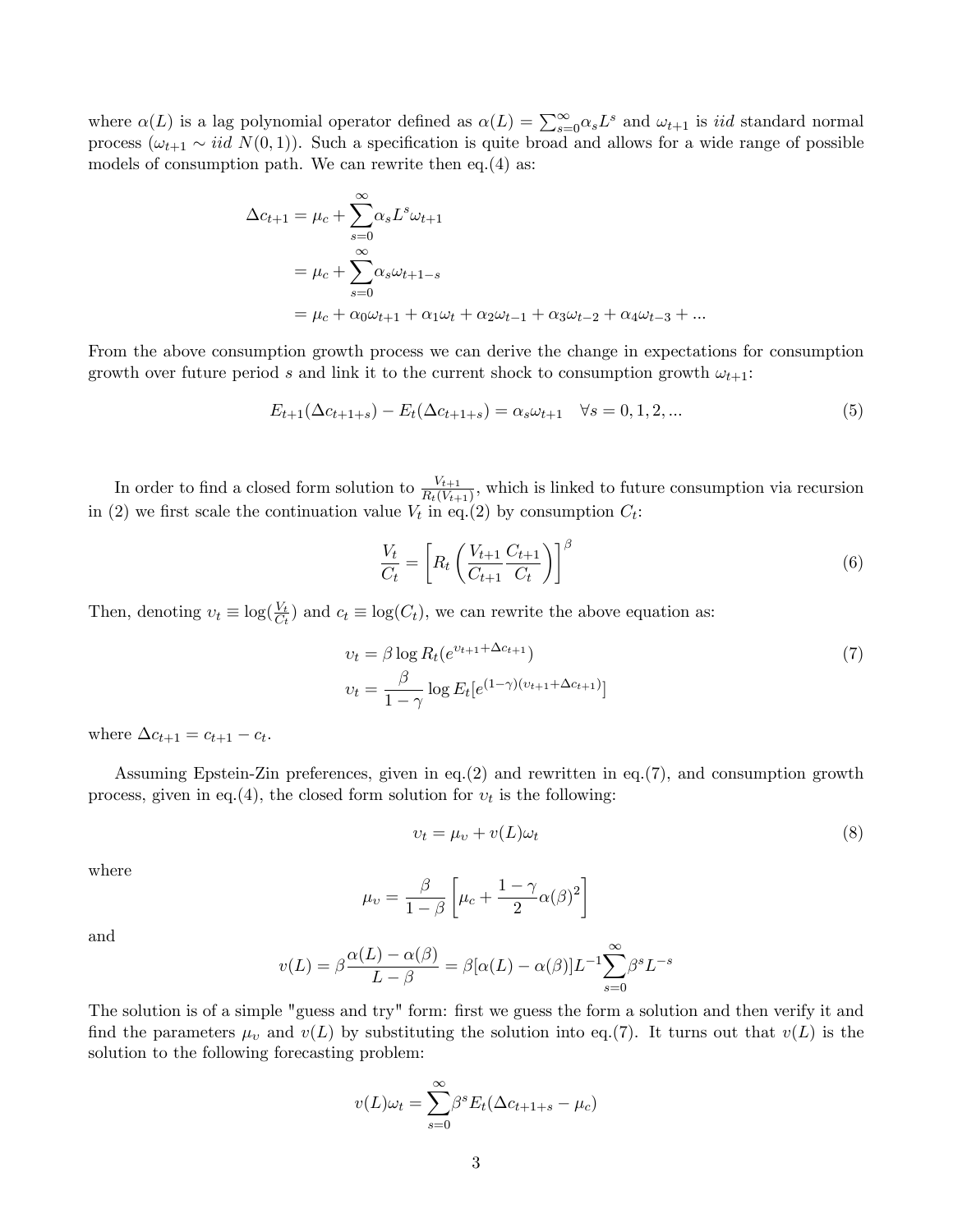We can now introduce the solution to  $v_t$ , given in eq.(8), and consumption growth process, expressed in eq.(4), into the SDF in eq.(3) and find a tractable form of SDF. But first let's rewrite the SDF as:

$$
M_{t+1} = \beta \left(\frac{C_{t+1}}{C_t}\right)^{-1} \left[\frac{V_{t+1}}{R_t(V_{t+1})}\right]^{1-\gamma}
$$
  
=  $\beta \left(\frac{C_{t+1}}{C_t}\right)^{-1} \left[\frac{\frac{V_{t+1}}{C_{t+1}} \frac{C_{t+1}}{C_t}}{R_t \left(\frac{V_{t+1}}{C_{t+1}} \frac{C_{t+1}}{C_t}\right)}\right]^{1-\gamma}$ 

and compute the log of SDF, denoting  $m_{t+1} \equiv \log(M_{t+1})$ :

$$
m_{t+1} = \log \beta - \Delta c_{t+1} + (1 - \gamma) \log \left[ \frac{\frac{V_{t+1}}{C_{t+1}} \frac{C_{t+1}}{C_t}}{R_t \left( \frac{V_{t+1}}{C_{t+1}} \frac{C_{t+1}}{C_t} \right)} \right]
$$
  
=  $\log \beta - \Delta c_{t+1} + (1 - \gamma) [v_{t+1} + \Delta c_{t+1} - \log R_t (e^{v_{t+1} + \Delta c_{t+1}})]$   
=  $\log \beta - \Delta c_{t+1} + (1 - \gamma) (v_{t+1} + \Delta c_{t+1}) - \log E_t [e^{(1 - \gamma) (v_{t+1} + \Delta c_{t+1})}]$  (9)

Let's now substitute the solution to  $v_t$ , given in eq.(8), and consumption growth process, given in eq.(4), into the relevant parts of the log SDF given in the above equation.

Specifically, we can write the  $(1 - \gamma)(v_{t+1} + \Delta c_{t+1})$  element in eq.(9) as:

$$
(1 - \gamma)(v_{t+1} + \Delta c_{t+1}) = (1 - \gamma)[\mu_v + v(L)\omega_{t+1} + \mu_c + \alpha(L)\omega_{t+1}]
$$
  
=  $(1 - \gamma)(\mu_v + \mu_c) + (1 - \gamma)[v(L) + \alpha(L)]\omega_{t+1}$   
=  $(1 - \gamma)(\mu_v + \mu_c) + (1 - \gamma)A(L)\omega_t$  (10)

where we denote  $A(L) \equiv \frac{v(L)+\alpha(L)}{L}$  $\frac{L}{L}$  and we use the following property of lag operator:  $v(L)\omega_{t+1} = \frac{v(L)}{L}$  $_L^{\left( L \right)}$   $\omega_t$ and  $\alpha(L)\omega_{t+1} = \frac{\alpha(L)}{L}$  $L^{(L)}\omega_t$ .

We can also write the  $\log E_t[e^{(1-\gamma)(v_{t+1}+\Delta c_{t+1})}]$  element in eq.(9) as:

$$
\log E_t[e^{(1-\gamma)(\nu_{t+1}+\Delta c_{t+1})}] = \log E_t[e^{(1-\gamma)[\mu_v+v(L)\omega_{t+1}+\mu_c+\alpha(L)\omega_{t+1}]}]
$$
  
\n
$$
= \log E_t[e^{(1-\gamma)(\mu_v+\mu_c)}e^{(1-\gamma)[v(L)+\alpha(L)]\omega_{t+1}}]
$$
  
\n
$$
= \log E_t[e^{(1-\gamma)(\mu_v+\mu_c)}e^{(1-\gamma)A(L)\omega_t}]
$$
  
\n
$$
= (1-\gamma)(\mu_v+\mu_c) + \log E_t[e^{(1-\gamma)A(L)\omega_t}]
$$
\n(11)

Note that  $A(L)\omega_t$  is a function of all past shocks up to time  $t + 1$ . Given the assumption of  $\omega_t \sim \textit{iid}$  $N(0, 1)$  and the property that  $E(e^{\omega_t}) = e^{E(\omega_t) + \frac{1}{2}Var(\omega_t)}$ , we can express the above as:

$$
\log E_t[e^{(1-\gamma)(\nu_{t+1}+\Delta c_{t+1})}] = (1-\gamma)(\mu_v + \mu_c) + \log \left[e^{E_t[(1-\gamma)A(L)\omega_t] + \frac{1}{2}Var_t[(1-\gamma)A(L)\omega_t]}\right]
$$

$$
= (1-\gamma)(\mu_v + \mu_c) + E_t[(1-\gamma)A(L)\omega_t] + \frac{1}{2}Var_t[(1-\gamma)A(L)\omega_t] \tag{12}
$$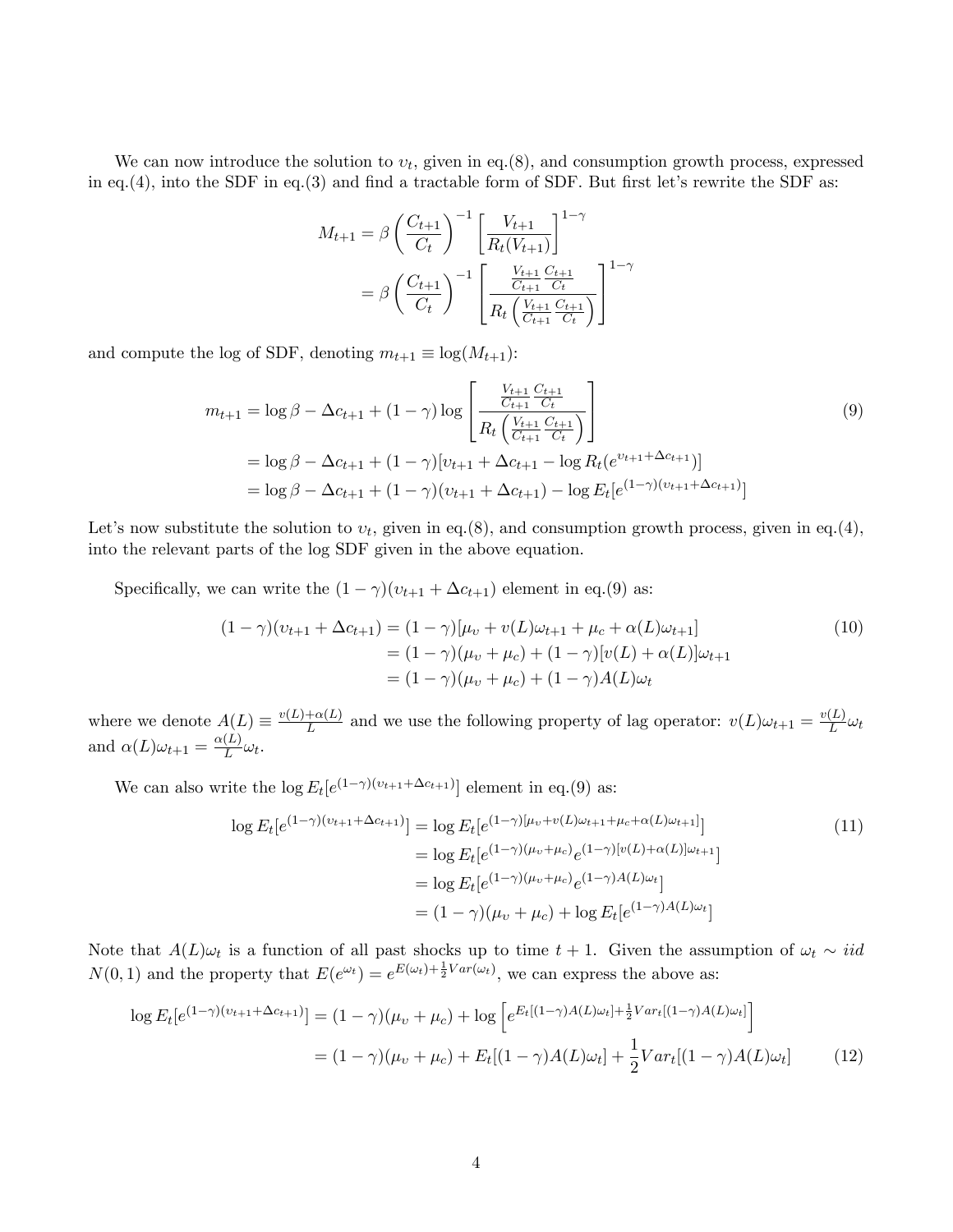Substituting  $(10)$  and  $(12)$  into the log of SDF in eq. $(9)$ , we obtain:

$$
m_{t+1} = \log \beta - \Delta c_{t+1} + (1 - \gamma)A(L)\omega_t - E_t[(1 - \gamma)A(L)\omega_t] - \frac{1}{2}Var_t[(1 - \gamma)A(L)\omega_t]
$$
(13)  
=  $\log \beta - \Delta c_{t+1} + (1 - \gamma)\{A(L)\omega_t - E_t[A(L)\omega_t]\} - \frac{(1 - \gamma)^2}{2}Var_t[A(L)\omega_t]$ 

We show below, in Proof 1, that

$$
A(L)\omega_t - E_t[A(L)\omega_t] = \alpha(\beta)\omega_{t+1}
$$
\n(14)

$$
Var_t[A(L)\omega_t] = \alpha(\beta)^2 \tag{15}
$$

Substituting the above into log SDF in eq.(13) we get:

$$
m_{t+1} = \log \beta - \Delta c_{t+1} + (1 - \gamma) [\alpha(\beta)\omega_{t+1}] - \frac{(1 - \gamma)^2}{2} \alpha(\beta)^2
$$
  
=  $\log \beta - \Delta c_{t+1} + (1 - \gamma) \sum_{s=0}^{\infty} \alpha_s \beta^s \omega_{t+1} - \frac{(1 - \gamma)^2}{2} \left( \sum_{s=0}^{\infty} \alpha_s \beta^s \right)^2$  (16)

where  $\alpha(\beta) = \sum_{s=0}^{\infty} \alpha_s \beta^s$ . Using (5), we can rewrite the above as:

$$
m_{t+1} = \log \beta - \Delta c_{t+1} + (1 - \gamma) [\alpha(\beta)\omega_{t+1}] - \frac{(1 - \gamma)^2}{2} \alpha(\beta)^2
$$
  
\n
$$
= \log \beta - \Delta c_{t+1} + (1 - \gamma) \sum_{s=0}^{\infty} \beta^s (E_{t+1} - E_t) (\Delta c_{t+1+s})
$$
  
\n
$$
- \frac{(1 - \gamma)^2}{2} Var_t \left[ \sum_{s=0}^{\infty} \beta^s (E_{t+1} - E_t) (\Delta c_{t+1+s}) \right]
$$
 (17)

This is equation (5) in our paper.

**Proof 1.** Our aim is to prove equations (14) and (15). From the properties of conditional expectation function and the fact that  $\omega_t \sim \text{iid } N(0, 1)$  we can write:

$$
E_t[A(L)\omega_t] = A(L)_{+}\omega_t
$$

where the term  $[A(L)]_+$  denotes the nonnegative degrees of the lag polynomial operator  $A(L)$ . Intuitively, given that all the shocks  $\omega_t$  have mean zero, the conditional expectation of some linear function of past and future shocks will be a function of past shocks only (expressed by positive degrees of lag polynomial operator) as the future shocks (expressed by negative degrees of lag polynomial operator) will have zero expectation.

Additionally, we use the following other two properties of lag polynomial operators:

$$
\frac{v(L) + \alpha(L)}{L} = \frac{v(L)}{L} + \frac{\alpha(L)}{L}
$$

$$
\left[\frac{v(L)}{L} + \frac{\alpha(L)}{L}\right]_+ = \left[\frac{v(L)}{L}\right]_+ + \left[\frac{\alpha(L)}{L}\right]_+
$$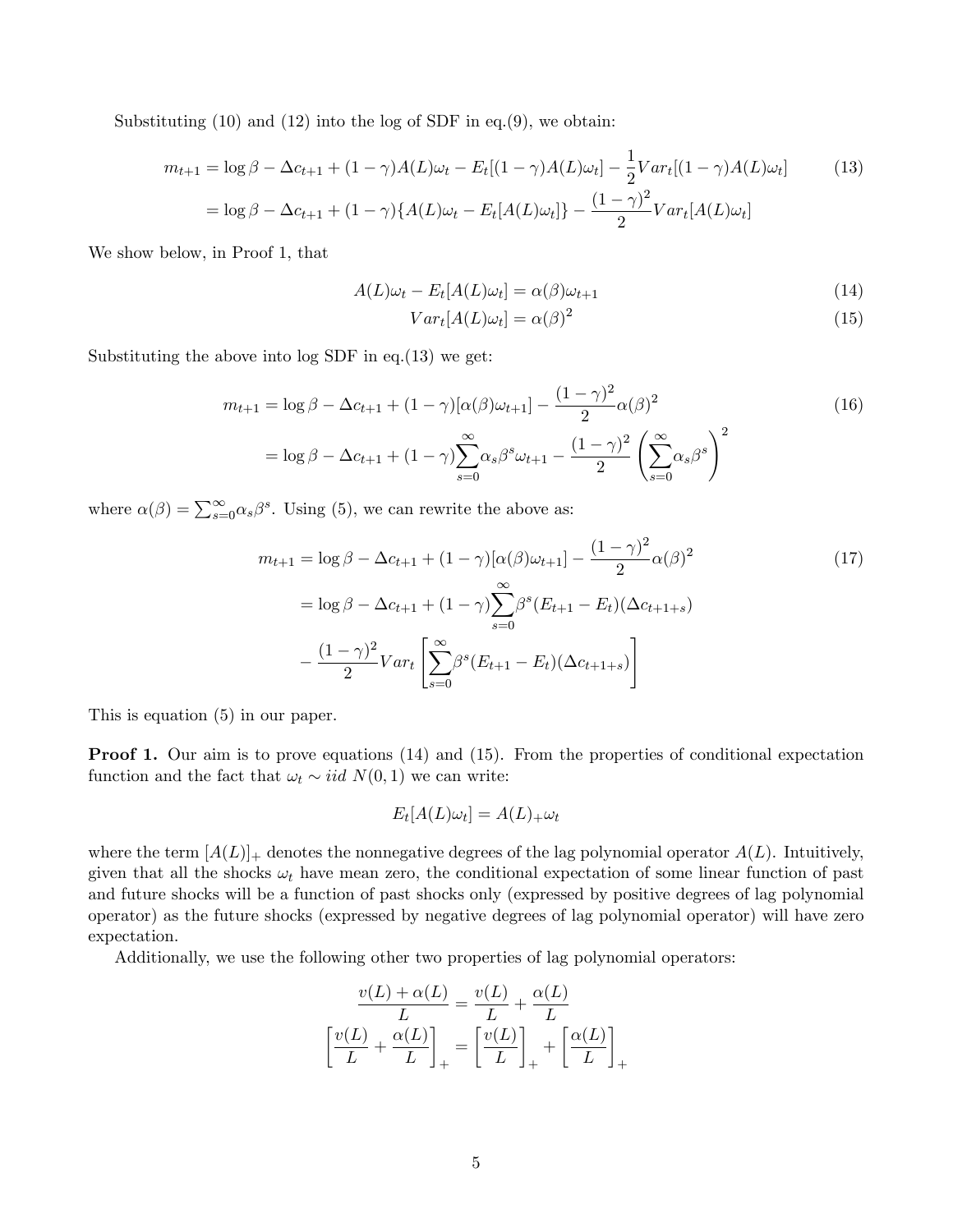We can write then  $(14)$  as:

$$
A(L)\omega_t - E_t[A(L)\omega_t] = A(L)\omega_t - A(L)_{+}\omega_t
$$
  
\n
$$
= [A(L) - A(L)_{+}]\omega_t
$$
  
\n
$$
= \left\{ \frac{v(L) + \alpha(L)}{L} - \left[ \frac{v(L) + \alpha(L)}{L} \right]_{+} \right\} \omega_t
$$
  
\n
$$
= \left\{ \frac{\alpha(L)}{L} - \left[ \frac{\alpha(L)}{L} \right]_{+} + \frac{v(L)}{L} - \left[ \frac{v(L)}{L} \right]_{+} \right\} \omega_t
$$
\n(18)

Let's find first  $\frac{\alpha(L)}{L}$  –  $\lceil \alpha(L) \rceil$ L i  $+$  and then  $\frac{v(L)}{L}$  –  $\lceil v(L) \rceil$ L i + .

(1) To find  $\frac{\alpha(L)}{L}$  –  $\int \alpha(L)$ L i + we take:

$$
\frac{\alpha(L)}{L} = \frac{\alpha_0 + \alpha_1 L + \alpha_2 L^2 + \alpha_3 L^3 + \dots}{L}
$$
  
=  $\alpha_0 L^{-1} + \alpha_1 + \alpha_2 L + \alpha_3 L^2 + \dots$   

$$
[\frac{\alpha(L)}{L}]_+ = [\alpha_0 L^{-1} + \alpha_1 + \alpha_2 L + \alpha_3 L^2 + \dots]
$$
  
=  $\alpha_1 + \alpha_2 L + \alpha_3 L^2 + \dots$ 

So

$$
\frac{\alpha(L)}{L} - \left[\frac{\alpha(L)}{L}\right]_+ = \alpha_0 L^{-1} \tag{19}
$$

(2)

Finding  $\frac{v(L)}{L}$  –  $\lceil v(L) \rceil$ L i is a bit more complex. From the solution to  $v_t$  in eq.(4) we know that  $v(L) = \beta \frac{\alpha(L) - \alpha(\beta)}{L - \beta} = \beta[\alpha(L) - \alpha(\beta)]L^{-1} \sum_{s=0}^{\infty} \beta^s L^{-s}$  so

$$
\frac{v(L)}{L} - \left[\frac{v(L)}{L}\right]_{+} = \beta\alpha(L)L^{-2}\sum_{s=0}^{\infty}\beta^{s}L^{-s} - \beta\alpha(\beta)L^{-2}\sum_{s=0}^{\infty}\beta^{s}L^{-s}
$$
\n
$$
- \left[\beta\alpha(L)L^{-2}\sum_{s=0}^{\infty}\beta^{s}L^{-s} - \beta\alpha(\beta)L^{-2}\sum_{s=0}^{\infty}\beta^{s}L^{-s}\right]_{+}
$$
\n
$$
= \left\{\beta\alpha(L)L^{-2}\sum_{s=0}^{\infty}\beta^{s}L^{-s} - \left[\beta\alpha(L)L^{-2}\sum_{s=0}^{\infty}\beta^{s}L^{-s}\right]_{+}\right\}
$$
\n
$$
- \left\{\beta\alpha(\beta)L^{-2}\sum_{s=0}^{\infty}\beta^{s}L^{-s} - \left[\beta\alpha(\beta)L^{-2}\sum_{s=0}^{\infty}\beta^{s}L^{-s}\right]_{+}\right\}
$$
\n(20)

We can also write  $\beta \alpha(L) L^{-2} \sum_{s=0}^{\infty} \beta^s L^{-s}$  as:

$$
\beta \alpha(L)L^{-2} \sum_{s=0}^{\infty} \beta^s L^{-s} = \beta(\alpha_0 + \alpha_1 L + \alpha_2 L^2 + \alpha_3 L^3 + \alpha_4 L^4 + ...)L^{-2} (1 + \beta L^{-1} + \beta^2 L^{-2} + \beta^3 L^{-3} + ...)
$$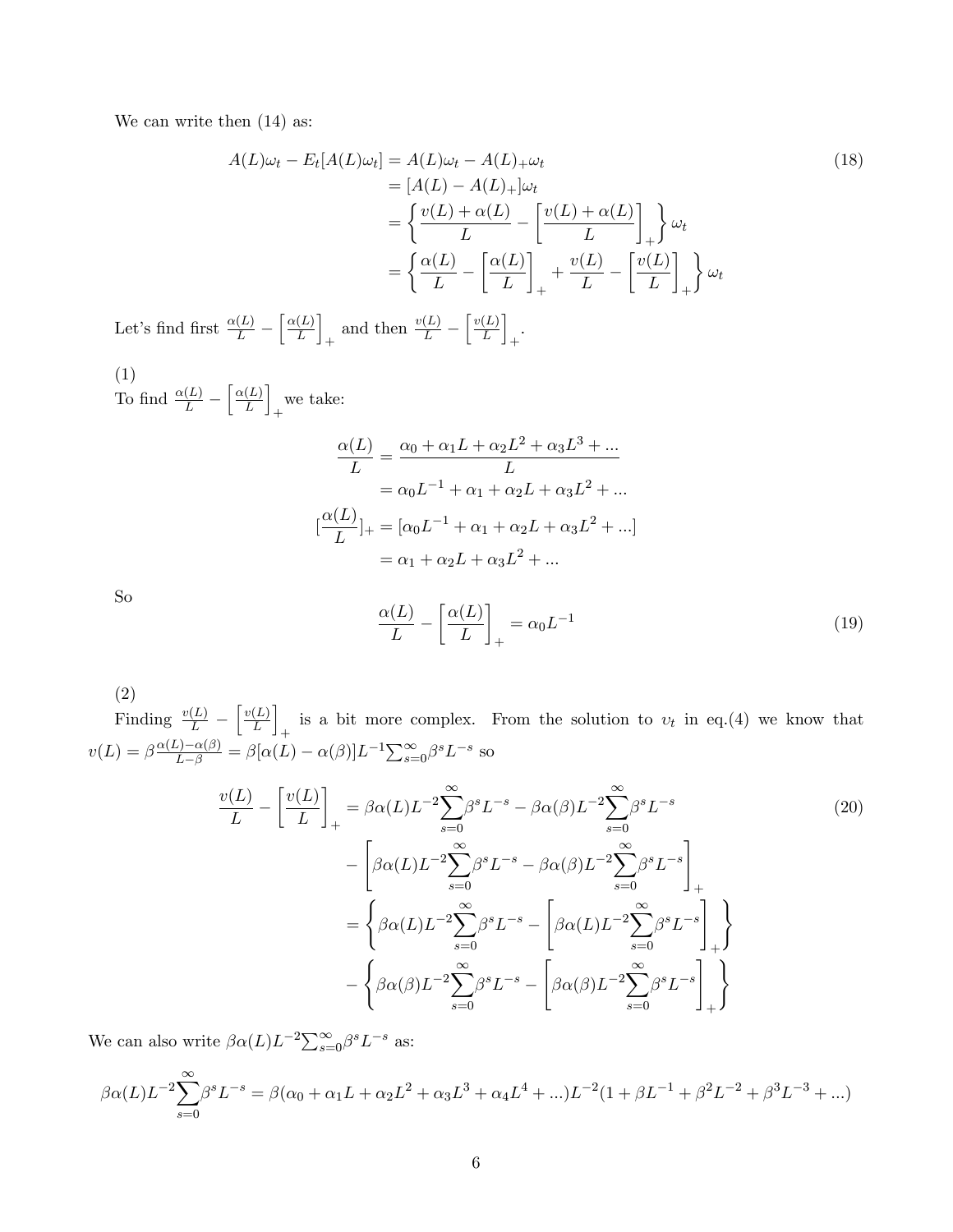So

$$
\beta \alpha(L)L^{-2} \sum_{s=0}^{\infty} \beta^s L^{-s} - \left[ \beta \alpha(L)L^{-2} \sum_{s=0}^{\infty} \beta^s L^{-s} \right]_+ = \beta(\alpha_0 L^{-2} + \alpha_1 L^{-1}) + \beta^2(\alpha_0 L^{-3} + \alpha_1 L^{-2} + \alpha_2 L^{-1}) + \beta^3(\alpha_0 L^{-4} + \alpha_1 L^{-3} + \alpha_2 L^{-2} + \alpha_3 L^{-1}) + \beta^4(\alpha_0 L^{-5} + \alpha_1 L^{-4} + \alpha_2 L^{-3} + \alpha_3 L^{-2} + \alpha_4 L^{-1}) + \dots
$$
\n(21)

We can also write  $\beta \alpha(\beta) L^{-2} \sum_{s=0}^{\infty} \beta^s L^{-s}$  as:

$$
\beta \alpha(\beta) L^{-2} \sum_{s=0}^{\infty} \beta^s L^{-s} = \beta(\alpha_0 + \alpha_1 \beta + \alpha_2 \beta^2 + \alpha_3 \beta^3 + \alpha_4 \beta^4 + ...)L^{-2} (1 + \beta L^{-1} + \beta^2 L^{-2} + \beta^3 L^{-3} + ...)
$$

and

$$
\beta \alpha(\beta) L^{-2} \sum_{s=0}^{\infty} \beta^s L^{-s} - \left[ \beta \alpha(\beta) L^{-2} \sum_{s=0}^{\infty} \beta^s L^{-s} \right]_+ = \beta \alpha(\beta) L^{-2} \sum_{s=0}^{\infty} \beta^s L^{-s}
$$

since  $\left[\beta \alpha(\beta)L^{-2}\sum_{s=0}^{\infty}\beta^{s}L^{-s}\right]_{+} = 0$ . So

$$
\beta \alpha(\beta) L^{-2} \sum_{s=0}^{\infty} \beta^s L^{-s} - \left[ \beta \alpha(\beta) L^{-2} \sum_{s=0}^{\infty} \beta^s L^{-s} \right]_+ = \beta(\alpha_0 L^{-2} + \alpha_1 \beta L^{-2} + \alpha_2 \beta^2 L^{-2} + \alpha_3 \beta^3 L^{-2} + \alpha_4 \beta^4 L^{-2} + \dots)
$$
\n(22)

= 
$$
\beta(\alpha_0 L^{-2} + \alpha_1 \beta L^{-2} + \alpha_2 \beta^2 L^{-2} + \alpha_3 \beta^3 L^{-2} + \alpha_4 \beta^4 L^{-2} + ...)
$$
  
+  $\beta^2(\alpha_0 L^{-3} + \alpha_1 \beta L^{-3} + \alpha_2 \beta^2 L^{-3} + \alpha_3 \beta^3 L^{-3} + \alpha_4 \beta^4 L^{-3} + ...)$   
+  $\beta^3(\alpha_0 L^{-4} + \alpha_1 \beta L^{-4} + \alpha_2 \beta^2 L^{-4} + \alpha_3 \beta^3 L^{-4} + \alpha_4 \beta^4 L^{-4} + ...)$   
+  $\beta^4(\alpha_0 L^{-5} + \alpha_1 \beta L^{-5} + \alpha_2 \beta^2 L^{-5} + \alpha_3 \beta^3 L^{-5} + \alpha_4 \beta^4 L^{-5} + ...)$   
+ ...

As stated in (20), we can compute  $\frac{v(L)}{L}$  –  $\lceil v(L) \rceil$ L i as the difference between  $(21)$  and  $(22)$ . It is the following:

$$
\frac{v(L)}{L} - \left[\frac{v(L)}{L}\right]_{+} = \left\{\beta\alpha(L)L^{-2}\sum_{s=0}^{\infty}\beta^{s}L^{-s} - \left[\beta\alpha(L)L^{-2}\sum_{s=0}^{\infty}\beta^{s}L^{-s}\right]_{+}\right\}
$$
\n
$$
- \left\{\beta\alpha(\beta)L^{-2}\sum_{s=0}^{\infty}\beta^{s}L^{-s} - \left[\beta\alpha(\beta)L^{-2}\sum_{s=0}^{\infty}\beta^{s}L^{-s}\right]_{+}\right\}
$$
\n
$$
= \alpha_{1}\beta L^{-1} + \alpha_{2}\beta^{2}L^{-1} + \alpha_{3}\beta^{3}L^{-1} + \alpha_{4}\beta^{4}L^{-1} + ...
$$
\n
$$
= [\alpha(\beta) - \alpha_{0}]L^{-1}
$$
\n(23)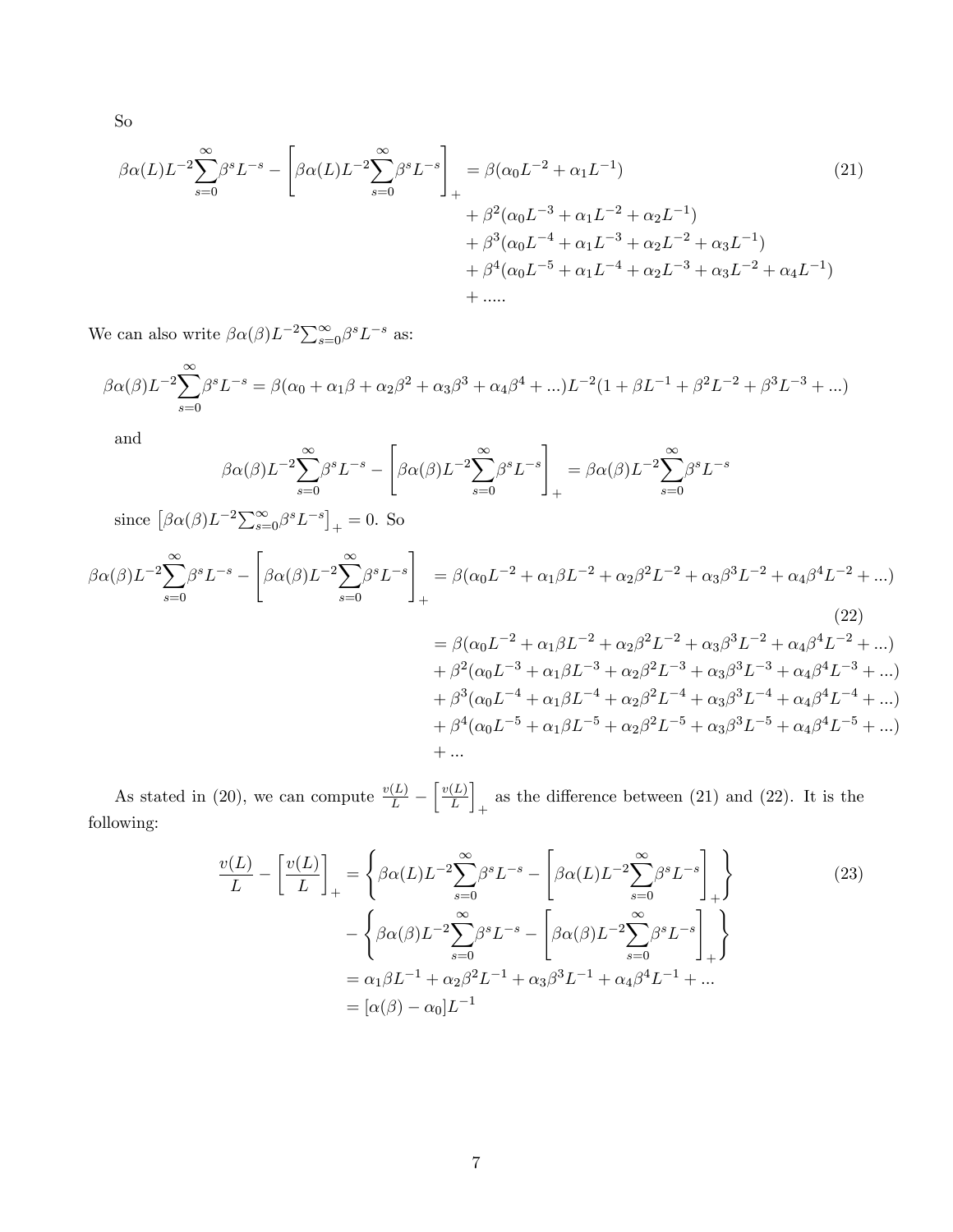We can now come back to eq.  $(18)$  and substitute  $(19)$  and  $(23)$  into this equation:

$$
A(L)\omega_t - E_t[A(L)\omega_t] = \left\{ \frac{\alpha(L)}{L} - \left[ \frac{\alpha(L)}{L} \right]_+ + \frac{v(L)}{L} - \left[ \frac{v(L)}{L} \right]_+ \right\} \omega_t
$$
  
=  $\left\{ \alpha_0 L^{-1} + [\alpha(\beta) - \alpha_0] L^{-1} \right\} \omega_t$   
=  $\alpha(\beta)L^{-1}\omega_t$   
=  $\alpha(\beta)\omega_{t+1}$ 

This ends the proof of (14).

Since  $A(L)\omega_t - E_t[A(L)\omega_t] = \alpha(\beta)\omega_{t+1}$ , we can now find  $Var_t[A(L)\omega_t]$ :

$$
Var_t[A(L)\omega_t] = E_t\{A(L)\omega_t - E_t[A(L)\omega_t]\}^2
$$
  
=  $E_t[\alpha(\beta)\omega_{t+1}]^2$   
=  $\alpha(\beta)^2 E_t[\omega_{t+1}]^2$   
=  $\alpha(\beta)^2 V_t(\omega_{t+1})$   
=  $\alpha(\beta)^2$ 

since  $V_t(\omega_{t+1}) = 1$ . This ends the proof of (15).

### B2: Derivation of Euler equation

We start with basic Euler equation, which is the following:

$$
E_t(M_{t+1}R_{t+1}^i) = 1
$$

where  $M_{t+1}$  is an SDF and  $R_{t+1}^i$  is a gross return on asset i.

A common assumption in asset pricing literature is the joint conditional log-normality of asset returns and SDF, that allows to write the above equation in an equivalent log form:

$$
E_t(r_{t+1}^i) + \frac{1}{2}V_t(r_{t+1}^i) + E_t(m_{t+1}) + \frac{1}{2}V_t(m_{t+1}) + Cov_t(r_{t+1}^i, m_{t+1}) = 0
$$
\n(24)

where  $r_{t+1}^i \equiv \log(R_{t+1}^i)$  and  $m_{t+1} \equiv \log(M_{t+1})$ . The implication of Euler equation for a risk free rate is the following:

$$
r_{t+1}^f = -\left[E_t(m_{t+1}) + \frac{1}{2}V_t(m_{t+1})\right]
$$

Note that at time t risk free rate is fixed so  $r_{t+1}^f \equiv E_t(r_{t+1}^f)$ . Rewriting then (24), we get:

$$
E_t(r_{t+1}^i - r_{t+1}^f) + \frac{1}{2}V_t(r_{t+1}^i) + Cov_t(r_{t+1}^i, m_{t+1}) = 0
$$

Assuming as well that the joint conditional distribution of SDF and asset returns is homoscedastic, the log Euler equation becomes:

$$
E_t(r_{t+1}^i) + \frac{1}{2}\sigma_i^2 + E_t(m_{t+1}) + \frac{1}{2}\sigma_m^2 + \sigma_{im} = 0
$$
\n(25)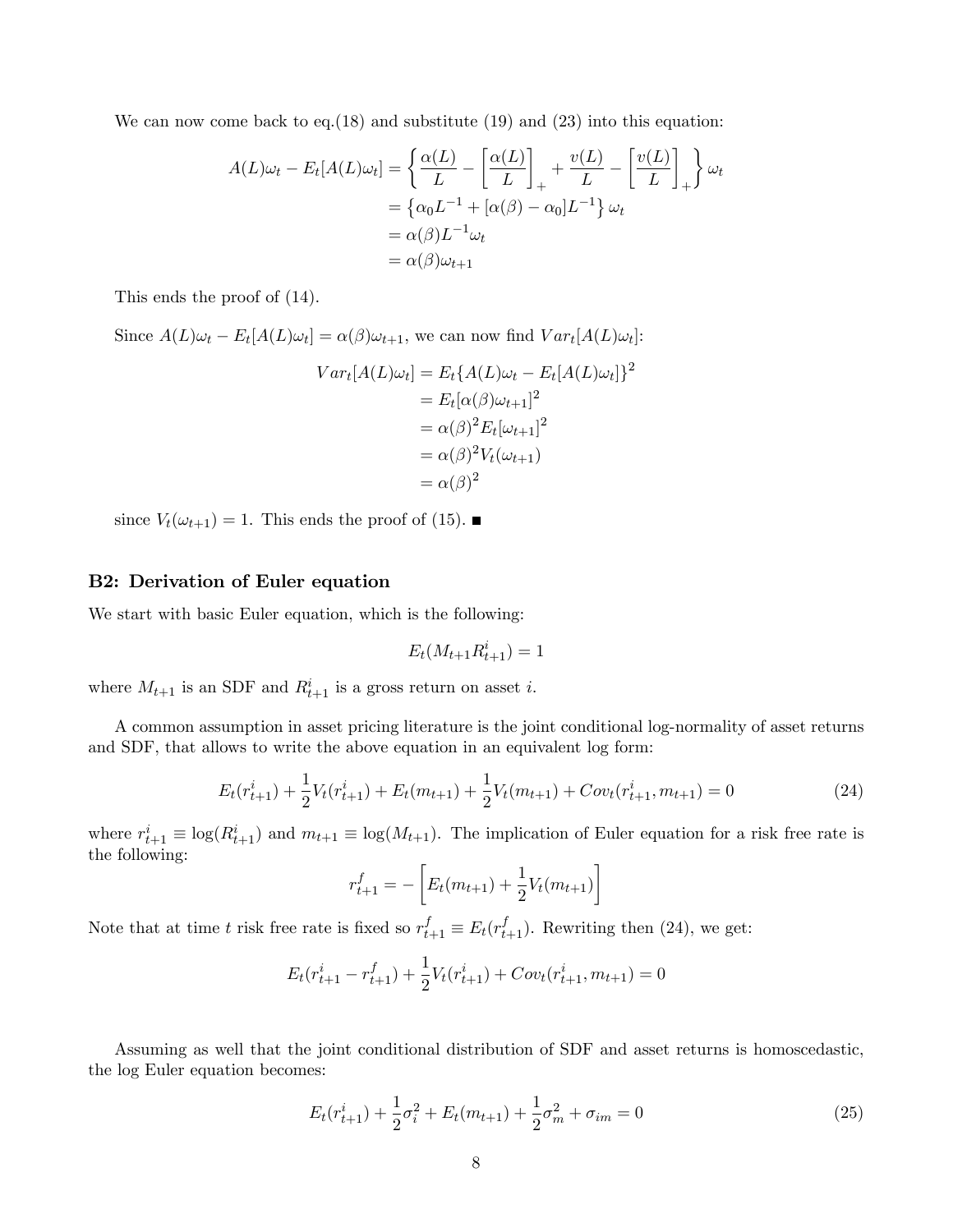where  $\sigma_i^2 \equiv V\left[r_{t+1}^i - E_t(r_{t+1}^i)\right]$  denotes the unconditional variance of innovations to log asset *i* return,  $\sigma_m^2 \equiv V[m_{t+1} - E_t(m_{t+1})]$  denotes the unconditional variance of innovations to log SDF and  $\sigma_{im} \equiv$  $Cov\left[r_{t+1}^i - E_t(r_{t+1}^i), m_{t+1} - E_t(m_{t+1})\right]$  denotes the unconditional covariance of innovations to log asset i return and log SDF. Special case of the above equation for risk free rate will yields:

$$
r_{t+1}^{f} = -\left[E_t(m_{t+1}) + \frac{1}{2}\sigma_m^2\right]
$$

So the Euler equation will become the following:

$$
E_t(r_{t+1}^i - r_{t+1}^f) + \frac{1}{2}\sigma_i^2 + \sigma_{im} = 0
$$
\n(26)

The risk premia will be constant, though the expected asset returns will vary according to variation in risk free rate as below:

$$
E_t(r_{t+1}^i) = -E_t(m_{t+1}) - \frac{1}{2}\sigma_m^2 - \frac{1}{2}\sigma_i^2 - \sigma_{im}
$$

$$
= r_{t+1}^f - \frac{1}{2}\sigma_i^2 - \sigma_{im}
$$

From the law of total covariance we can write:

$$
Cov(m_{t+1}, r_{t+1}^i) = E[Cov_t(m_{t+1}, r_{t+1}^i)] + Cov[E_t(m_{t+1}), E_t(r_{t+1}^i)]
$$
  
=  $E[\sigma_{im}] + Cov[E_t(m_{t+1}), -E_t(m_{t+1})]$   
=  $\sigma_{im} - Var(r_{t+1}^f)$  (27)

and

$$
Cov(m_{t+1}, r_{t+1}^f) = E[Cov_t(m_{t+1}, r_{t+1}^f)] + Cov[E_t(m_{t+1}), E_t(r_{t+1}^f)]
$$
  
=  $E[0] + Cov[E_t(m_{t+1}), -E_t(m_{t+1})]$   
=  $-Var(r_{t+1}^f)$  (28)

Then from  $(27)$  and  $(28)$  we get:

$$
Cov(m_{t+1}, r_{t+1}^i - r_{t+1}^f) = Cov(m_{t+1}, r_{t+1}^i) - Cov(m_{t+1}, r_{t+1}^f)
$$
  
=  $\sigma_{im} - Var(r_{t+1}^f) - [-Var(r_{t+1}^f)]$   
=  $\sigma_{im}$  (29)

Also, from the law of total variance we can write:

$$
Var(r_{t+1}^i) = E[Var_t(r_{t+1}^i)] + Var[E_t(r_{t+1}^i)]
$$
  
=  $E[\sigma_i^2] + Var[-E_t(m_{t+1})]$   
=  $\sigma_i^2 + Var(r_{t+1}^f)$ 

This implies that

$$
\sigma_i^2 = Var(r_{t+1}^i) - Var(r_{t+1}^f)
$$
\n(30)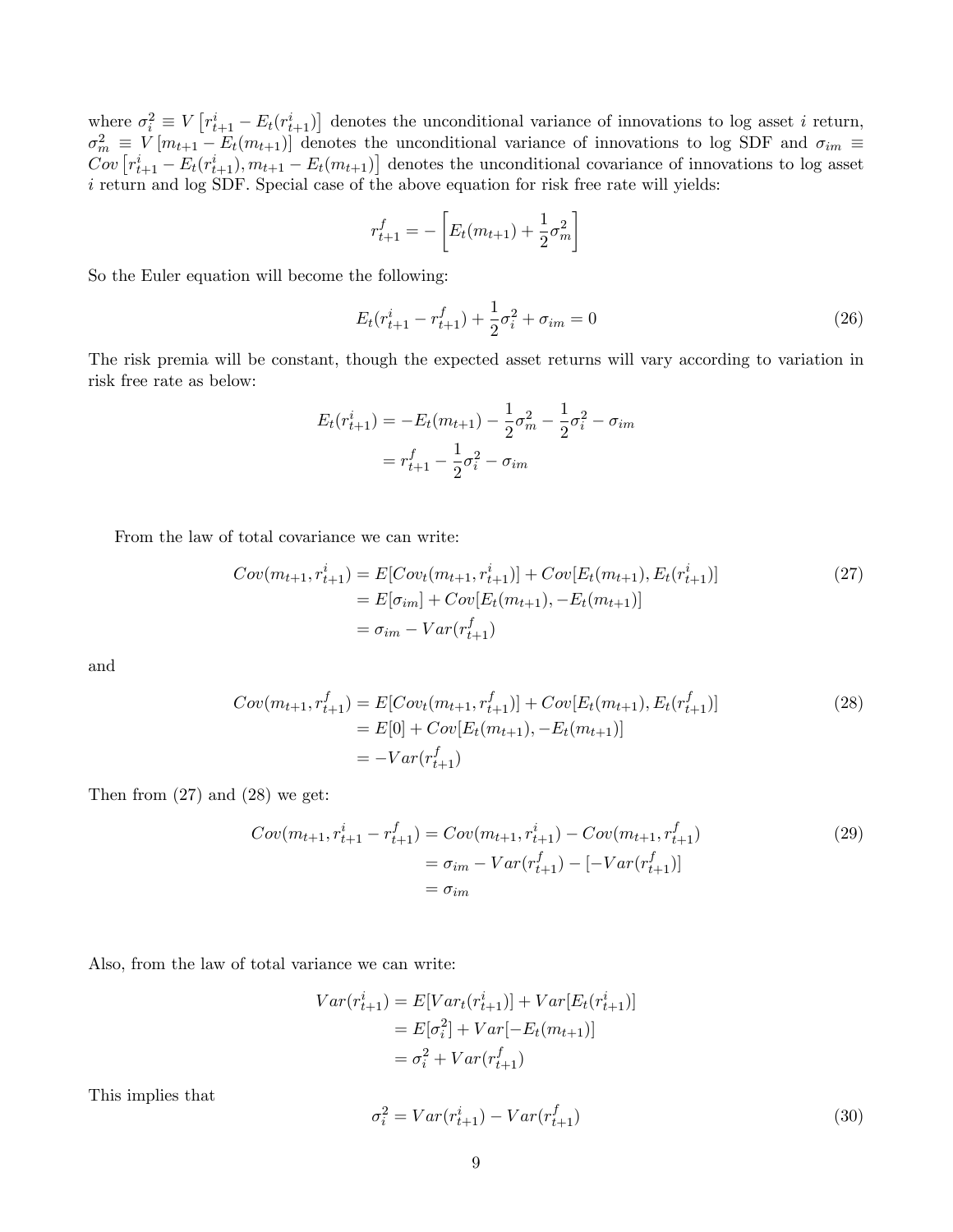Introducing (29) and (30) into Euler equation in (26), we get the following:

$$
E_t(r_{t+1}^i - r_{t+1}^f) + \frac{1}{2}\sigma_t^2 + \sigma_{im} = 0
$$
  

$$
E_t(r_{t+1}^i - r_{t+1}^f) + \frac{1}{2}[Var(r_{t+1}^i) - Var(r_{t+1}^f)] + Cov(m_{t+1}, r_{t+1}^i - r_{t+1}^f) = 0
$$
  

$$
E_t(r_{t+1}^i - r_{t+1}^f) + \frac{1}{2}Var(r_{t+1}^i) - \frac{1}{2}Var(r_{t+1}^f) = -Cov(m_{t+1}, r_{t+1}^i - r_{t+1}^f)
$$

which is equation  $(6)$  in our paper.

### A3: Derivation of pricing factors from VAR model

Let's consider a general  $VAR(1)$  model of the following form:

$$
\mathbf{Z}_{t+1} \mathbf{=} \mathbf{A} \mathbf{Z}_{t} \mathbf{+} \eta_{t+1}
$$

In our application, vector  $\mathbf{Z}_t$  has log consumption growth  $\Delta c_t$  as its first element. The other elements in this vector, denoted as  $x_t$ , are state variables. We assume then the following joint dynamics for consumption growth  $\Delta c_t$  and state variables in  $\mathbf{x}_t$ :

$$
\left[\begin{array}{c} \Delta c_{t+1} \\ \mathbf{x}_{t+1} \end{array}\right] = \left[\begin{array}{cc} A_{11} & \mathbf{A}_{12} \\ \mathbf{A}_{21} & \mathbf{A}_{22} \end{array}\right] \left[\begin{array}{c} \Delta c_t \\ \mathbf{x}_t \end{array}\right] + \left[\begin{array}{c} \eta_{c,t+1} \\ \eta_{x,t+1} \end{array}\right]
$$

Our aim is to extract the innovation to expectations in future consumption growth, defined as:

$$
\varepsilon_{c,t+1} = \sum_{j=0}^{\infty} \beta^j (E_{t+1} - E_t) \Delta c_{t+1+j}
$$
\n(31)

given the VAR(1) model for dynamics of consumption growth.

Let's first define  $\varepsilon_{t+1}$  as

$$
\varepsilon_{t+1} = \sum_{j=0}^{\infty} \beta^j (E_{t+1} - E_t) \mathbf{Z}_{t+1+j}
$$
\n(32)

Given above,  $\varepsilon_{c,t+1}$  is simply the first element of vector  $\varepsilon_{t+1}$  that can be written as:

$$
\varepsilon_{c,t+1} = \mathbf{e}'_1 \varepsilon_{t+1} \tag{33}
$$

where  $e_1$  is a vector with the first element equal to 1 and all others equal to zero, of a relevant size.

For any  $j = 0, 1, 2, \dots$  we can write

$$
E_{t+1}(\mathbf{Z}_{t+1+j}) - E_t(\mathbf{Z}_{t+1+j}) = \mathbf{A}^j \eta_{t+1}
$$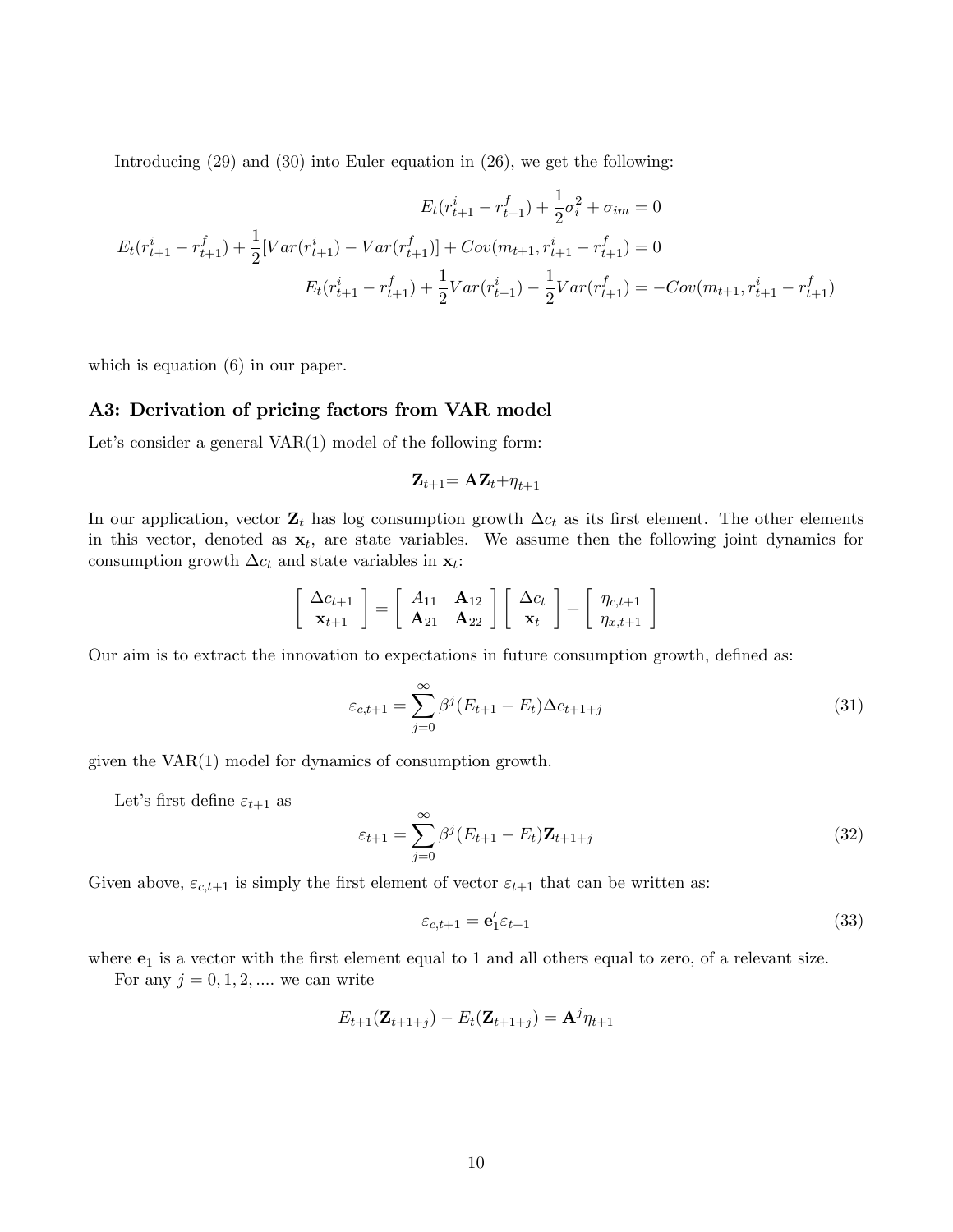Introducing the above into eq.(32), we get:

$$
\varepsilon_{t+1} = \sum_{j=0}^{\infty} \beta^j (E_{t+1} - E_t) \mathbf{Z}_{t+1+j}
$$
  
= 
$$
\left( \sum_{j=0}^{\infty} \beta^j \mathbf{A}^j \right) \eta_{t+1}
$$
  
= 
$$
\left[ \mathbf{I} + (\beta \mathbf{A})^1 + (\beta \mathbf{A})^2 + (\beta \mathbf{A})^3 + \ldots \right] \eta_{t+1}
$$
  
= 
$$
(\mathbf{I} + \beta \mathbf{A})^{-1} \eta_{t+1}
$$

So the innovation to expectations in future consumption growth,  $\varepsilon_{c,t+1},$  equals

$$
\varepsilon_{c,t+1} = \mathbf{e}'_1 (\mathbf{I} + \beta \mathbf{A})^{-1} \eta_{t+1}
$$

The above is equation (10) in our paper.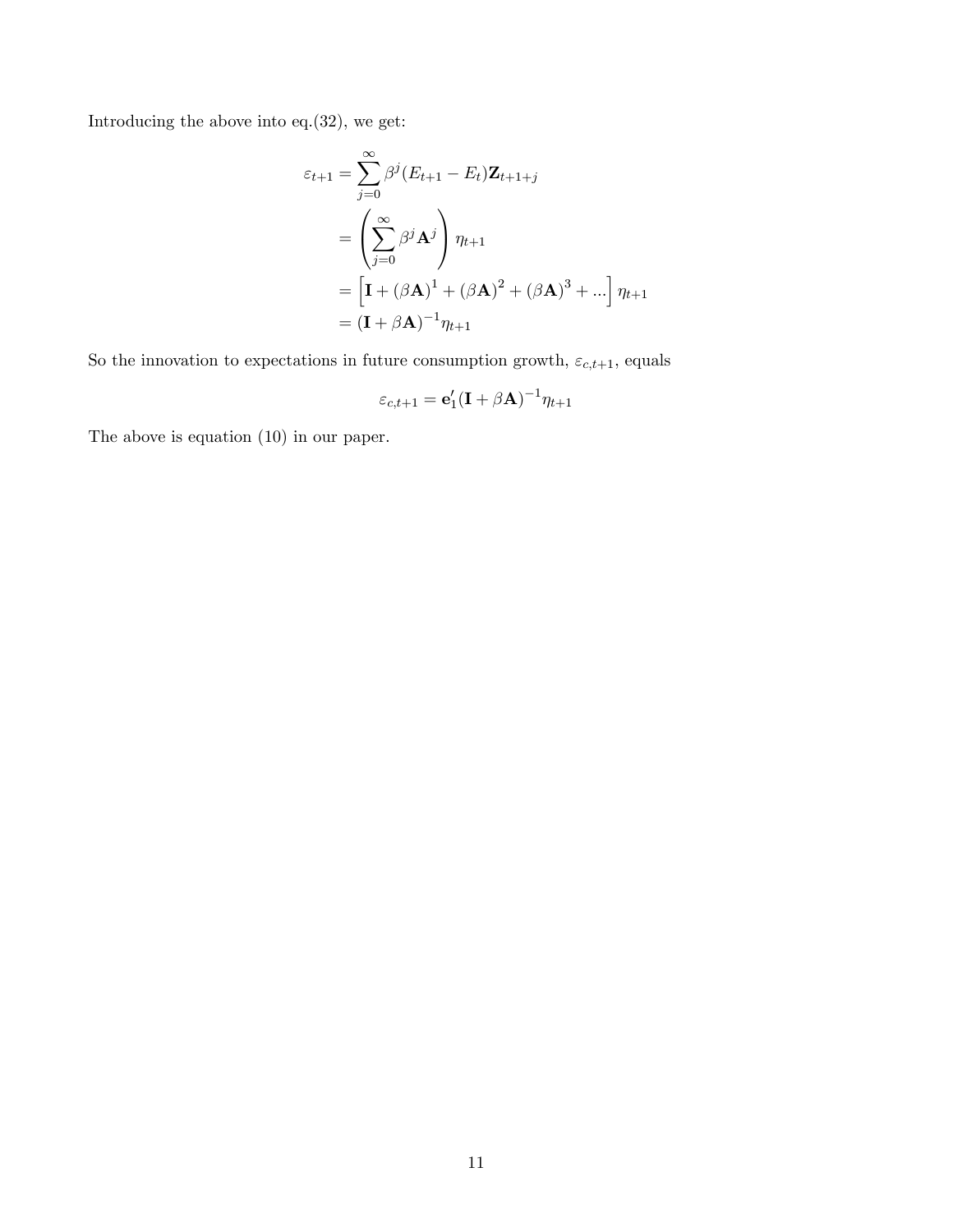# Appendix B

# B1: Estimation results for pricing a cross-section of jointly 10 Fama Maturity Portfolios and equity portfolios.

| Panel A: $W=I$      | $b_{\Delta c}$ | $b_{\varepsilon}$ | $H_0:b_{\Delta c}=1$ | $\hat{\gamma}$ | $J_T$ stat | p-value |             |       |
|---------------------|----------------|-------------------|----------------------|----------------|------------|---------|-------------|-------|
| estimates           | 63.168         | 77.828            |                      | 78.828         |            |         | <b>RMSE</b> | 0.039 |
| $pv$ HAC $(0)$      | $[0.269]$      | [0.014]           | [0.273]              | [0.013]        | 18.571     | [0.029] | MAE         | 0.031 |
| $pv$ HAC $(6)$      | [0.300]        | [0.048]           | [0.303]              | [0.047]        | 33.579     | [0.000] | $\,R^2$     | 0.990 |
| $pv$ HAC(auto)      | [0.294]        | [0.027]           | [0.297]              | [0.026]        | 17.559     | [0.040] | $\bar{R}^2$ | 0.988 |
| Panel B:            |                |                   |                      |                |            |         |             |       |
| $W = Var(R^e)^{-1}$ | $b_{\Delta c}$ | $b_{\varepsilon}$ | $H_0:b_{\Delta c}=1$ | $\hat{\gamma}$ | $J_T$ stat | p-value |             |       |
| estimates           | 89.181         | 58.937            |                      | 59.937         |            |         | <b>RMSE</b> | 0.241 |
| $pv$ HAC $(0)$      | [0.112]        | [0.017]           | [0.115]              | [0.016]        | 18.930     | [0.025] | MAE         | 0.228 |
| $pv$ HAC $(6)$      | [0.167]        | [0.027]           | [0.169]              | [0.025]        | 33.140     | [0.000] | $R^2$       | 0.660 |
| $pv$ HAC(auto)      | [0.136]        | [0.014]           | [0.139]              | [0.013]        | 17.286     | [0.044] | $\bar{R}^2$ | 0.584 |

Table B1.1: GMM estimation of Euler equation with linear SDF for Fama Maturity Portfolios and SP500

Notes: Table B1.1 presents the results of the GMM estimation of Euler equation with linear SDF with weighting matrix  $W = I$  (in Panel A) and  $W = Var(R^e)^{-1}$  (in Panel B) for a set of test assets that includes 10 Fama Maturity Portfolios and a market portfolio, represented by S&P500 Index. We report the estimates of coefficients b along with p-values for individul significance, related to the following types of standard errors: Newey-West with 0 and 6 lags and with auto-lag selection (HAC). We also report p-values related to testing the theoretical restriction of  $H_0 : b_{\Delta c} = 1$  and the estimate of risk aversion parameter  $\hat{\gamma}$  along with the p-values related to its statistical significance. We present as well the  $J_T$ statistics, used for testing a joint zero pricing errors hypothesis along with relevant p-values. Finally, we report the goodness-of-fit statistics like  $R^2$ , adjusted- $R^2$  ( $\bar{R}^2$ ), RMSE and MAE (in % per quarter). All the p-values are reported in square brackets. The data span the period  $1975Q1-2011Q4$ .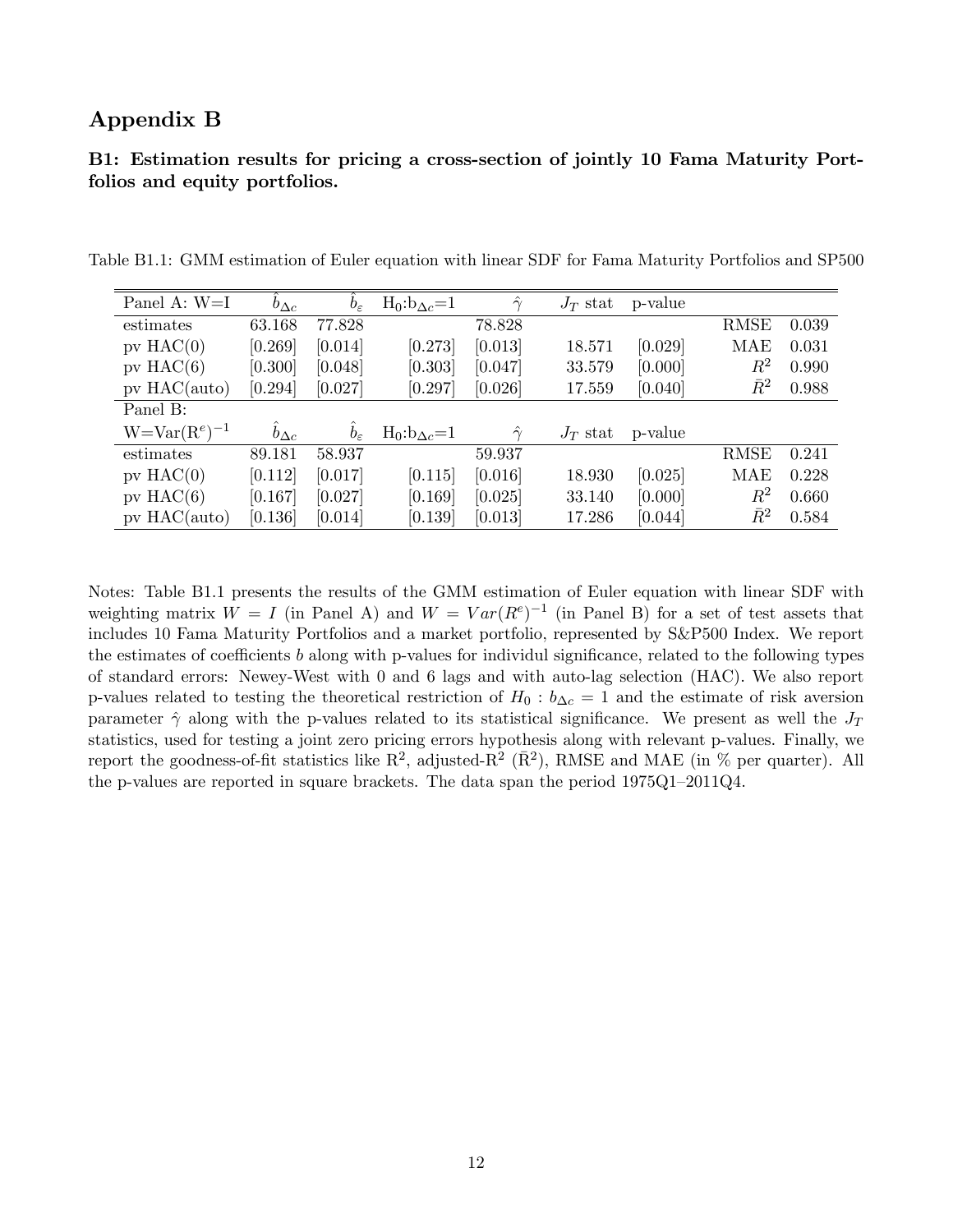| Panel A: W=I        | $b_{\Delta c}$ | $b_{\varepsilon}$ | $H_0:b_{\Delta c}=1$  | $\hat{\gamma}$ | $J_T$ stat | p-value |             |       |
|---------------------|----------------|-------------------|-----------------------|----------------|------------|---------|-------------|-------|
| estimates           | 82.177         | 83.617            |                       | 84.617         |            |         | <b>RMSE</b> | 0.109 |
| $pv$ HAC $(0)$      | [0.199]        | [0.008]           | [0.202]               | [0.008]        | 28.921     | [0.049] | <b>MAE</b>  | 0.086 |
| $pv$ HAC $(6)$      | [0.218]        | [0.033]           | [0.221]               | [0.032]        | 73.794     | [0.000] | $R^2$       | 0.988 |
| $pv$ HAC(auto)      | [0.218]        | [0.033]           | [0.221]               | [0.032]        | 16.664     | [0.546] | $\bar{R}^2$ | 0.987 |
| Panel B:            |                |                   |                       |                |            |         |             |       |
| $W = Var(R^e)^{-1}$ | $b_{\Delta c}$ | $b_{\varepsilon}$ | $H_0: b_{\Delta c}=1$ | $\hat{\gamma}$ | $J_T$ stat | p-value |             |       |
| estimates           | 62.756         | 56.446            |                       | 57.446         |            |         | <b>RMSE</b> | 0.588 |
| $pv$ HAC $(0)$      | [0.111]        | [0.006]           | [0.115]               | [0.006]        | 32.629     | [0.018] | MAE         | 0.495 |
| $pv$ HAC $(6)$      | [0.180]        | [0.020]           | [0.184]               | [0.019]        | 88.401     | [0.000] | $\,R^2$     | 0.679 |
| $pv$ HAC(auto)      | [0.151]        | [0.008]           | [0.155]               | [0.007]        | 27.671     | [0.067] | $\bar{R}^2$ | 0.643 |

Table B1.2: GMM estimation of Euler equation with linear SDF for Fama Maturity Portfolios and size portfolios

Notes: Table B1.2 presents the results of the GMM estimation of Euler equation with linear SDF with weighting matrix  $W = I$  (in Panel A) and  $W = Var(R^e)^{-1}$  (in Panel B) for a set of test assets that includes 10 Fama Maturity Portfolios and 10 equity portfolios sorted on size. We report the estimates of coefficients b along with p-values for individul significance, related to the following types of standard errors: Newey-West with 0 and 6 lags and with auto-lag selection (HAC). We also report p-values related to testing the theoretical restriction of  $H_0: b_{\Delta c} = 1$  and the estimate of risk aversion parameter  $\hat{\gamma}$  along with the p-values related to its statistical significance. We present as well the  $J_T$  statistics, used for testing a joint zero pricing errors hypothesis along with relevant p-values. Finally, we report the goodness-of-fit statistics like  $\mathbb{R}^2$ , adjusted- $\mathbb{R}^2$  ( $\bar{\mathbb{R}}^2$ ), RMSE and MAE (in % per quarter). All the p-values are reported in square brackets. The data span the period  $1975Q1-2011Q4$ .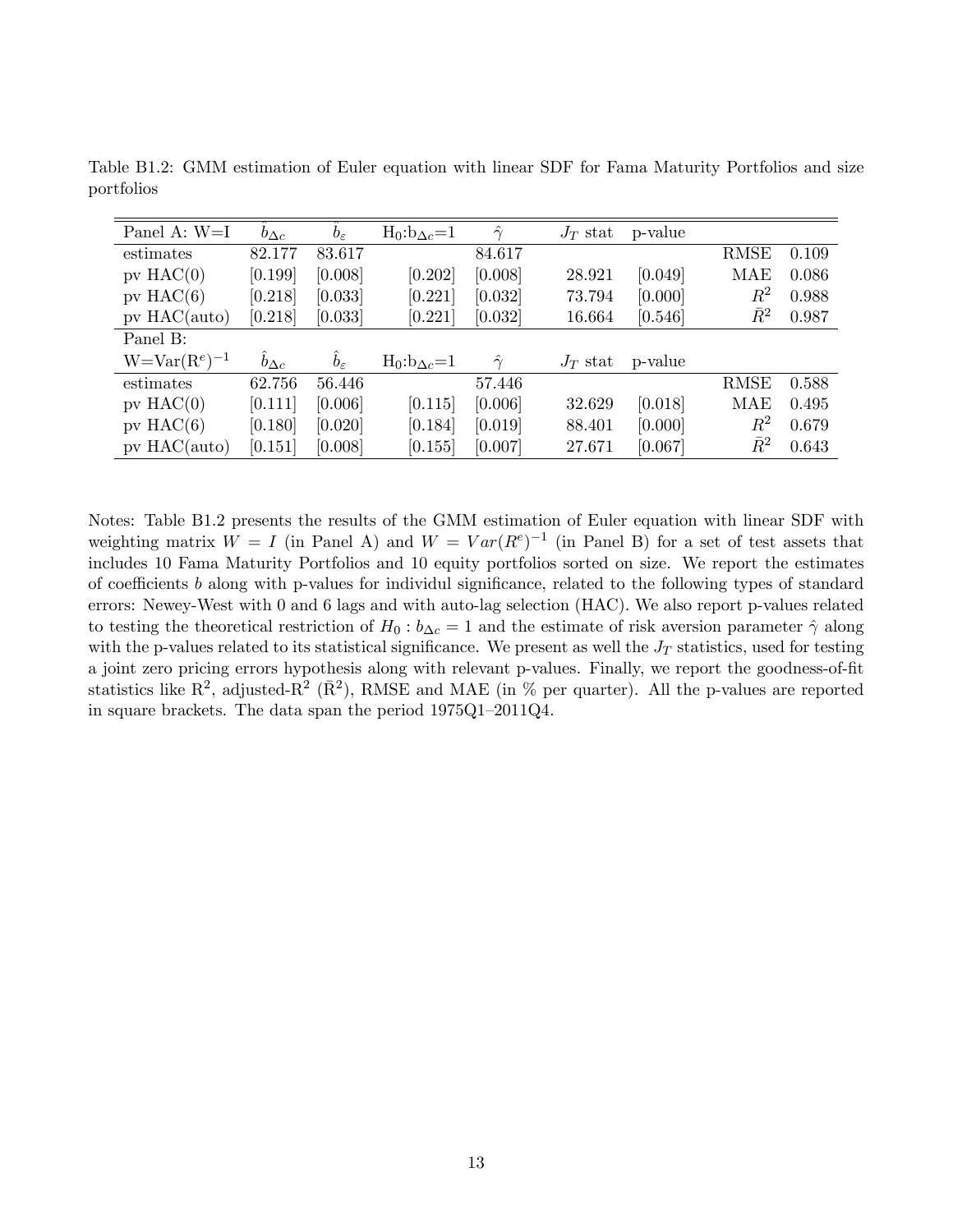| Panel A: W=I        | $b_{\Delta c}$ | $b_{\varepsilon}$ | $H_0:b_{\Delta c}=1$ | $\hat{\gamma}$ | $J_T$ stat | p-value |             |       |
|---------------------|----------------|-------------------|----------------------|----------------|------------|---------|-------------|-------|
| estimates           | 97.496         | 83.931            |                      | 84.931         |            |         | <b>RMSE</b> | 0.186 |
| $pv$ HAC $(0)$      | [0.180]        | [0.010]           | [0.182]              | [0.009]        | 21.618     | [0.249] | <b>MAE</b>  | 0.115 |
| $pv$ HAC $(6)$      | [0.214]        | [0.038]           | [0.217]              | [0.036]        | 57.829     | [0.000] | $R^2$       | 0.958 |
| $pv$ HAC(auto)      | [0.214]        | [0.032]           | [0.216]              | [0.031]        | 16.747     | [0.540] | $\bar{R}^2$ | 0.954 |
| Panel B:            |                |                   |                      |                |            |         |             |       |
| $W = Var(R^e)^{-1}$ | $b_{\Delta c}$ | $b_{\varepsilon}$ | $H_0:b_{\Delta c}=1$ | $\hat{\gamma}$ | $J_T$ stat | p-value |             |       |
| estimates           | 100.703        | 53.553            |                      | 54.553         |            |         | <b>RMSE</b> | 0.479 |
| $pv$ HAC $(0)$      | [0.072]        | [0.020]           | [0.074]              | [0.018]        | 24.346     | [0.143] | <b>MAE</b>  | 0.427 |
| $pv$ HAC $(6)$      | [0.127]        | [0.018]           | [0.130]              | [0.016]        | 66.800     | [0.000] | $\,R^2$     | 0.728 |
| $pv$ HAC(auto)      | [0.127]        | [0.032]           | [0.130]              | [0.029]        | 10.258     | [0.923] | $\bar{R}^2$ | 0.698 |

Table B1.3: GMM estimation of Euler equation with linear SDF for Fama Maturity Portfolios and Bookto-Market portfolios

Notes: Table B1.3 presents the results of the GMM estimation of Euler equation with linear SDF with weighting matrix  $W = I$  (in Panel A) and  $W = Var(R^e)^{-1}$  (in Panel B) for a set of test assets that includes 10 Fama Maturity Portfolios and 10 equity portfolios sorted on book-to-market values. We report the estimates of coefficients b along with p-values for individul significance, related to the following types of standard errors: Newey-West with 0 and 6 lags and with auto-lag selection (HAC). We also report p-values related to testing the theoretical restriction of  $H_0 : b_{\Delta c} = 1$  and the estimate of risk aversion parameter  $\hat{\gamma}$  along with the p-values related to its statistical significance. We present as well the  $J_T$ statistics, used for testing a joint zero pricing errors hypothesis along with relevant p-values. Finally, we report the goodness-of-fit statistics like  $R^2$ , adjusted- $R^2$  ( $\bar{R}^2$ ), RMSE and MAE (in % per quarter). All the p-values are reported in square brackets. The data span the period  $1975Q1-2011Q4$ .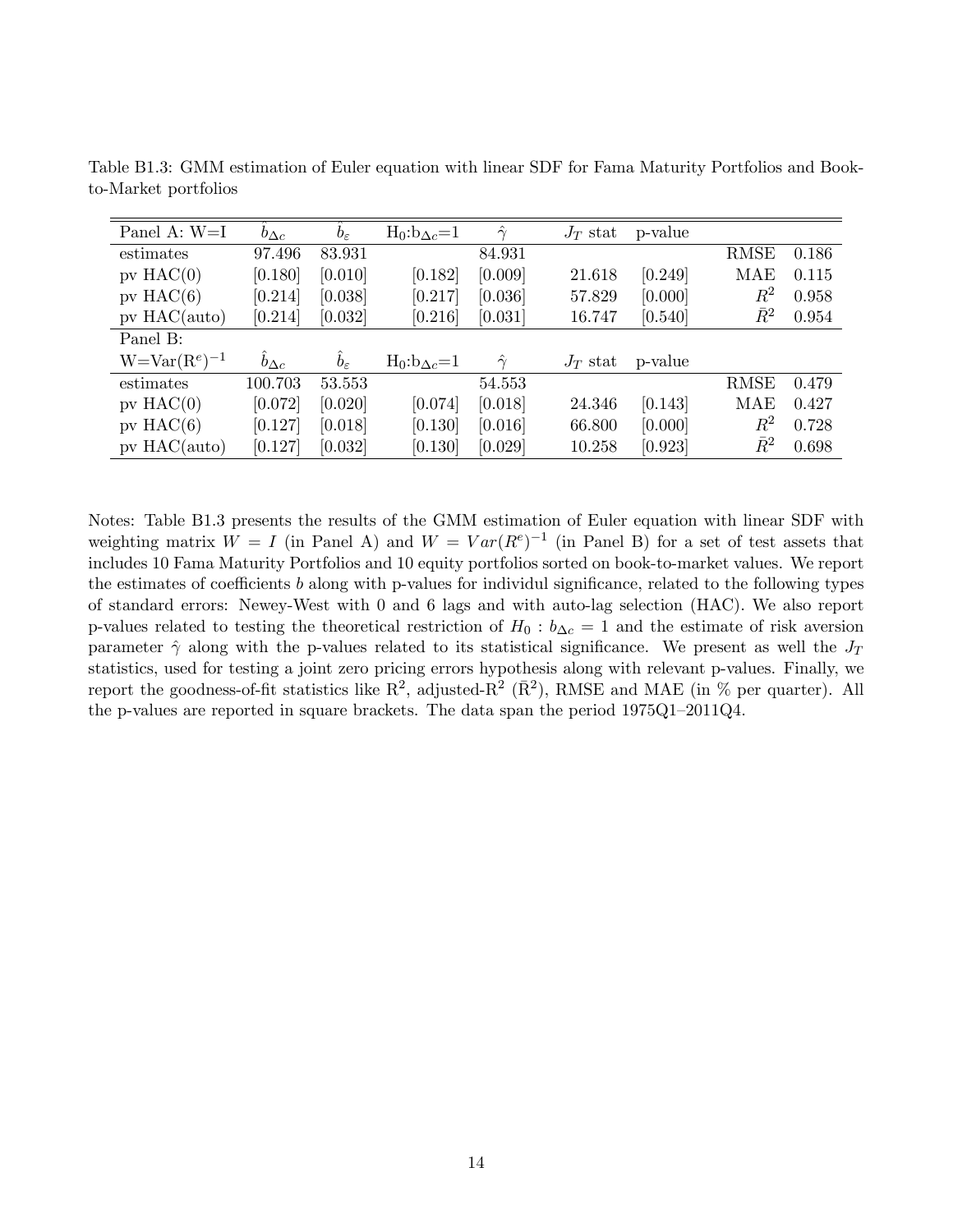| Panel A: W=I        | $b_{\Delta c}$ | $b_{\varepsilon}$ | $H_0:b_{\Delta c}=1$  | $\hat{\gamma}$ | $J_T$ stat | p-value |             |          |
|---------------------|----------------|-------------------|-----------------------|----------------|------------|---------|-------------|----------|
| estimates           | 83.535         | 90.397            |                       | 91.397         |            |         | <b>RMSE</b> | 0.518    |
| $pv$ HAC $(0)$      | [0.181]        | [0.005]           | [0.184]               | [0.005]        | 78.678     | [0.000] | MAE         | 0.322    |
| $pv$ HAC $(6)$      | [0.209]        | [0.030]           | [0.211]               | [0.028]        | 595.589    | [0.000] | $R^2$       | 0.798    |
| $pv$ HAC(auto)      | [0.199]        | [0.009]           | [0.202]               | [0.008]        | 56.008     | [0.007] | $\bar{R}^2$ | 0.786    |
| Panel B:            |                |                   |                       |                |            |         |             |          |
| $W = Var(R^e)^{-1}$ | $b_{\Delta c}$ | $b_{\varepsilon}$ | $H_0: b_{\Delta c}=1$ | $\hat{\gamma}$ | $J_T$ stat | p-value |             |          |
| estimates           | 30.270         | 57.034            |                       | 58.034         |            |         | <b>RMSE</b> | 1.179    |
| $pv$ HAC $(0)$      | [0.239]        | [0.001]           | [0.246]               | [0.001]        | 83.327     | [0.000] | MAE         | 0.957    |
| $pv$ HAC $(6)$      | [0.325]        | [0.023]           | [0.331]               | [0.022]        | 568.559    | [0.000] | $R^2$       | $-0.041$ |
| $pv$ HAC(auto)      | [0.273]        | [0.003]           | [0.279]               | [0.003]        | 56.892     | [0.006] | $\bar{R}^2$ | $-0.104$ |

Table B1.4: GMM estimation of Euler equation with linear SDF for Fama Maturity Portfolios and 25 Fama-French portfolios

Notes: Table B1.4 presents the results of the GMM estimation of Euler equation with linear SDF with weighting matrix  $W = I$  (in Panel A) and  $W = Var(R^e)^{-1}$  (in Panel B) for a set of test assets that includes 10 Fama Maturity Portfolios and 25 Fama-French equity portfolios sorted on size and book-tomarket. We report the estimates of coefficients b along with p-values for individul significance, related to the following types of standard errors: Newey-West with 0 and 6 lags and with auto-lag selection (HAC). We also report p-values related to testing the theoretical restriction of  $H_0 : b_{\Delta c} = 1$  and the estimate of risk aversion parameter  $\hat{\gamma}$  along with the p-values related to its statistical significance. We present as well the  $J_T$  statistics, used for testing a joint zero pricing errors hypothesis along with relevant p-values. Finally, we report the goodness-of-fit statistics like  $\mathbb{R}^2$ , adjusted- $\mathbb{R}^2$  ( $\bar{\mathbb{R}}^2$ ), RMSE and MAE (in % per quarter). All the p-values are reported in square brackets. The data span the period  $1975Q1-2011Q4$ .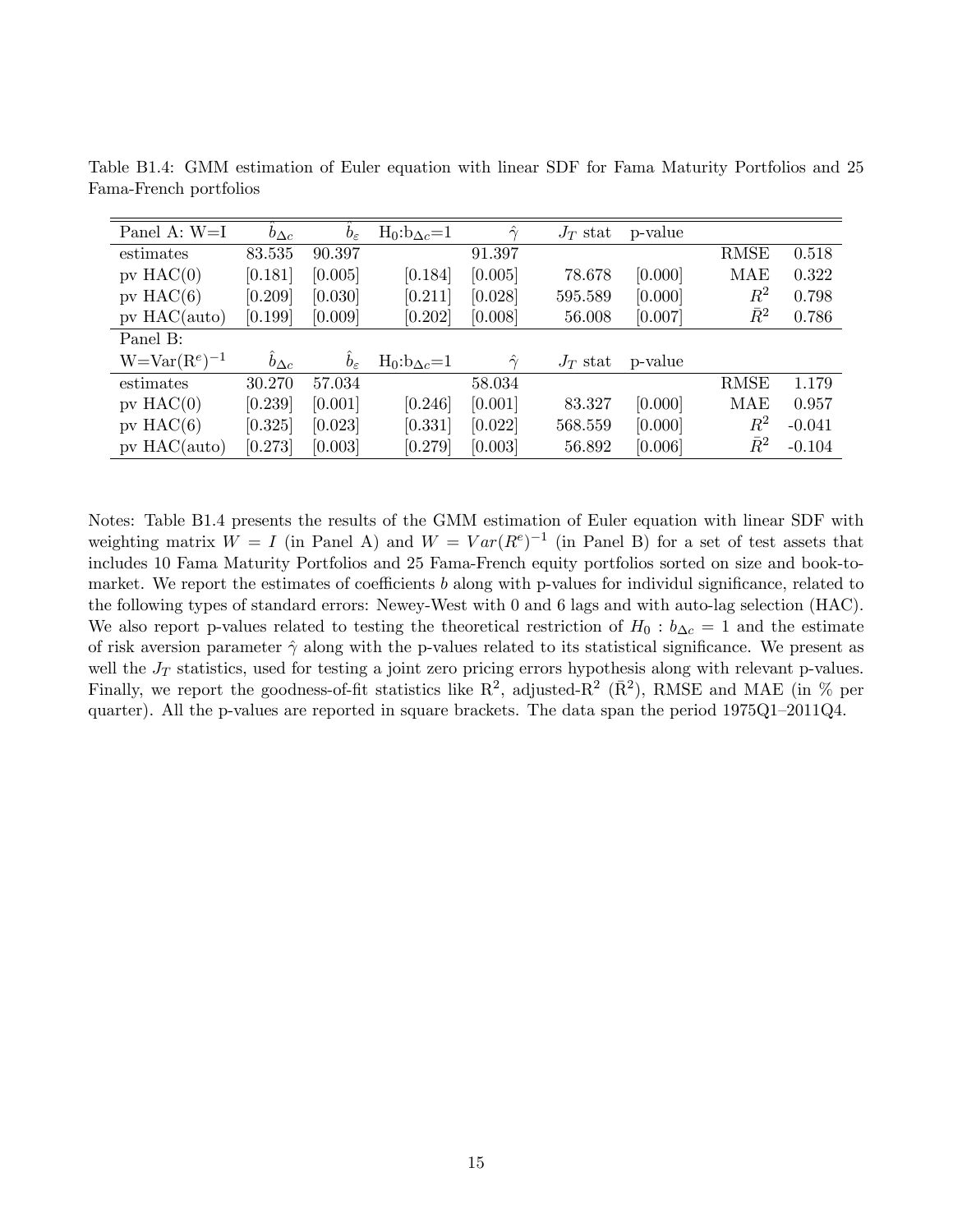## B2: Estimation results for 7 Fixed Term Indices

|                 | FI1       | FI2       | FI <sub>5</sub> | FI7       | FI10      | FI20      | <b>FI30</b> |
|-----------------|-----------|-----------|-----------------|-----------|-----------|-----------|-------------|
| Mean            | 1.263     | 1.707     | 2.711           | 3.369     | 3.298     | 4.516     | 4.421       |
| St dev          | 2.155     | 3.608     | 6.565           | 7.802     | 9.044     | 12.604    | 14.811      |
| Sharpe Ratio    | 0.586     | 0.473     | 0.412           | 0.431     | 0.364     | 0.358     | 0.298       |
| <b>Skewness</b> | 1.888     | 1.078     | 0.481           | 0.414     | 0.554     | 0.677     | 1.113       |
| Kurtosis        | 12.179    | 6.436     | 1.900           | 0.907     | 0.206     | 1.662     | 3.378       |
| Minimum         | $-14.787$ | $-23.239$ | $-37.557$       | $-42.788$ | $-38.424$ | $-70.428$ | $-66.845$   |
| Maximum         | 28.177    | 40.880    | 56.304          | 55.253    | 56.456    | 86.434    | 134.248     |
| $\rho_1$        | $-0.123$  | $-0.097$  | $-0.075$        | $-0.047$  | 0.018     | $-0.066$  | $-0.045$    |
| $\rho_2$        | $-0.004$  | $-0.010$  | $-0.023$        | $-0.005$  | $-0.071$  | $-0.059$  | $-0.106$    |
| $\rho_3$        | $0.168*$  | 0.149     | 0.109           | 0.091     | 0.098     | 0.070     | 0.050       |
| $\rho_4$        | $-0.013$  | 0.042     | 0.051           | 0.009     | $-0.002$  | $-0.006$  | $-0.035$    |

Table B2.1: Summary statistics of excess returns for Fixed Term Indices

Notes: Table B2.1 presents summary statistics for excess returns (annualized % excess returns) on Fixed Term Indices, distinguished by 7 different lengths of maturity, over 30-day Treasury bill rates. The quarterly holding period returns on the Fixed Term Indices are computed using monthly returns obtained from the CRSP US Treasury Database. Quarterly T-bill rates are obtained from the CRSP US Treasury Database as well. Fixed Term Indices represent portfolios of fully taxable, non-callable, and non-flower bonds with  $7$  different maturities: 1, 2, 5,  $7$ , 10, 20, 30 years (FI1 for 1-year bonds, FI2 for 2-year bonds, FI5 for 5-year bonds, FI7 for 7-year bonds, FI10 for 10-year bonds, FI20 for 20-year bonds and FI30 for 30 year bonds). The data span the period  $1975Q1-2011Q4$ . Also reported in this table are autocorrelations up to 4 quarters: those marked with asterisk are significant, exceeding the 95% confidence interval of  $\pm 1.96/\sqrt{T} \approx \pm 0.161.$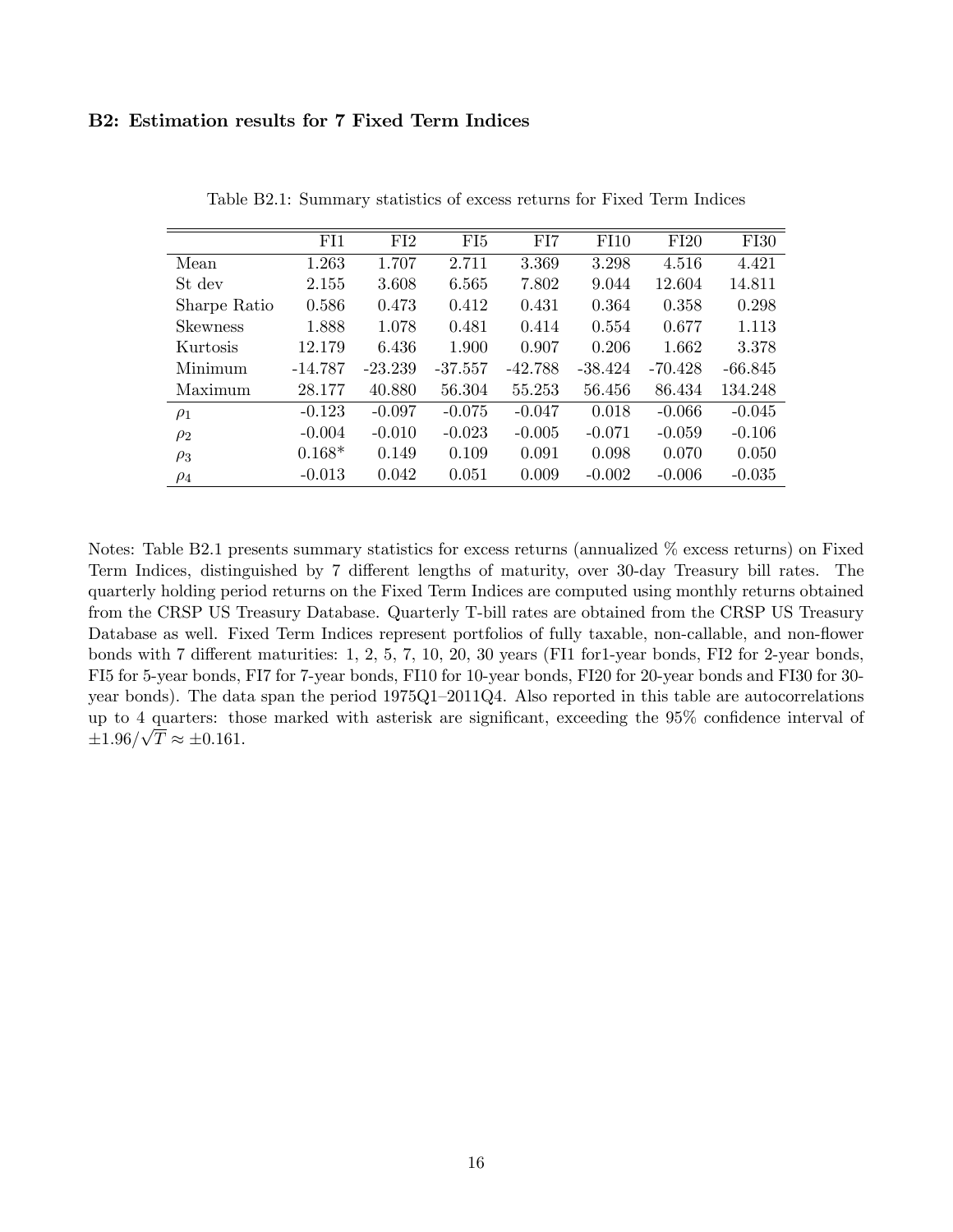| Panel A: $W=I$   | $b_{\Delta c}$ | $b_{\varepsilon}$ | $H_0:b_{\Delta c}=1$ | $\hat{\gamma}$ | $J_T$ stat | p-value |             |       |
|------------------|----------------|-------------------|----------------------|----------------|------------|---------|-------------|-------|
| estimates        | $-131.760$     | 34.633            |                      | 35.633         |            |         | <b>RMSE</b> | 0.056 |
| $pv$ HAC $(0)$   | [0.149]        | [0.173]           | [0.148]              | [0.167]        | 11.504     | [0.042] | MAE         | 0.044 |
| $pv$ HAC $(6)$   | [0.102]        | [0.189]           | [0.100]              | [0.183]        | 20.229     | [0.001] | $R^2$       | 0.962 |
| $pv$ HAC(auto)   | [0.126]        | [0.184]           | [0.124]              | [0.178]        | 11.715     | [0.038] | $\bar{R}^2$ | 0.946 |
| Panel B:         |                |                   |                      |                |            |         |             |       |
| $W=Var(Re)^{-1}$ | $b_{\Delta c}$ | $b_{\varepsilon}$ | $H_0:b_{\Delta c}=1$ | $\hat{\gamma}$ | $J_T$ stat | p-value |             |       |
| estimates        | $-53.255$      | 52.650            |                      | 53.650         |            |         | <b>RMSE</b> | 0.064 |
| $pv$ HAC $(0)$   | [0.294]        | [0.026]           | [0.291]              | [0.025]        | 11.426     | [0.043] | <b>MAE</b>  | 0.046 |
| $pv$ HAC $(6)$   | [0.309]        | [0.083]           | [0.305]              | [0.080]        | 22.863     | [0.000] | $\,R^2$     | 0.950 |
| $pv$ HAC(auto)   | [0.301]        | [0.063]           | [0.298]              | [0.061]        | 13.052     | [0.022] | $\bar{R}^2$ | 0.930 |

Table B2.2: GMM estimation of Euler equation with linear SDF for Fixed Term Indices

Notes: Table B2.2 presents the results of the GMM estimation of Euler equation with linear SDF with weighting matrix  $W = I$  (in Panel A) and  $W = Var(R^e)^{-1}$  (in Panel B) for 7 Fixed Term Indices. We report the estimates of coefficients  $b$  along with p-values for individul significance, related to the following types of standard errors: Newey-West with 0 and 6 lags and with auto-lag selection (HAC). We also report p-values related to testing the theoretical restriction of  $H_0 : b_{\Delta c} = 1$  and the estimate of risk aversion parameter  $\hat{\gamma}$  along with the p-values related to its statistical significance. We present as well the  $J_T$  statistics, used for testing a joint zero pricing errors hypothesis along with relevant p-values. Finally, we report the goodness-of-fit statistics like  $\mathbb{R}^2$ , adjusted- $\mathbb{R}^2$  ( $\bar{\mathbb{R}}^2$ ), RMSE and MAE (in % per quarter). All the p-values are reported in square brackets. The data span the period  $1975Q1-2011Q4$ .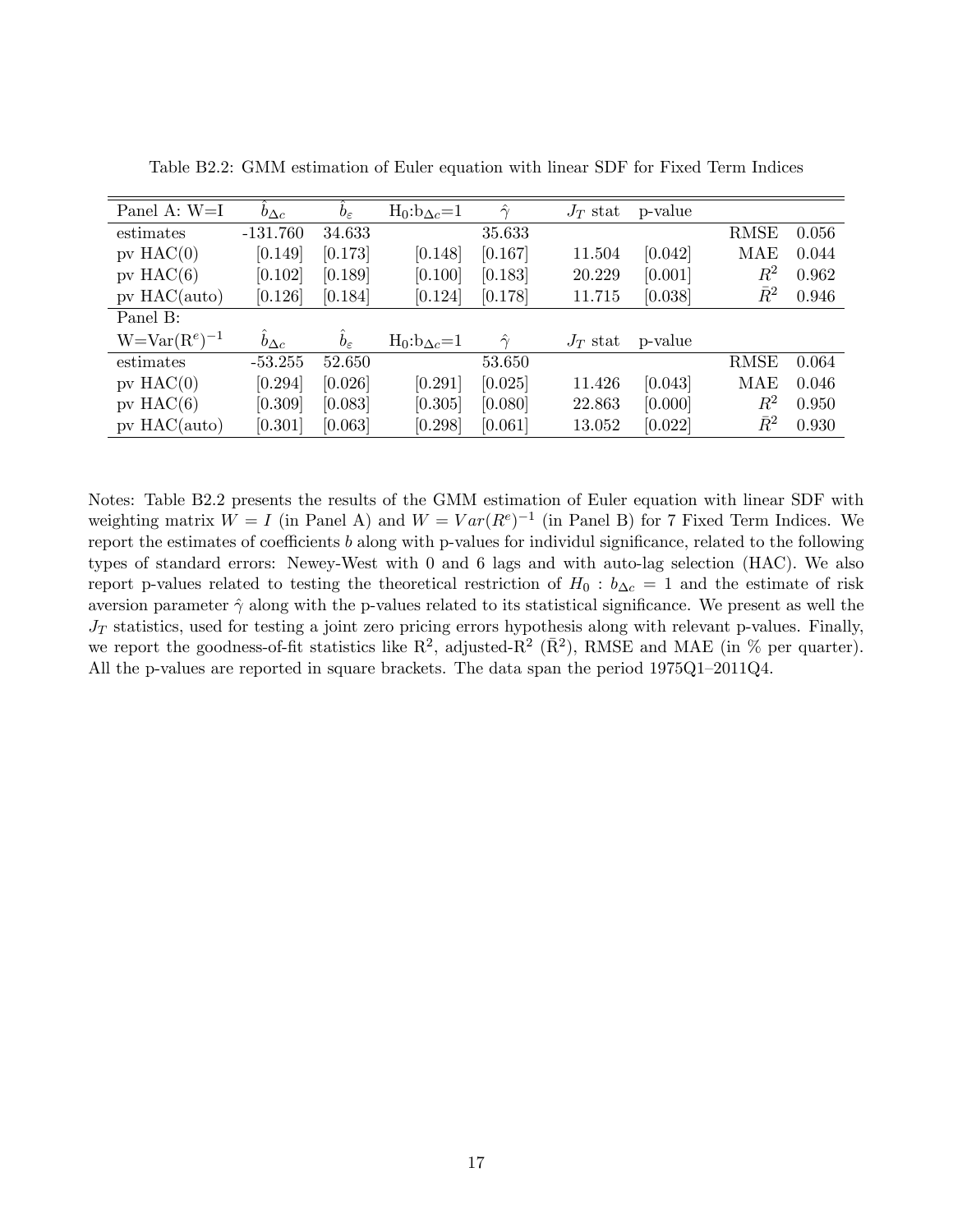| Panel A        |         | $\lambda_{\Delta c}$ | $\lambda_\varepsilon$ | $\overline{\chi^2}$ | p-value |              |         |
|----------------|---------|----------------------|-----------------------|---------------------|---------|--------------|---------|
| estimates      |         | $-0.274$             | 0.163                 |                     |         | RMSE         | 0.056   |
| pv OLS         |         | [0.131]              | [0.155]               | 14.783              | [0.011] | MAE          | 0.044   |
| pv Shanken     |         | [0.162]              | [0.187]               | 11.156              | [0.048] | $R^2$        | 0.962   |
| $pv$ HAC $(0)$ |         | [0.150]              | [0.167]               | 11.504              | [0.042] | $\bar{R}^2$  | 0.946   |
| $pv$ HAC $(6)$ |         | [0.116]              | [0.153]               | 20.229              | [0.001] |              |         |
| $pv$ HAC(auto) |         | [0.128]              | [0.158]               | 11.452              | [0.043] |              |         |
|                |         |                      |                       |                     |         |              |         |
| Panel B        | const   | $\lambda_{\Delta c}$ | $\lambda_\varepsilon$ | $\chi^2$            | p-value |              |         |
| estimates      | 0.080   | $-0.242$             | 0.151                 |                     |         | <b>RMSE</b>  | 0.046   |
| pv OLS         | [0.340] | [0.153]              | [0.205]               | 6.239               | [0.181] | MAE          | 0.040   |
| pv Shanken     | [0.356] | [0.178]              | [0.230]               | 4.972               | [0.290] | $\,R^2$      | 0.973   |
| $pv$ HAC $(0)$ | [0.315] | [0.163]              | [0.203]               | 5.380               | [0.250] | $\bar{R}^2$  | 0.960   |
| $pv$ HAC $(6)$ | [0.299] | [0.131]              | [0.176]               | 7.613               | [0.106] | $H_0: R^2=1$ | [0.419] |
| $pv$ HAC(auto) | [0.310] | [0.144]              | [0.187]               | 6.047               | [0.195] | $H_0:R^2=0$  | [0.057] |

Table B2.3: Fama-MacBeth regressions for Fixed Term Indices

Notes: Table B2.3 presents the estimation results of cross-sectional regression using the second stage of Fama-MacBeth methodology without constant (in Panel A) and with constant (in Panel B) for 7 Fixed Term Indices. We report the estimates of factor risk prices  $\lambda$  along with p-values for individul significance, related to the following types of standard errors: OLS, Shanken-corrected, Newey-West with 0 and 6 lags and with auto-lag selection (HAC). The values of  $\lambda$  are multiplied by 100 for convenience. We also report the  $\chi^2$  statistics, used for testing a joint zero pricing errors hypothesis with relevant p-values. Finally, we report the goodness-of-fit statistics like  $R^2$ , adjusted- $R^2$  ( $\bar{R}^2$ ), RMSE and MAE (in % per quarter) and p-value related to testing the following nulls:  $H_0:R^2=1$  and  $H_0:R^2=0$ . All the p-values are reported in square brackets. The data span the period  $1975Q1-2011Q4$ .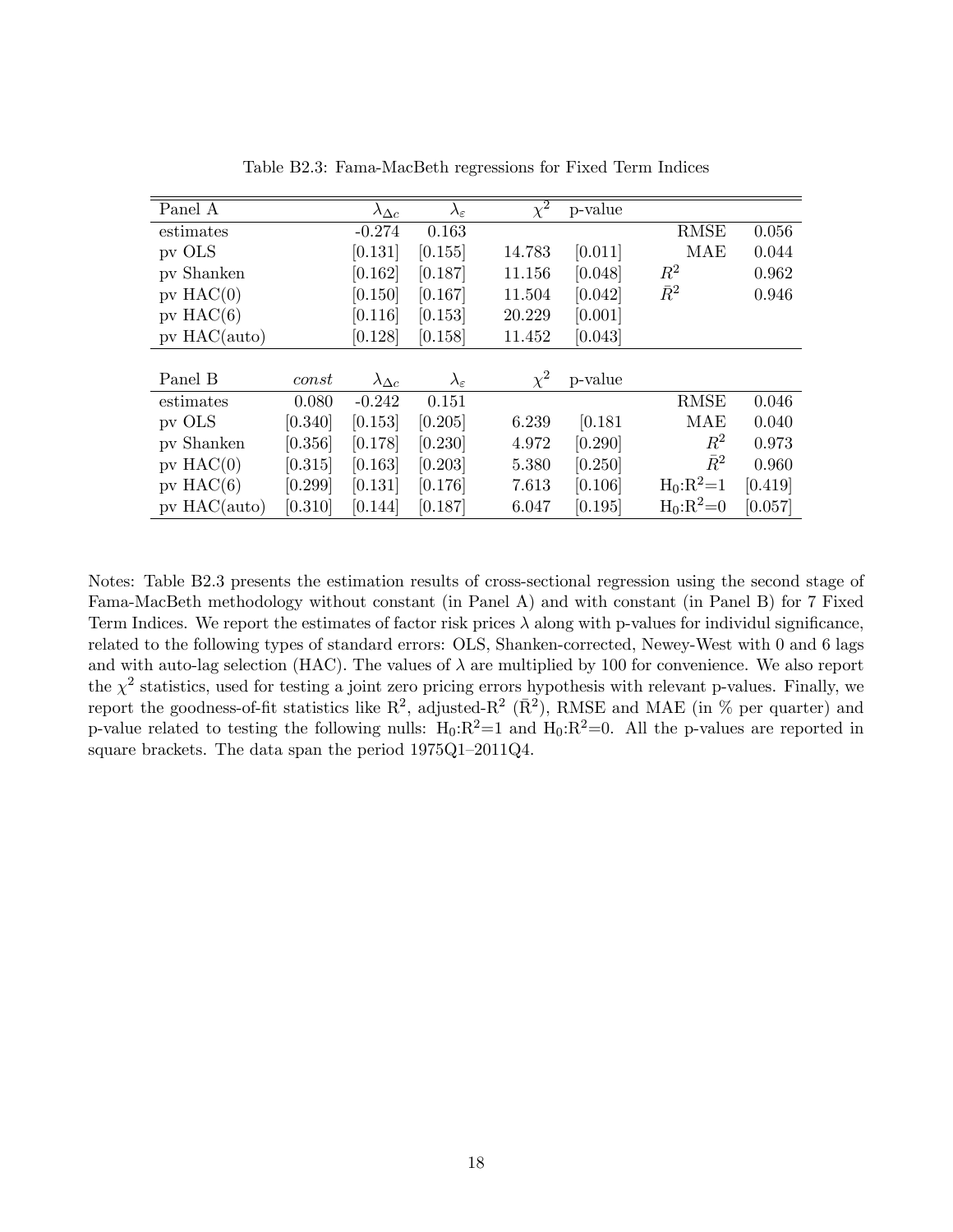| Panel A                    | FI1      | FI2       | ${\rm FI}5$       | FI7      | FI10     | FI20      | <b>FI30</b>         |
|----------------------------|----------|-----------|-------------------|----------|----------|-----------|---------------------|
| $cov(R^e, \Delta c)$       | $-0.076$ | $-0.140$  | $-0.244$          | $-0.291$ | $-0.267$ | $-0.342$  | $-0.415$            |
| $pv$ HAC $(0)$             | [0.166]  | [0.123]   | [0.099]           | [0.083]  | [0.111]  | [0.157]   | [0.165]             |
| $pv$ HAC $(6)$             | [0.100]  | [0.057]   | [0.033]           | [0.020]  | [0.053]  | [0.051]   | [0.055]             |
| pv HAC(auto)               | [0.096]  | [0.051]   | [0.025]           | [0.014]  | [0.043]  | [0.037]   | [0.039]             |
|                            |          | Wald stat | p-value           |          |          | Wald stat | p-value             |
|                            |          |           | (joint eq of cov) |          |          |           | (joint sign of cov) |
| $pv$ HAC $(0)$             |          | 5.135     | [0.526]           |          |          | 5.171     | [0.638]             |
| $pv$ HAC $(6)$             |          | 6.851     | [0.334]           |          |          | 8.165     | [0.318]             |
| $pv$ HAC( $auto$ )         |          | 7.418     | [0.283]           |          |          | 8.750     | [0.271]             |
| $corr(R^e, \Delta c)$      | $-0.154$ | $-0.170$  | $-0.163$          | $-0.163$ | $-0.129$ | $-0.119$  | $-0.123$            |
|                            |          |           |                   |          |          |           |                     |
| Panel B                    | FI1      | FI2       | FI <sub>5</sub>   | FI7      | FI10     | FI20      | F130                |
| $cov(R^e, \varepsilon_c)$  | 0.458    | 0.693     | 1.048             | 1.109    | 1.271    | 1.863     | 1.915               |
| $pv$ HAC $(0)$             | [0.003]  | [0.002]   | [0.002]           | [0.002]  | [0.000]  | [0.001]   | [0.000]             |
| pv $HAC(6)$                | [0.035]  | [0.035]   | [0.029]           | [0.027]  | [0.012]  | [0.018]   | [0.013]             |
| pv HAC(auto)               | [0.057]  | [0.057]   | [0.048]           | [0.045]  | [0.026]  | [0.030]   | [0.023]             |
|                            |          | Wald stat | p-value           |          |          | Wald stat | p-value             |
|                            |          |           | (joint eq of cov) |          |          |           | (joint sign of cov) |
| $pv$ HAC $(0)$             |          | 18.150    | [0.005]           |          |          | 18.194    | [0.011]             |
| $pv$ HAC $(6)$             |          | 18.958    | [0.004]           |          |          | 18.971    | [0.008]             |
| $pv$ HAC( $auto$ )         |          | 18.864    | [0.004]           |          |          | 18.993    | [0.008]             |
| $corr(R^e, \varepsilon_c)$ | 0.618    | 0.558     | 0.464             | 0.413    | 0.409    | 0.430     | 0.376               |

Table B2.4: Covariances of excess returns on Fixed Term Indices with risk factors

Notes: Table B2.4 presents the estimates of the covariances of excess returns on 7 Fixed Term Indices with consumption growth  $cov(R^e, \Delta c)$  (in Panel A) and with innovations to expectations in future consumption growth  $cov(R^e, \varepsilon_c)$  (in Panel B) along with p-values for individual significance, related to the following types of standard errors: OLS, Shanken-corrected, Newey-West with 0 and 6 lags and with auto-lag selection (HAC). Covariances are multiplied by 10,000 for convenience. We also report the Wald statistics with relevant p-values to test joint equality of covariances (joint eq of cov) and joint significance of covariances (joint sign of cov). Finally, we report as well the correlation coefficients. All the p-values are reported in square brackets. The data span the period  $1975Q1-2011Q4$ .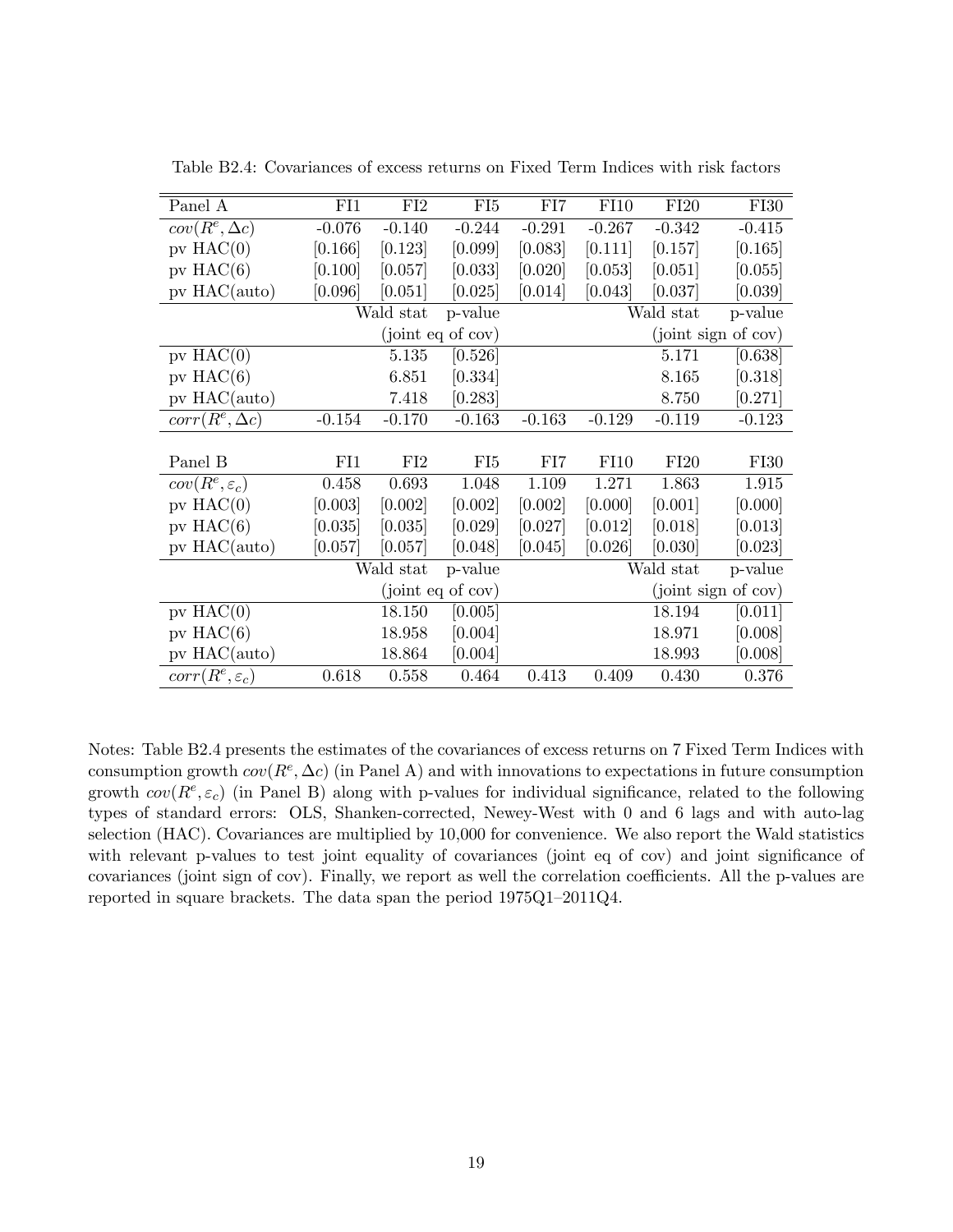### B3: Estimation results for 5 Fama-Bliss Discount Bonds

|                 | FB1       | FB <sub>2</sub> | FB <sub>3</sub> | FB4       | F <sub>B5</sub> |
|-----------------|-----------|-----------------|-----------------|-----------|-----------------|
| Mean            | 0.745     | 1.718           | 2.195           | 2.662     | 2.849           |
| St dev          | 1.835     | 3.649           | 5.119           | 6.436     | 7.613           |
| Sharpe Ratio    | 0.406     | 0.470           | 0.428           | 0.413     | 0.374           |
| <b>Skewness</b> | 1.840     | 1.002           | 0.504           | 0.351     | 0.290           |
| Kurtosis        | 12.409    | 6.563           | 3.325           | 1.656     | 1.598           |
| Minimum         | $-12.390$ | $-25.132$       | $-33.722$       | $-37.497$ | $-45.922$       |
| Maximum         | 23.959    | 40.669          | 46.687          | 48.625    | 56.358          |
| $\rho_1$        | $-0.175*$ | $-0.108$        | $-0.074$        | $-0.065$  | $-0.058$        |
| $\rho_2$        | $-0.010$  | 0.005           | 0.027           | 0.020     | 0.001           |
| $\rho_3$        | $0.162*$  | $0.164*$        | 0.156           | 0.156     | 0.116           |
| $\rho_4$        | $-0.047$  | 0.045           | 0.038           | 0.046     | 0.056           |

Table B3.1: Summary statistics of excess returns for Fama-Bliss Discount Bonds

Notes: Table B3.1 presents summary statistics for excess returns (annualized % excess returns) on Fama-Bliss Discount Bonds, over 30-day Treasury bill rates. The quarterly holding period returns on the Fama-Bliss Discount Bonds are computed using monthly yields obtained from the CRSP US Treasury Database. The details of the computations are provided in the Online Appendix. Quarterly T-bill rates are obtained from the CRSP US Treasury Database as well. Fama-Bliss Discount Bonds represent zerocoupon bonds with 5 different maturities:  $1, 2, 3, 4, 5$ , years (FB1 for 1-year zero-coupon bond, FB2 for 2-year zero-coupon bond, FB3 for 3-year zero-coupon bond, FB4 for 4-year zero-coupon bond, FB5 for 5-year zero-coupon bond). The data span the period  $1975Q1-2011Q4$ . Also reported in this table are autocorrelations up to 4 quarters: those marked with asterisk are significant, exceeding the  $95\%$ confidence interval of  $\pm 1.96/\sqrt{T} \approx \pm 0.161$ .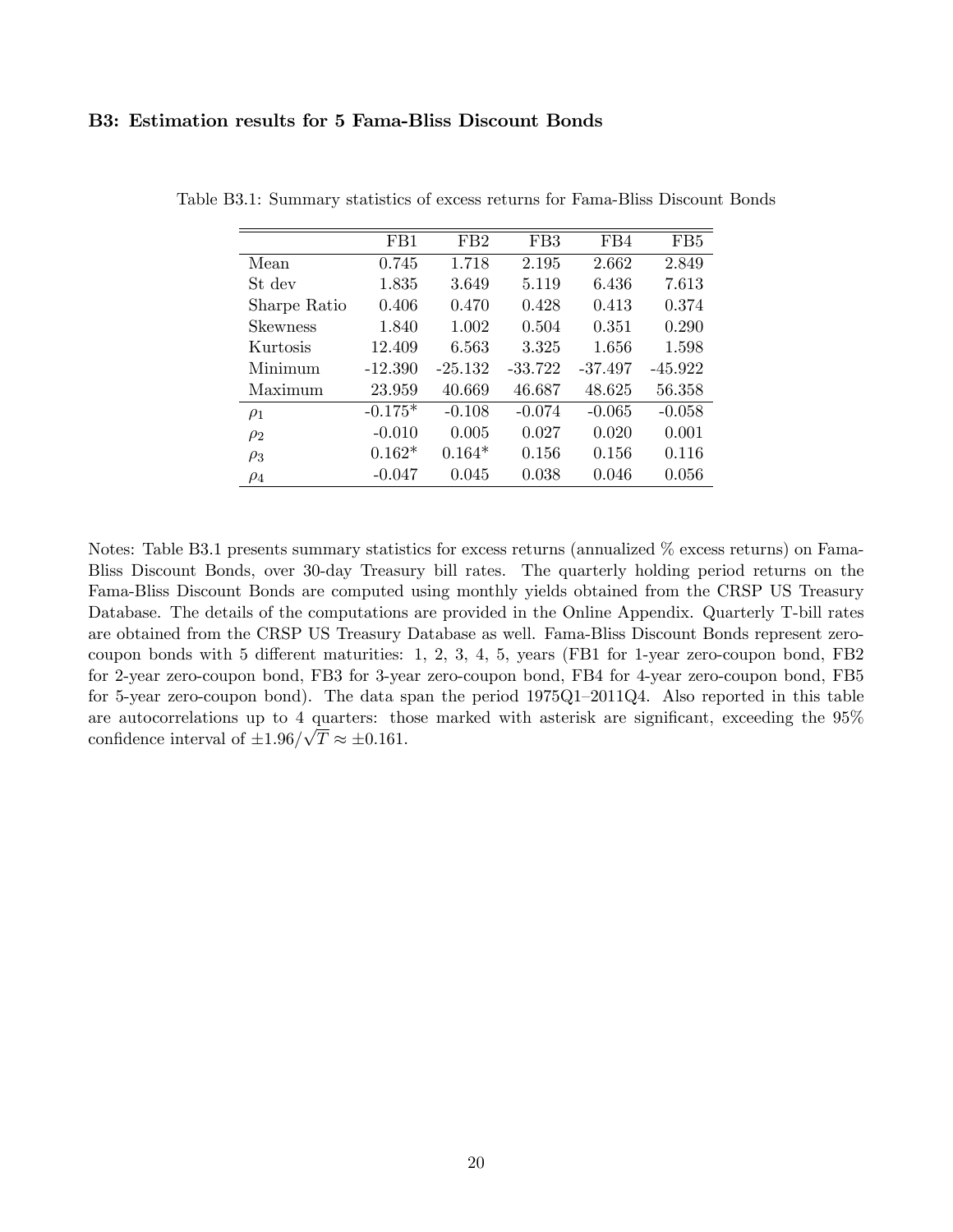| Panel A: W=I     | $b_{\Delta c}$ | $b_{\varepsilon}$ | $H_0:b_{\Delta c}=1$ | $\ddot{\gamma}$ | $J_T$ stat | p-value |             |          |
|------------------|----------------|-------------------|----------------------|-----------------|------------|---------|-------------|----------|
| estimates        | $-57.407$      | 48.278            |                      | 49.278          |            |         | <b>RMSE</b> | 0.020    |
| $pv$ HAC $(0)$   | [0.409]        | [0.152]           | [0.407]              | [0.148]         | 3.874      | [0.275] | MAE         | 0.014    |
| $pv$ HAC $(6)$   | [0.397]        | [0.198]           | [0.395]              | [0.193]         | 4.068      | [0.254] | $\,R^2$     | 0.988    |
| $pv$ HAC(auto)   | [0.401]        | [0.181]           | [0.399]              | [0.177]         | 3.412      | [0.332] | $\bar{R}^2$ | 0.980    |
| Panel B:         |                |                   |                      |                 |            |         |             |          |
| $W=Var(Re)^{-1}$ | $b_{\Delta c}$ | $b_{\varepsilon}$ | $H_0:b_{\Delta c}=1$ | $\hat{\gamma}$  | $J_T$ stat | p-value |             |          |
| estimates        | 103.271        | 63.157            |                      | 64.157          |            |         | <b>RMSE</b> | 0.150    |
| $pv$ HAC $(0)$   | [0.140]        | [0.044]           | [0.142]              | [0.043]         | 2.549      | [0.466] | MAE         | 0.133    |
| $pv$ HAC $(6)$   | [0.166]        | [0.051]           | [0.168]              | [0.049]         | 2.696      | [0.440] | $\,R^2$     | 0.361    |
| $pv$ HAC(auto)   | [0.149]        | [0.039]           | [0.151]              | [0.037]         | 2.844      | [0.416] | $\bar{R}^2$ | $-0.064$ |

Table B3.2: GMM estimation of Euler equation with linear SDF for Fama-Bliss Discount Bonds

Notes: Table B3.2 presents the results of the GMM estimation of Euler equation with linear SDF with weighting matrix  $W = I$  (in Panel A) and  $W = Var(R^e)^{-1}$  (in Panel B) for 5 Fama-Bliss Discount Bonds. We report the estimates of coefficients  $b$  along with p-values for individul significance, related to the following types of standard errors: Newey-West with 0 and 6 lags and with auto-lag selection (HAC). We also report p-values related to testing the theoretical restriction of  $H_0 : b_{\Delta c} = 1$  and the estimate of risk aversion parameter  $\hat{\gamma}$  along with the p-values related to its statistical significance. We present as well the  $J_T$  statistics, used for testing a joint zero pricing errors hypothesis along with relevant p-values. Finally, we report the goodness-of-fit statistics like  $\mathbb{R}^2$ , adjusted- $\mathbb{R}^2$  ( $\bar{\mathbb{R}}^2$ ), RMSE and MAE (in % per quarter). All the p-values are reported in square brackets. The data span the period  $1975Q1-2011Q4$ .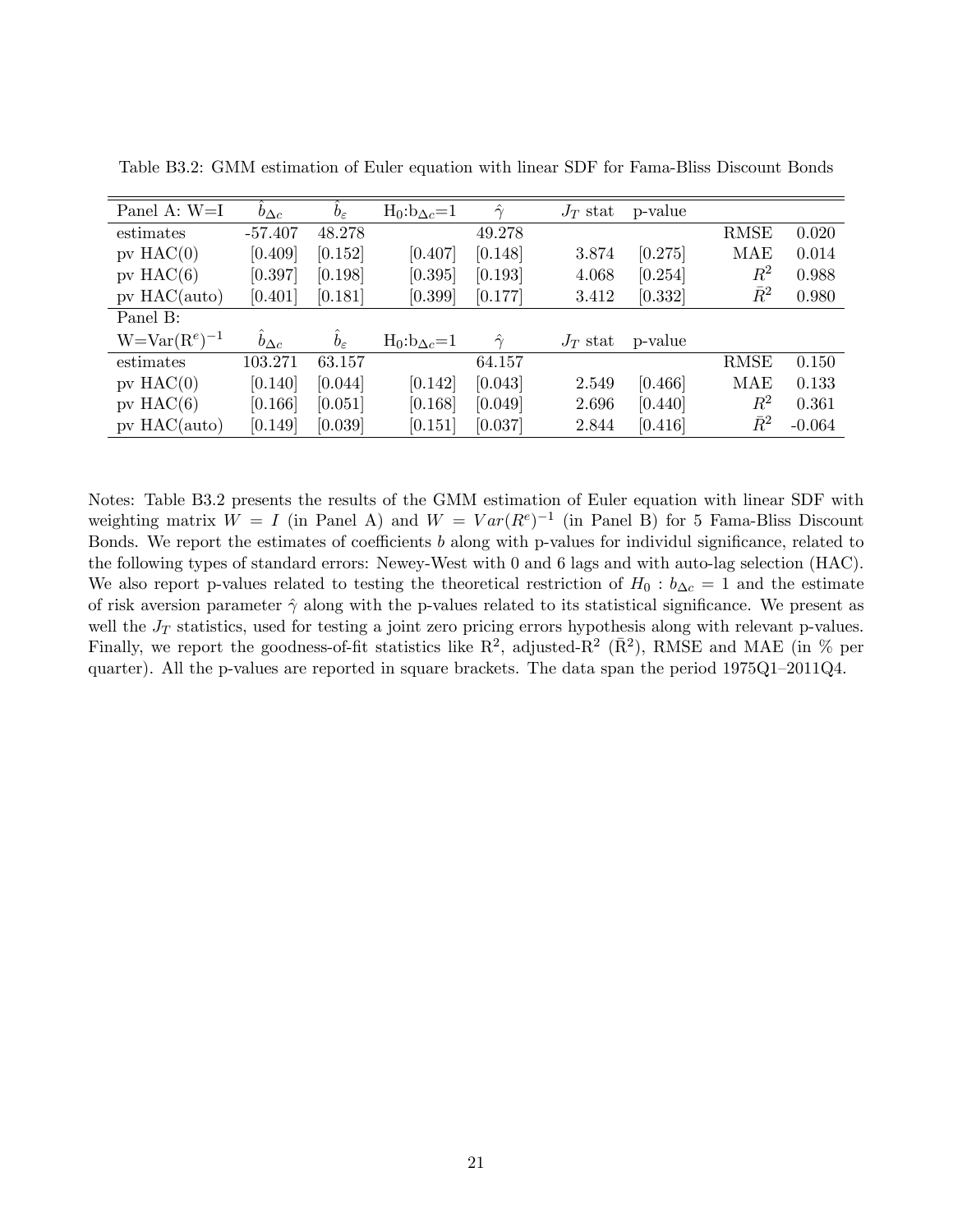| Panel A        |          | $\lambda_{\Delta c}$ | $\lambda_\varepsilon$ | $\overline{\chi^2}$ | p-value |             |         |
|----------------|----------|----------------------|-----------------------|---------------------|---------|-------------|---------|
| estimates      |          | $-0.119$             | 0.228                 |                     |         | <b>RMSE</b> | 0.020   |
| pv OLS         |          | [0.411]              | [0.139]               | 4.841               | [0.183] | <b>MAE</b>  | 0.014   |
| pv Shanken     |          | [0.416]              | [0.151]               | 4.313               | [0.229] | $R^2$       | 0.988   |
| $pv$ HAC $(0)$ |          | [0.409]              | [0.134]               | 3.874               | [0.275] | $\bar{R}^2$ | 0.980   |
| pv $HAC(6)$    |          | [0.396]              | [0.168]               | 4.068               | [0.254] |             |         |
| $pv$ HAC(auto) |          | [0.389]              | [0.169]               | 3.612               | [0.306] |             |         |
|                |          |                      |                       |                     |         |             |         |
| Panel B        | const    | $\lambda_{\Delta c}$ | $\lambda_\varepsilon$ | $\chi^2$            | p-value |             |         |
| estimates      | $-0.059$ | 0.037                | 0.326                 |                     |         | <b>RMSE</b> | 0.010   |
| pv OLS         | [0.261]  | [0.455]              | [0.039]               | 0.448               | [0.799] | MAE         | 0.009   |
| pv Shanken     | [0.282]  | [0.460]              | [0.050]               | 0.356               | [0.836] | $\,R^2$     | 0.996   |
| $pv$ HAC $(0)$ | [0.278]  | [0.458]              | [0.040]               | 0.336               | [0.845] | $\bar{R}^2$ | 0.993   |
| pv $HAC(6)$    | [0.260]  | [0.457]              | [0.082]               | 0.798               | [0.670] | $H_0:R^2=1$ | [0.602] |
| $pv$ HAC(auto) | [0.260]  | [0.457]              | [0.090]               | 0.851               | [0.653] | $H_0:R^2=0$ | [0.072] |

Table B3.3: Fama-MacBeth regressions for Fama-Bliss Discount Bonds

Notes: Table B3.3 presents the estimation results of cross-sectional regression using the second stage of Fama-MacBeth methodology without constant (in Panel A) and with constant (in Panel B) for 5 Fama-Bliss Discount Bonds. We report the estimates of factor risk prices  $\lambda$  along with p-values for individul significance, related to the following types of standard errors: OLS, Shanken-corrected, Newey-West with 0 and 6 lags and with auto-lag selection (HAC). The values of  $\lambda$  are multiplied by 100 for convenience. We also report the  $\chi^2$  statistics, used for testing a joint zero pricing errors hypothesis with relevant p-values. Finally, we report the goodness-of-fit statistics like  $\mathbb{R}^2$ , adjusted- $\mathbb{R}^2$  ( $\bar{\mathbb{R}}^2$ ), RMSE and MAE (in % per quarter) and p-value related to testing the following nulls:  $H_0:R^2=1$  and  $H_0:R^2=0$ . All the p-values are reported in square brackets. The data span the period  $1975Q1-2011Q4$ .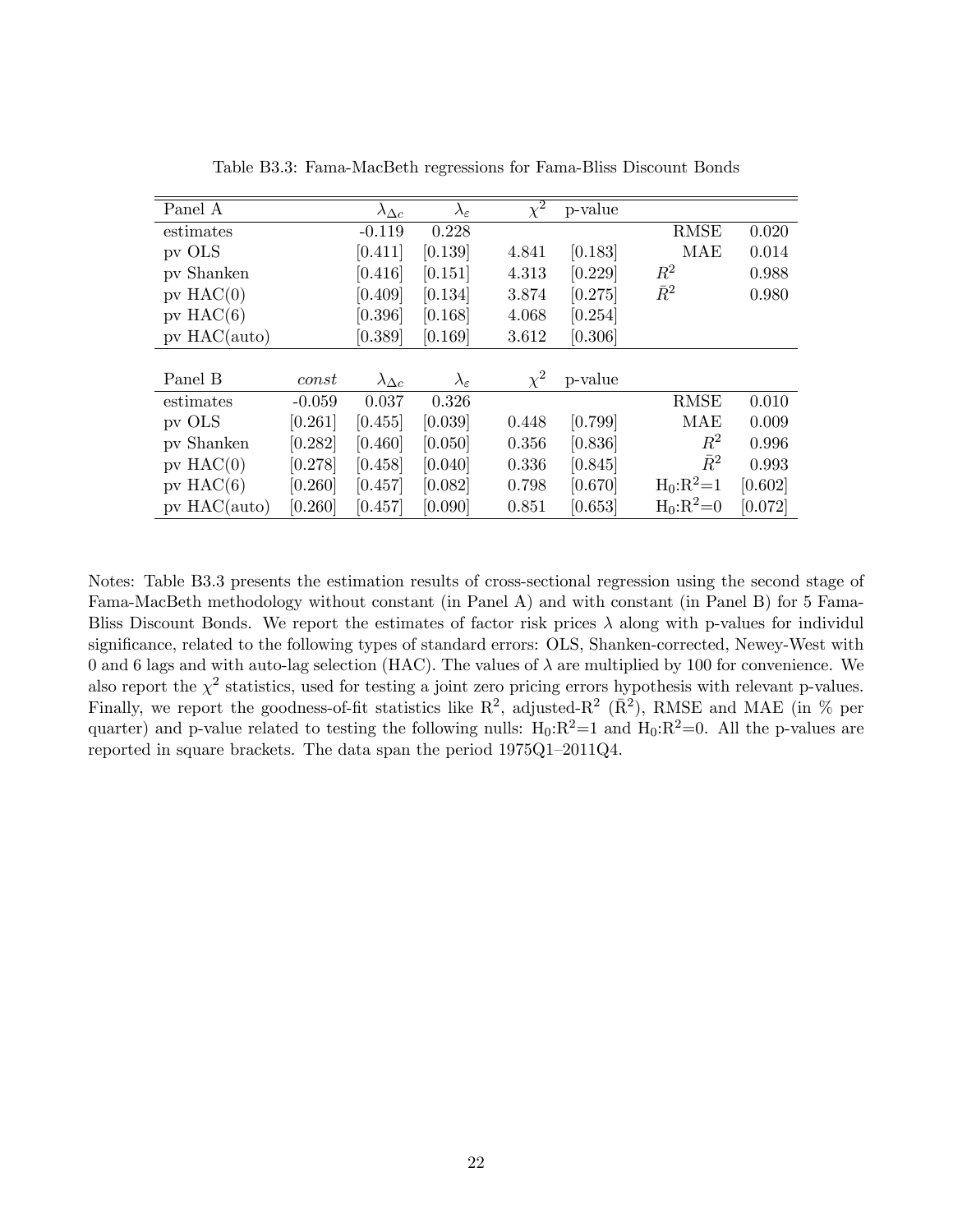| Panel A                    | FB1       | FB <sub>2</sub>   | FB <sub>3</sub> | FB4                 | FB <sub>5</sub> |
|----------------------------|-----------|-------------------|-----------------|---------------------|-----------------|
| $cov(R^e, \Delta c)$       | $-0.075$  | $-0.122$          | $-0.179$        | $-0.218$            | $-0.237$        |
| $pv$ HAC $(0)$             | [0.134]   | [0.156]           | [0.116]         | [0.100]             | [0.121]         |
| $pv$ HAC $(6)$             | [0.074]   | [0.082]           | [0.044]         | [0.031]             | [0.048]         |
| pv HAC(auto)               | [0.052]   | [0.056]           | [0.024]         | [0.014]             | [0.026]         |
|                            | Wald stat | p-value           |                 | Wald stat           | p-value         |
|                            |           | (joint eq of cov) |                 | (joint sign of cov) |                 |
| $pv$ HAC $(0)$             | 5.321     | [0.255]           |                 | 11.995              | [0.034]         |
| pv $HAC(6)$                | 6.722     | [0.151]           |                 | 13.303              | [0.020]         |
| $pv$ HAC(auto)             | 8.608     | [0.071]           |                 | 15.939              | [0.007]         |
| $corr(R^e, \Delta c)$      | $-0.179$  | $-0.147$          | $-0.153$        | $-0.148$            | $-0.136$        |
|                            |           |                   |                 |                     |                 |
| Panel B                    | FB1       | FB <sub>2</sub>   | FB <sub>3</sub> | FB4                 | FB <sub>5</sub> |
| $cov(R^e, \varepsilon_c)$  | 0.384     | 0.737             | 0.912           | 1.089               | 1.204           |
| pv $HAC(0)$                | [0.003]   | [0.001]           | [0.002]         | [0.001]             | [0.001]         |
| $pv$ HAC $(6)$             | [0.037]   | [0.031]           | [0.030]         | [0.024]             | [0.026]         |
| pv HAC(auto)               | [0.037]   | [0.031]           | [0.030]         | [0.024]             | [0.026]         |
|                            | Wald stat | p-value           |                 | Wald stat           | p-value         |
|                            |           | (joint eq of cov) |                 | (joint sign of cov) |                 |
| $pv$ HAC $(0)$             | 17.142    | [0.001]           |                 | 17.701              | [0.003]         |
| pv $HAC(6)$                | 10.125    | [0.038]           |                 | 10.125              | [0.071]         |
| $pv$ HAC( $auto$ )         | 10.125    | [0.038]           |                 | 10.125              | [0.071]         |
| $corr(R^e, \varepsilon_c)$ | 0.609     | 0.587             | 0.518           | 0.492               | 0.460           |

Table B3.4: Covariances of excess returns on Fama-Bliss Discount Bonds with risk factors

Notes: Table B3.4 presents the estimates of the covariances of excess returns on 5 Fama-Bliss Discount Bonds with consumption growth  $cov(R^e, \Delta c)$  (in Panel A) and with innovations to expectations in future consumption growth  $cov(R^e, \varepsilon_c)$  (in Panel B) along with p-values for individual significance, related to the following types of standard errors: OLS, Shanken-corrected, Newey-West with 0 and 6 lags and with auto-lag selection (HAC). Covariances are multiplied by 10,000 for convenience. We also report the Wald statistics with relevant p-values to test joint equality of covariances (joint eq of cov) and joint significance of covariances (joint sign of cov). Finally, we report as well the correlation coefficients. All the p-values are reported in square brackets. The data span the period  $1975Q1-2011Q4$ .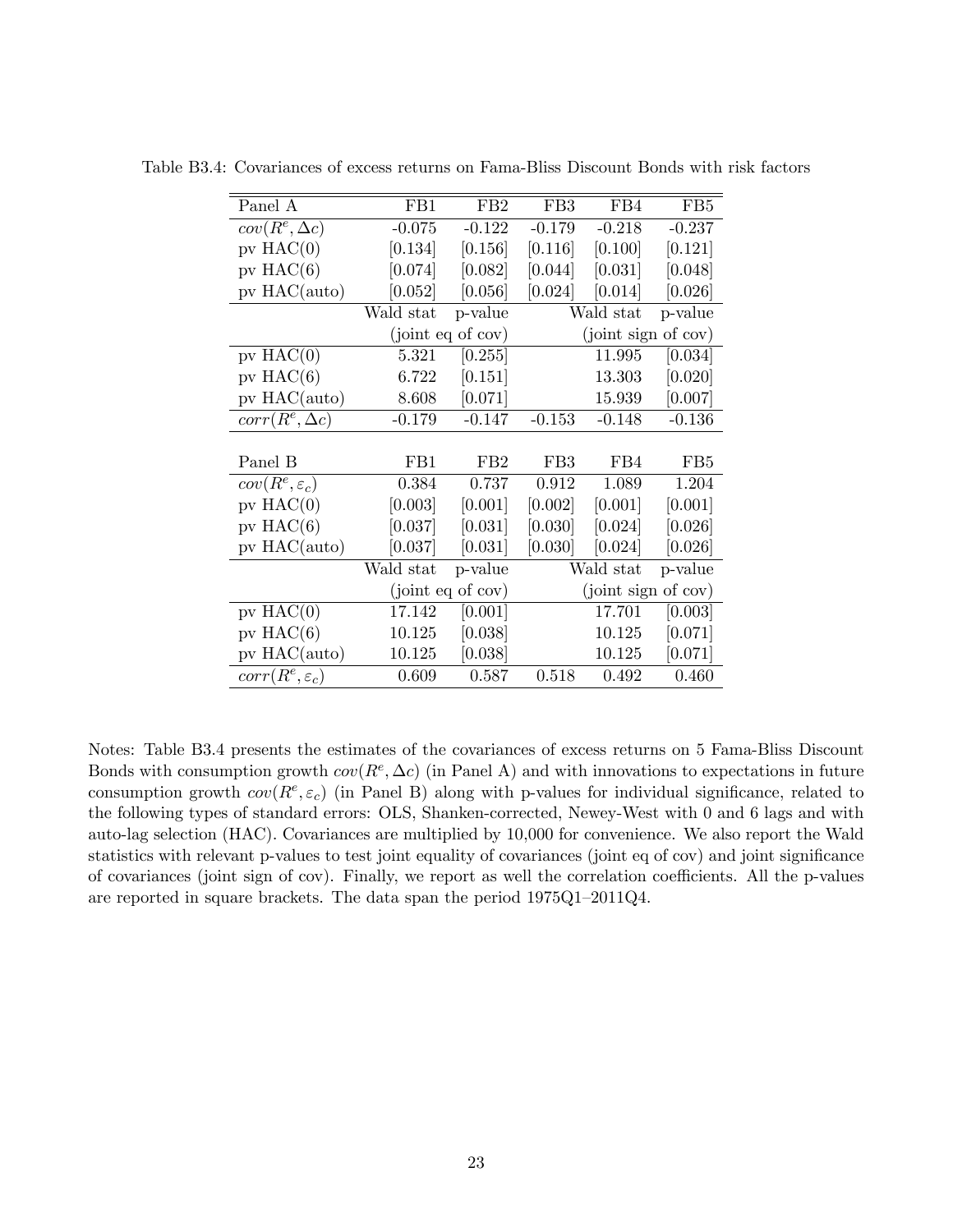# B4: Estimation results for 10 Fama Maturity Portfolios using an alternative measure of consumption

| Panel A: $W=I$      | $b_{\Delta c}$ | $b_{\varepsilon}$ | $H_0: b_{\Delta c}=1$ | $\ddot{\gamma}$ | $J_T$ stat | p-value |             |          |
|---------------------|----------------|-------------------|-----------------------|-----------------|------------|---------|-------------|----------|
| estimates           | $-66.973$      | 49.406            |                       | 50.406          |            |         | <b>RMSE</b> | 0.022    |
| $pv$ HAC $(0)$      | [0.294]        | [0.082]           | [0.291]               | [0.079]         | 26.180     | [0.000] | MAE         | 0.018    |
| $pv$ HAC $(6)$      | [0.290]        | [0.100]           | [0.288]               | [0.096]         | 39.801     | [0.000] | $\,R^2$     | 0.988    |
| $pv$ HAC(auto)      | [0.291]        | [0.100]           | [0.288]               | [0.096]         | 19.136     | [0.014] | $\bar{R}^2$ | 0.985    |
| Panel B:            |                |                   |                       |                 |            |         |             |          |
| $W = Var(R^e)^{-1}$ | $b_{\Delta c}$ | $b_{\varepsilon}$ | $H_0:b_{\Delta c}=1$  | $\hat{\gamma}$  | $J_T$ stat | p-value |             |          |
| estimates           | 54.860         | 49.492            |                       | 50.492          |            |         | <b>RMSE</b> | 0.253    |
| $pv$ HAC $(0)$      | [0.204]        | [0.023]           | [0.208]               | [0.022]         | 21.877     | [0.005] | <b>MAE</b>  | 0.241    |
| $pv$ HAC $(6)$      | [0.246]        | [0.050]           | [0.250]               | [0.047]         | 36.417     | [0.000] | $\,R^2$     | $-0.500$ |
| $pv$ HAC(auto)      | [0.208]        | [0.026]           | [0.213]               | [0.025]         | 18.832     | [0.015] | $\bar{R}^2$ | $-0.875$ |

Table B4.1: GMM estimation of Euler equation with linear SDF for Fama Maturity Portfolios

Notes: Table B4.1 presents the results of the GMM estimation of Euler equation with linear SDF with weighting matrix  $W = I$  (in Panel A) and  $W = Var(R^{e})^{-1}$  (in Panel B) for 10 Fama Maturity Portfolios. We report the estimates of coefficients b along with p-values for individul significance, related to the following types of standard errors: Newey-West with 0 and 6 lags and with auto-lag selection (HAC). We also report p-values related to testing the theoretical restriction of  $H_0: b_{\Delta c} = 1$  and the estimate of risk aversion parameter  $\hat{\gamma}$  along with the p-values related to its statistical significance. We present as well the  $J_T$  statistics, used for testing a joint zero pricing errors hypothesis along with relevant p-values. Finally, we report the goodness-of-fit statistics like  $\mathbb{R}^2$ , adjusted- $\mathbb{R}^2$  ( $\bar{\mathbb{R}}^2$ ), RMSE and MAE (in % per quarter). All the p-values are reported in square brackets. The data span the period  $1975Q1-2011Q4$ .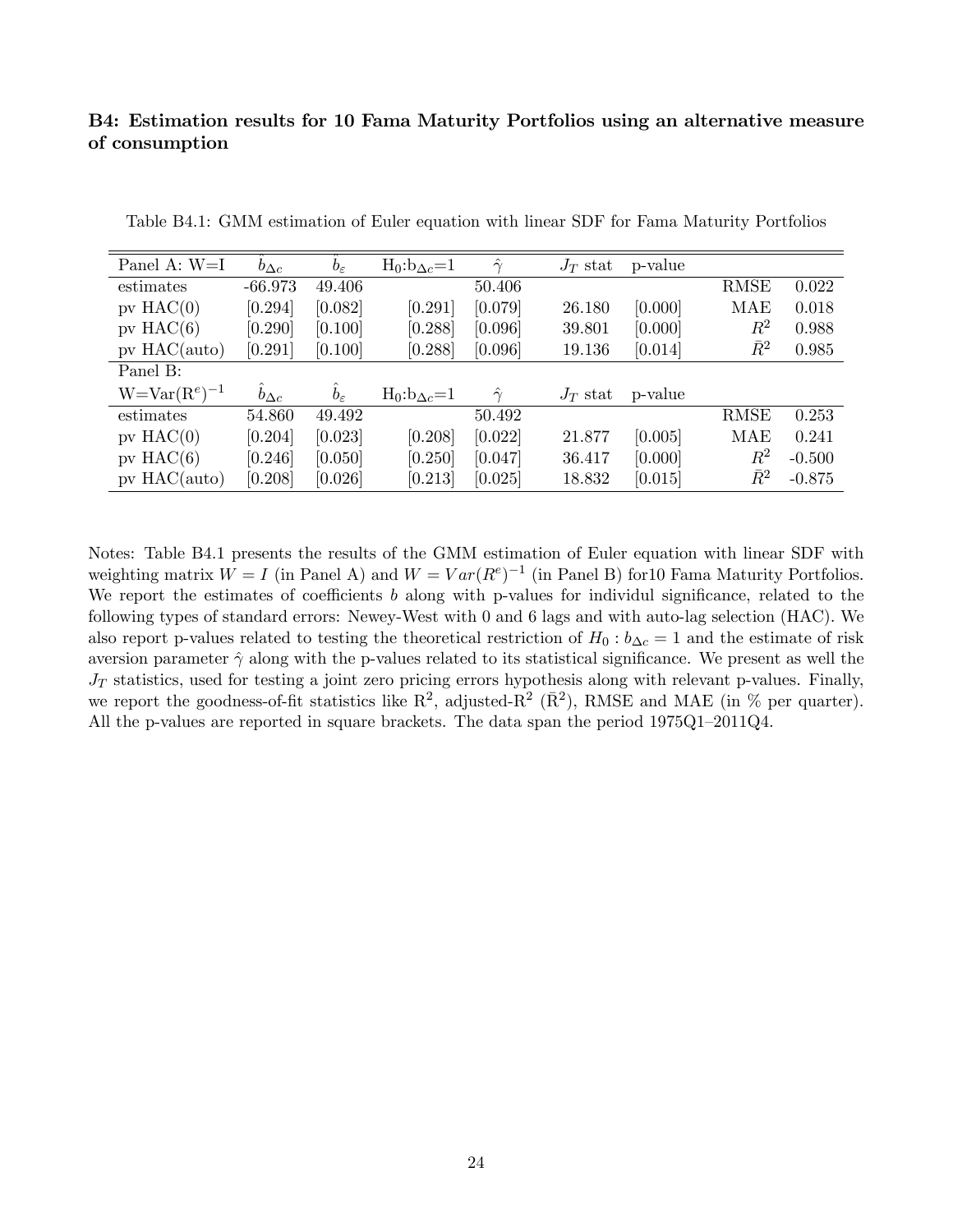| Panel A        |         | $\lambda_{\Delta c}$ | $\lambda_\varepsilon$   | $\overline{\chi^2}$ | p-value |                |         |
|----------------|---------|----------------------|-------------------------|---------------------|---------|----------------|---------|
| estimates      |         | $-0.139$             | 0.246                   |                     |         | <b>RMSE</b>    | 0.022   |
| pv OLS         |         | [0.308]              | [0.095]                 | 38.415              | [0.000] | <b>MAE</b>     | 0.018   |
| pv Shanken     |         | [0.319]              | [0.109]                 | 33.632              | [0.000] | $R^2$          | 0.988   |
| $pv$ HAC $(0)$ |         | [0.294]              | [0.076]                 | 26.180              | [0.000] | $\bar{R}^2$    | 0.985   |
| $pv$ HAC $(6)$ |         | [0.296]              | [0.057]                 | 39.801              | [0.000] |                |         |
| $pv$ HAC(auto) |         | [0.297]              | [0.052]                 | 12.531              | [0.129] |                |         |
|                |         |                      |                         |                     |         |                |         |
| Panel B        | const   | $\lambda_{\Delta c}$ | $\lambda_{\varepsilon}$ | $\chi^2$            | p-value |                |         |
| estimates      | 0.029   | $-0.118$             | 0.243                   |                     |         | <b>RMSE</b>    | 0.020   |
| pv OLS         | [0.428] | [0.283]              | [0.116]                 | 22.040              | [0.002] | MAE            | 0.017   |
| pv Shanken     | [0.432] | [0.294]              | [0.130]                 | 19.595              | [0.006] | $\,R^2$        | 0.990   |
| $pv$ HAC $(0)$ | [0.420] | [0.276]              | [0.098]                 | 16.622              | [0.020] | $\bar{R}^2$    | 0.987   |
| $pv$ HAC $(6)$ | [0.408] | [0.286]              | [0.070]                 | 25.441              | [0.000] | $H_0: R^2 = 1$ | [0.192] |
| $pv$ HAC(auto) | [0.405] | [0.289]              | [0.064]                 | 10.775              | [0.148] | $H_0:R^2=0$    | [0.026] |

Table B4.2: Fama-MacBeth regressions for Fama Maturity Portfolios

Notes: Table B4.2 presents the estimation results of cross-sectional regression using the second stage of Fama-MacBeth methodology without constant (in Panel A) and with constant (in Panel B) for 10 Fama Maturity Portfolios. We report the estimates of factor risk prices  $\lambda$  along with p-values for individul significance, related to the following types of standard errors: OLS, Shanken-corrected, Newey-West with 0 and 6 lags and with auto-lag selection (HAC). The values of  $\lambda$  are multiplied by 100 for convenience. We also report the  $\chi^2$  statistics, used for testing a joint zero pricing errors hypothesis with relevant p-values. Finally, we report the goodness-of-fit statistics like  $\mathbb{R}^2$ , adjusted- $\mathbb{R}^2$  ( $\bar{\mathbb{R}}^2$ ), RMSE and MAE (in % per quarter) and p-value related to testing the following nulls:  $H_0:R^2=1$  and  $H_0:R^2=0$ . All the p-values are reported in square brackets. The data span the period  $1975Q1-2011Q4$ .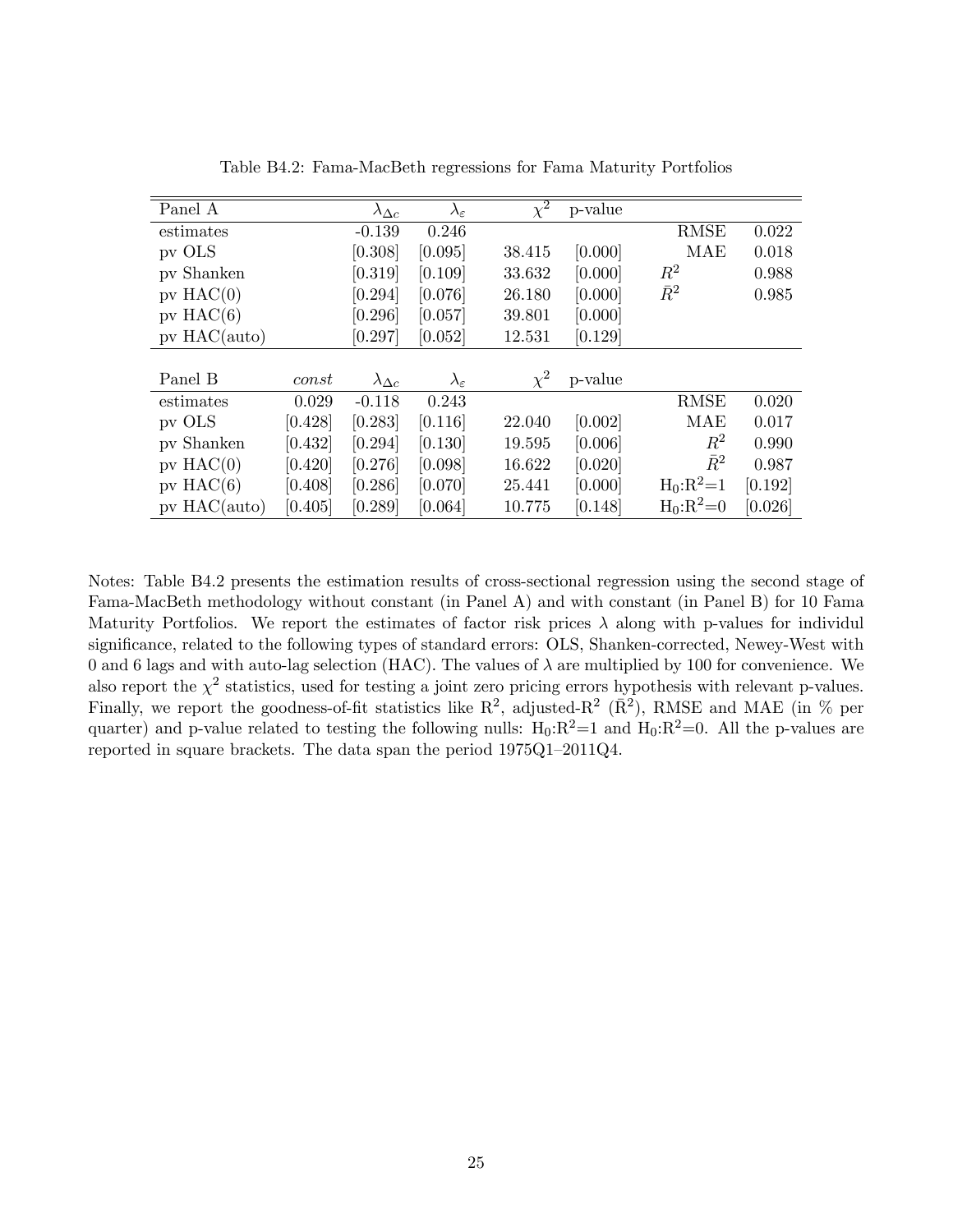| Panel A                    | FMP1     | FMP2                        | FMP3     | FMP4     | FMP <sub>5</sub> | FMP <sub>6</sub>              | FMP7     | FMP8                          | FMP9     | FMP10    |
|----------------------------|----------|-----------------------------|----------|----------|------------------|-------------------------------|----------|-------------------------------|----------|----------|
| $cov(R^e, \Delta c)$       | $-0.083$ | $-0.117$                    | $-0.146$ | $-0.172$ | $-0.181$         | $-0.205$                      | $-0.229$ | $-0.261$                      | $-0.249$ | $-0.317$ |
| $pv$ HAC $(0)$             | [0.169]  | [0.133]                     | [0.131]  | [0.111]  | [0.100]          | [0.098]                       | [0.083]  | [0.089]                       | [0.119]  | [0.155]  |
| $pv$ HAC $(6)$             | [0.101]  | [0.067]                     | [0.061]  | [0.044]  | [0.038]          | [0.038]                       | [0.025]  | [0.027]                       | [0.041]  | [0.054]  |
| pv HAC(auto)               | [0.060]  | [0.032]                     | [0.026]  | [0.016]  | [0.014]          | [0.012]                       | [0.007]  | [0.006]                       | [0.014]  | [0.014]  |
|                            |          | Wald stat (joint eq of cov) |          |          | p-value          | Wald stat (joint sign of cov) | p-value  |                               |          |          |
| $pv$ HAC $(0)$             |          |                             |          | 13.563   | [0.138]          |                               |          |                               | 13.691   | [0.187]  |
| $pv$ HAC $(6)$             |          |                             |          | 15.950   | [0.067]          |                               |          |                               | 16.378   | [0.089]  |
| pv HAC(auto)               |          |                             |          | 34.944   | [0.000]          |                               |          |                               | 35.482   | [0.000]  |
| $corr(R^e, \Delta c)$      | $-0.147$ | $-0.160$                    | $-0.160$ | $-0.167$ | $-0.160$         | $-0.163$                      | $-0.170$ | $-0.176$                      | $-0.142$ | $-0.117$ |
|                            |          |                             |          |          |                  |                               |          |                               |          |          |
| Panel B                    | FMP1     | FMP2                        | FMP3     | FMP4     | FMP <sub>5</sub> | FMP <sub>6</sub>              | FMP7     | FMP8                          | FMP9     | FMP10    |
| $cov(R^e, \varepsilon_c)$  | 0.526    | 0.648                       | 0.773    | 0.849    | 0.876            | 0.963                         | 0.968    | 1.082                         | 1.265    | 1.836    |
| $pv$ HAC $(0)$             | [0.003]  | [0.002]                     | [0.002]  | [0.002]  | [0.001]          | [0.001]                       | [0.001]  | [0.002]                       | [0.001]  | [0.000]  |
| pv $HAC(6)$                | [0.033]  | [0.033]                     | [0.034]  | [0.033]  | [0.029]          | [0.029]                       | [0.028]  | [0.031]                       | [0.024]  | [0.016]  |
| $pv$ HAC(auto)             | [0.044]  | [0.044]                     | [0.044]  | [0.043]  | [0.039]          | [0.039]                       | [0.038]  | [0.040]                       | [0.033]  | [0.021]  |
|                            |          | Wald stat (joint eq of cov) |          |          | p-value          |                               |          | Wald stat (joint sign of cov) |          | p-value  |
| $pv$ HAC $(0)$             |          |                             |          | 30.608   | [0.000]          |                               |          |                               | 31.463   | [0.000]  |
| $pv$ HAC $(6)$             |          |                             |          | 24.569   | [0.003]          |                               |          |                               | 24.754   | [0.005]  |
| $pv$ HAC(auto)             |          |                             |          | 21.723   | [0.009]          |                               |          |                               | 21.925   | [0.015]  |
| $corr(R^e, \varepsilon_c)$ | 0.596    | 0.572                       | 0.549    | 0.530    | 0.500            | 0.495                         | 0.465    | 0.470                         | 0.466    | 0.437    |

Table B4.3: Covariances of excess returns on Fama Maturity Portfolios with risk factors

Notes: Table B4.3 presents the estimates of the covariances of excess returns on 10 Fama Maturity Portfolios with consumption growth  $cov(R^e, \Delta c)$  (in Panel A) and with innovations to expectations in future consumption growth  $cov(R^e, \varepsilon_c)$  (in Panel B) along with p-values for individual significance, related to the following types of standard errors: OLS, Shanken-corrected, Newey-West with 0 and 6 lags and with auto-lag selection (HAC). Covariances are multiplied by 10,000 for convenience. We also report the Wald statistics with relevant p-values to test joint equality of covariances (joint eq of cov) and joint significance of covariances (joint sign of cov). Finally, we report as well the correlation coefficients. All the p-values are reported in square brackets. The data span the period  $1975Q1-2011Q4$ .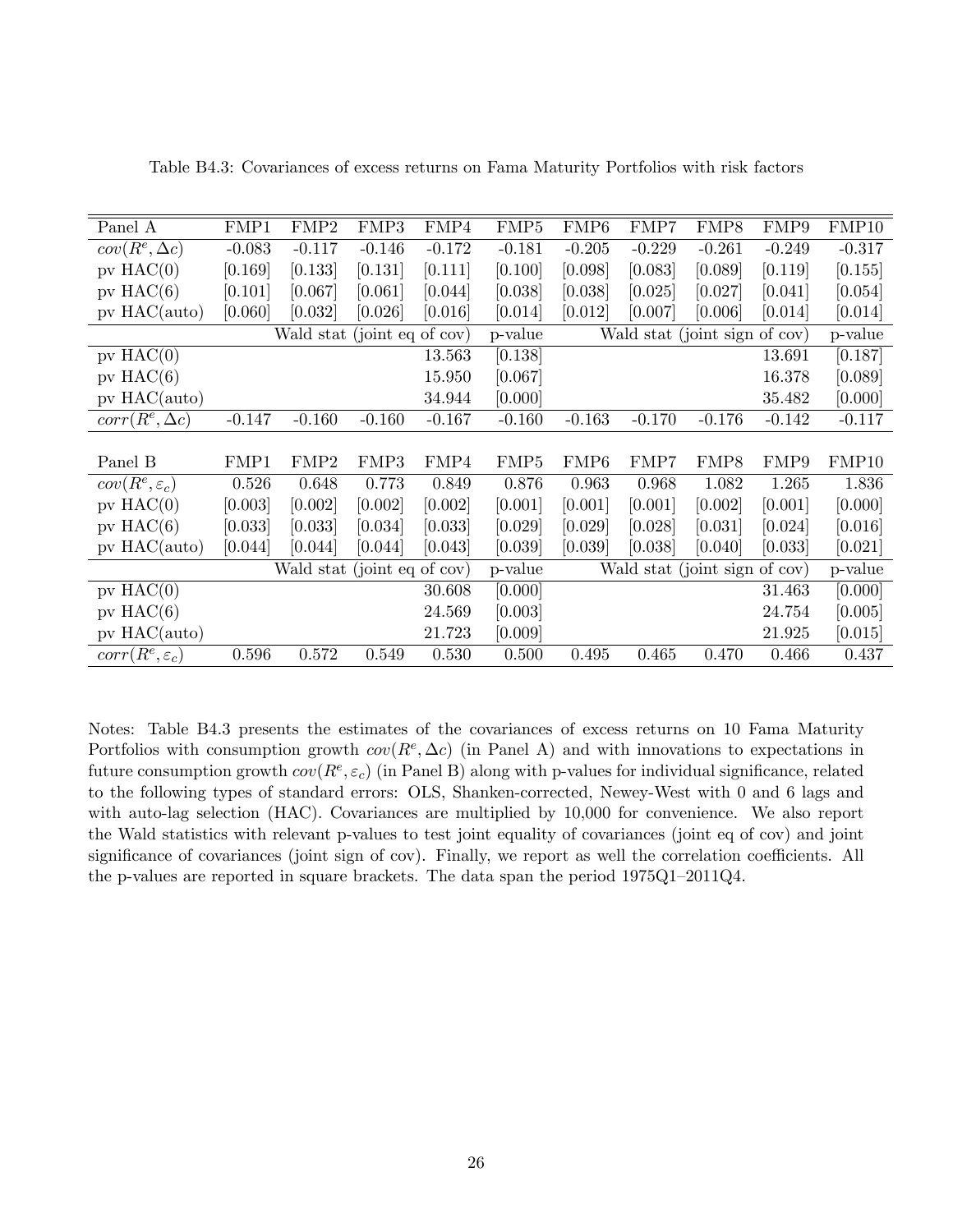### B5: Estimation results for 10 Fama Maturity Portfolios for a period 1982–2011

| Panel A: $W=I$      | $b_{\Delta c}$ | $b_{\varepsilon}$ | $H_0: b_{\Delta c}=1$ | $\ddot{\gamma}$ | $J_T$ stat | p-value |             |          |
|---------------------|----------------|-------------------|-----------------------|-----------------|------------|---------|-------------|----------|
| estimates           | $-46.564$      | 64.166            |                       | 65.166          |            |         | <b>RMSE</b> | 0.026    |
| $pv$ HAC $(0)$      | [0.370]        | [0.079]           | [0.368]               | [0.076]         | 26.587     | [0.000] | MAE         | 0.022    |
| $pv$ HAC $(6)$      | [0.371]        | [0.079]           | [0.369]               | [0.076]         | 39.938     | [0.000] | $R^2$       | 0.989    |
| $pv$ HAC(auto)      | [0.369]        | [0.082]           | [0.367]               | [0.079]         | 17.619     | [0.024] | $\bar{R}^2$ | 0.987    |
| Panel B:            |                |                   |                       |                 |            |         |             |          |
| $W = Var(R^e)^{-1}$ | $b_{\Delta c}$ | $b_{\varepsilon}$ | $H_0: b_{\Delta c}=1$ | $\hat{\gamma}$  | $J_T$ stat | p-value |             |          |
| estimates           | 82.523         | 61.783            |                       | 62.783          |            |         | <b>RMSE</b> | 0.329    |
| $pv$ HAC $(0)$      | [0.115]        | [0.017]           | [0.117]               | [0.016]         | 22.120     | [0.004] | MAE         | 0.309    |
| $pv$ HAC $(6)$      | [0.172]        | [0.035]           | [0.175]               | [0.033]         | 33.474     | [0.000] | $R^2$       | $-0.562$ |
| $pv$ HAC(auto)      | [0.133]        | [0.015]           | [0.135]               | [0.014]         | 17.596     | [0.024] | $\bar{R}^2$ | $-0.952$ |

Table B5.1: GMM estimation of Euler equation with linear SDF for Fama Maturity Portfolios

Notes: Table B5.1 presents the results of the GMM estimation of Euler equation with linear SDF with weighting matrix  $W = I$  (in Panel A) and  $W = Var(R^e)^{-1}$  (in Panel B) for 10 Fama Maturity Portfolios. We report the estimates of coefficients  $b$  along with p-values for individul significance, related to the following types of standard errors: Newey-West with 0 and 6 lags and with auto-lag selection (HAC). We also report p-values related to testing the theoretical restriction of  $H_0$ :  $b_{\Delta c} = 1$  and the estimate of risk aversion parameter  $\hat{\gamma}$  along with the p-values related to its statistical significance. We present as well the  $J_T$  statistics, used for testing a joint zero pricing errors hypothesis along with relevant p-values. Finally, we report the goodness-of-fit statistics like  $\mathbb{R}^2$ , adjusted- $\mathbb{R}^2$  ( $\bar{\mathbb{R}}^2$ ), RMSE and MAE (in % per quarter). All the p-values are reported in square brackets. The data span the period  $1982Q1-2011Q4$ .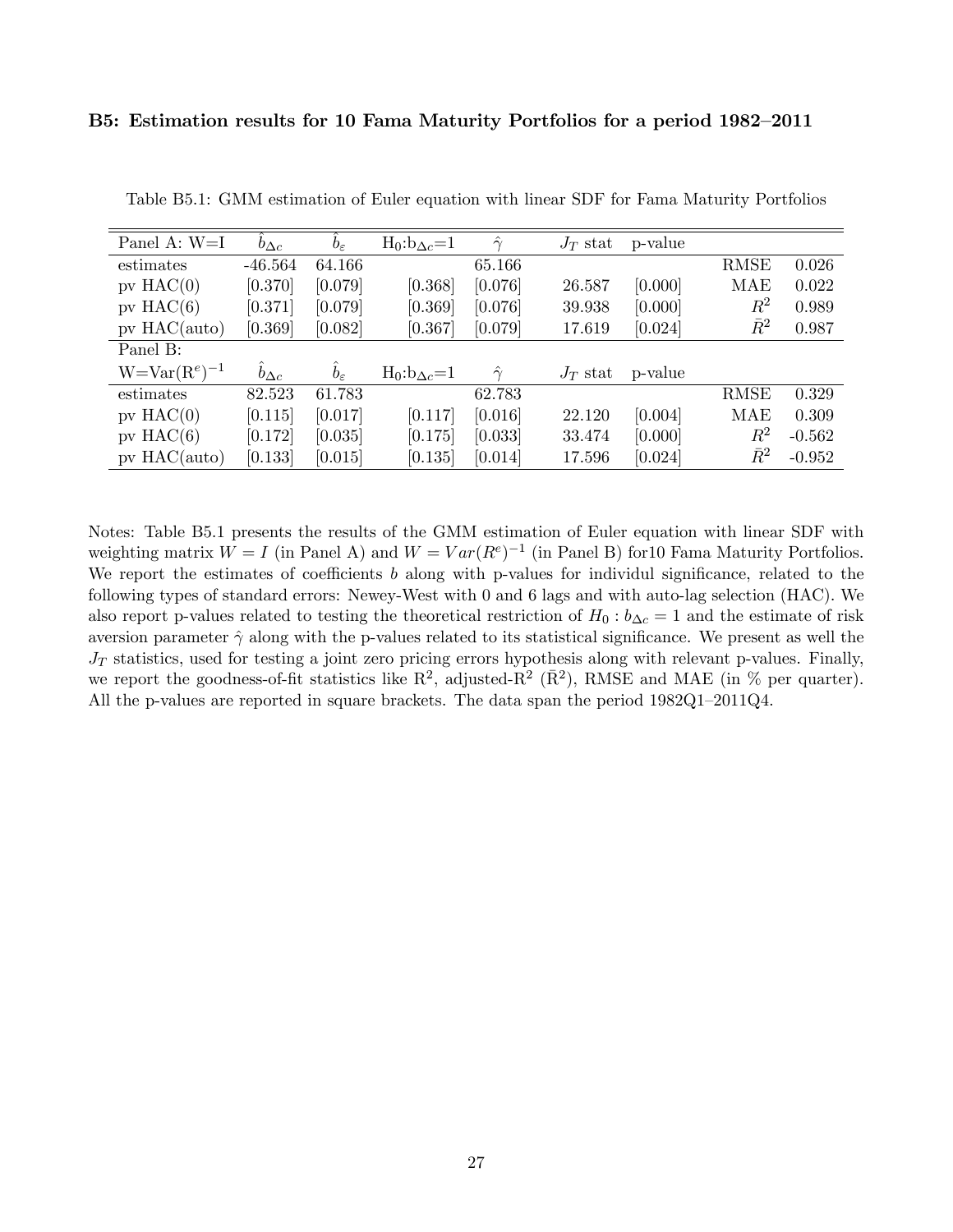| Panel A        |          | $\lambda_{\Delta c}$ | $\lambda_\varepsilon$ | $\overline{\chi^2}$ | p-value |              |         |
|----------------|----------|----------------------|-----------------------|---------------------|---------|--------------|---------|
| estimates      |          | $-0.094$             | 0.294                 |                     |         | <b>RMSE</b>  | 0.026   |
| pv OLS         |          | [0.375]              | [0.081]               | 44.465              | [0.000] | MAE          | 0.022   |
| pv Shanken     |          | [0.385]              | [0.099]               | 37.482              | [0.000] | $R^2$        | 0.989   |
| $pv$ HAC $(0)$ |          | [0.371]              | [0.070]               | 26.587              | [0.000] | $\bar{R}^2$  | 0.987   |
| $pv$ HAC $(6)$ |          | [0.374]              | [0.034]               | 39.938              | [0.000] |              |         |
| $pv$ HAC(auto) |          | [0.369]              | [0.069]               | 24.917              | [0.001] |              |         |
|                |          |                      |                       |                     |         |              |         |
| Panel B        | const    | $\lambda_{\Delta c}$ | $\lambda_\varepsilon$ | $\chi^2$            | p-value |              |         |
| estimates      | $-0.025$ | $-0.113$             | 0.295                 |                     |         | <b>RMSE</b>  | 0.025   |
| pv OLS         | [0.446]  | [0.298]              | [0.091]               | 27.046              | [0.000] | MAE          | 0.020   |
| pv Shanken     | [0.451]  | [0.314]              | [0.110]               | 22.590              | [0.002] | $\,R^2$      | 0.990   |
| $pv$ HAC $(0)$ | [0.442]  | [0.297]              | [0.077]               | 17.421              | [0.014] | $\bar{R}^2$  | 0.988   |
| $pv$ HAC $(6)$ | [0.433]  | [0.313]              | [0.039]               | 25.843              | [0.000] | $H_0: R^2=1$ | [0.186] |
| $pv$ HAC(auto) | [0.443]  | [0.295]              | [0.076]               | 17.767              | [0.013] | $H_0:R^2=0$  | [0.006] |

Table B5.2: Fama-MacBeth regressions for Fama Maturity Portfolios

Notes: Table B5.2 presents the estimation results of cross-sectional regression using the second stage of Fama-MacBeth methodology without constant (in Panel A) and with constant (in Panel B) for 10 Fama Maturity Portfolios. We report the estimates of factor risk prices  $\lambda$  along with p-values for individual significance, related to the following types of standard errors: OLS, Shanken-corrected, Newey-West with 0 and 6 lags and with auto-lag selection (HAC). The values of  $\lambda$  are multiplied by 100 for convenience. We also report the  $\chi^2$  statistics, used for testing a joint zero pricing errors hypothesis with relevant p-values. Finally, we report the goodness-of-fit statistics like  $\mathbb{R}^2$ , adjusted- $\mathbb{R}^2$  ( $\bar{\mathbb{R}}^2$ ), RMSE and MAE (in % per quarter) and p-value related to testing the following nulls:  $H_0:R^2=1$  and  $H_0:R^2=0$ . All the p-values are reported in square brackets. The data span the period  $1982Q1-2011Q4$ .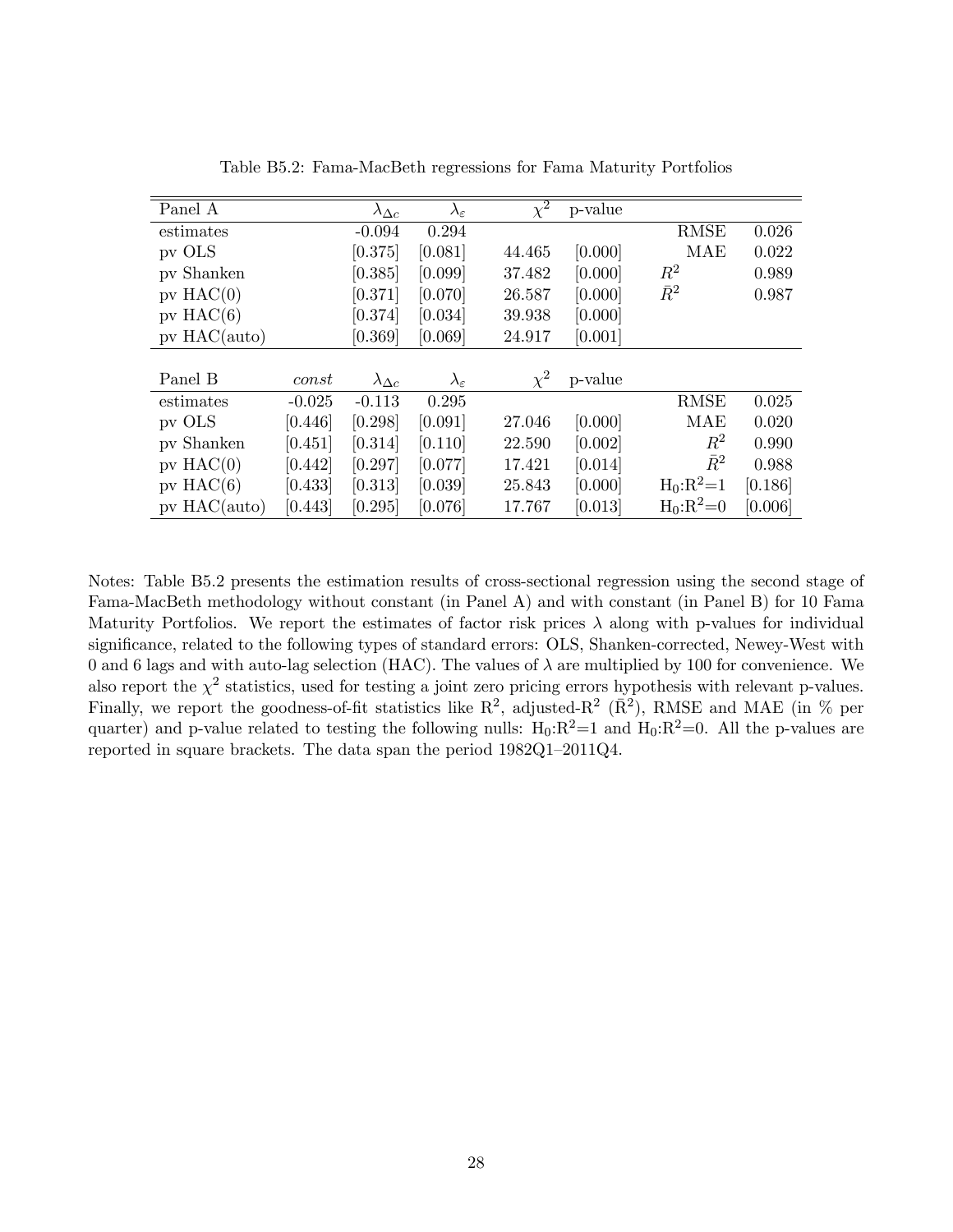| Panel A                          | FMP1     | FMP2                        | FMP3     | FMP4     | FMP <sub>5</sub> | FMP <sub>6</sub>              | FMP7                          | FMP8     | FMP9     | FMP10    |
|----------------------------------|----------|-----------------------------|----------|----------|------------------|-------------------------------|-------------------------------|----------|----------|----------|
| $cov(R^e, \Delta c)$             | $-0.100$ | $-0.137$                    | $-0.168$ | $-0.199$ | $-0.203$         | $-0.231$                      | $-0.259$                      | $-0.294$ | $-0.275$ | $-0.362$ |
| $pv$ HAC $(0)$                   | [0.157]  | [0.125]                     | [0.127]  | [0.107]  | [0.101]          | [0.098]                       | [0.081]                       | [0.089]  | [0.122]  | [0.150]  |
| $pv$ HAC $(6)$                   | [0.093]  | [0.063]                     | [0.060]  | [0.041]  | [0.039]          | [0.038]                       | [0.024]                       | [0.028]  | [0.044]  | [0.048]  |
| pv HAC(auto)                     | [0.122]  | [0.094]                     | [0.095]  | [0.076]  | [0.074]          | [0.072]                       | [0.059]                       | [0.065]  | [0.095]  | [0.119]  |
|                                  |          | Wald stat (joint eq of cov) |          |          | p-value          | Wald stat (joint sign of cov) | p-value                       |          |          |          |
| $pv$ HAC $(0)$                   |          |                             |          | 19.339   | [0.022]          |                               |                               |          | 19.983   | [0.029]  |
| $pv$ HAC $(6)$                   |          |                             |          | 19.900   | [0.018]          |                               |                               |          | 21.350   | [0.018]  |
| pv HAC(auto)                     |          |                             |          | 18.194   | [0.032]          |                               |                               |          | 18.357   | [0.049]  |
| $\overline{corr}(R^e, \Delta c)$ | $-0.174$ | $-0.185$                    | $-0.182$ | $-0.189$ | $-0.177$         | $-0.180$                      | $-0.188$                      | $-0.193$ | $-0.153$ | $-0.129$ |
|                                  |          |                             |          |          |                  |                               |                               |          |          |          |
| Panel B                          | FMP1     | FMP2                        | FMP3     | FMP4     | FMP <sub>5</sub> | FMP <sub>6</sub>              | FMP7                          | FMP8     | FMP9     | FMP10    |
| $cov(R^e, \varepsilon_c)$        | 0.541    | 0.660                       | 0.789    | 0.865    | 0.894            | 0.984                         | 0.983                         | 1.108    | 1.289    | 1.842    |
| $pv$ HAC $(0)$                   | [0.006]  | [0.005]                     | [0.006]  | [0.005]  | [0.004]          | [0.003]                       | [0.004]                       | [0.005]  | [0.003]  | [0.002]  |
| $pv$ HAC $(6)$                   | [0.047]  | [0.046]                     | [0.047]  | [0.046]  | [0.040]          | [0.040]                       | [0.040]                       | [0.042]  | [0.034]  | [0.024]  |
| $pv$ HAC(auto)                   | [0.017]  | [0.016]                     | [0.018]  | [0.017]  | [0.013]          | [0.013]                       | [0.013]                       | [0.017]  | [0.011]  | [0.008]  |
|                                  |          | Wald stat (joint eq of cov) |          |          | p-value          |                               | Wald stat (joint sign of cov) |          |          | p-value  |
| $pv$ HAC $(0)$                   |          |                             |          | 28.589   | [0.000]          |                               |                               |          | 28.609   | [0.001]  |
| $pv$ HAC $(6)$                   |          |                             |          | 19.002   | [0.025]          |                               |                               |          | 19.161   | [0.038]  |
| $pv$ HAC(auto)                   |          |                             |          | 25.319   | [0.002]          |                               |                               |          | 25.328   | [0.004]  |
| $corr(R^e, \varepsilon_c)$       | 0.628    | 0.596                       | 0.571    | 0.548    | 0.518            | 0.511                         | 0.476                         | 0.485    | 0.479    | 0.439    |

Table B5.3: Covariances of excess returns on Fama Maturity Portfolios with risk factors

Notes: Table B5.3 presents the estimates of the covariances of excess returns on 10 Fama Maturity Portfolios with consumption growth  $cov(R^e, \Delta c)$  (in Panel A) and with innovations to expectations in future consumption growth  $cov(R^e, \varepsilon_c)$  (in Panel B) along with p-values for individual significance, related to the following types of standard errors: OLS, Shanken-corrected, Newey-West with 0 and 6 lags and with auto-lag selection (HAC). Covariances are multiplied by 10,000 for convenience. We also report the Wald statistics with relevant p-values to test joint equality of covariances (joint eq of cov) and joint significance of covariances (joint sign of cov). Finally, we report as well the correlation coefficients. All the p-values are reported in square brackets. The data span the period  $1982Q1-2011Q4$ .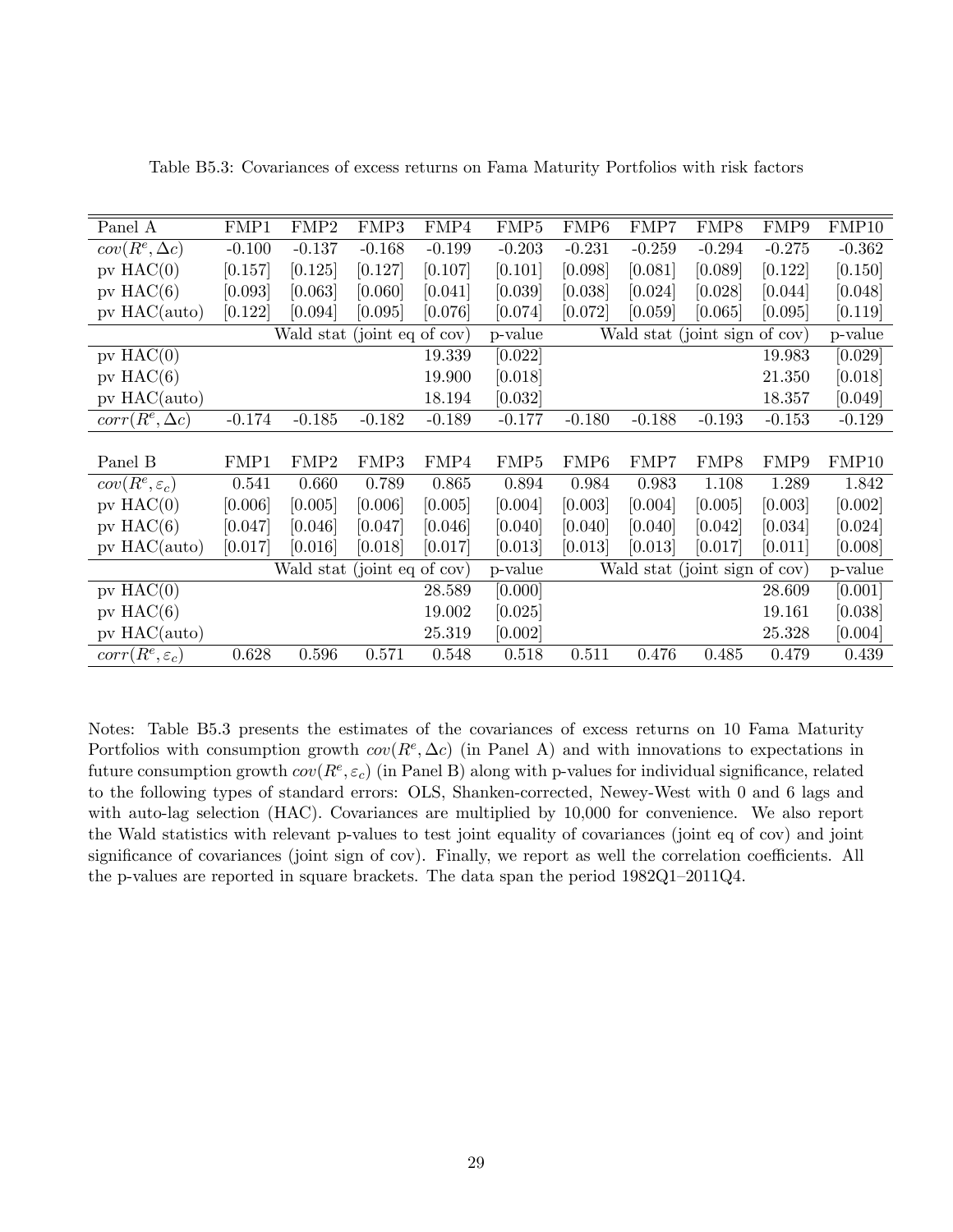# B6: Estimation results for 10 Fama Maturity Portfolios using a three-factor model with the volatility of the innovations to expectations in future consumption growth as a third factor

| Panel A: W=I      | $b_{\Delta c}$ | $b_{\varepsilon}$ | $b_{var(\varepsilon)}$ | $H_0:b_{\Delta c}=1$  | $\gamma$       | $J_T$ stat | p-value |             |          |
|-------------------|----------------|-------------------|------------------------|-----------------------|----------------|------------|---------|-------------|----------|
| estimates         | $-83.055$      | 65.364            | $-1833.660$            |                       | 66.364         |            |         | <b>RMSE</b> | 0.022    |
| $pv$ HAC $(0)$    | [0.195]        | [0.092]           | [0.383]                | [0.192]               | [0.090]        | 27.922     | [0.000] | MAE         | 0.018    |
| pv $HAC(6)$       | [0.193]        | [0.088]           | [0.366]                | [0.191]               | [0.085]        | 26.856     | [0.000] | $R^2$       | 0.992    |
| $pv$ HAC(auto)    | [0.191]        | [0.076]           | [0.315]                | [0.188]               | [0.073]        | 5.651      | [0.580] | $\bar{R}^2$ | 0.989    |
| Panel B:          |                |                   |                        |                       |                |            |         |             |          |
| $W=Var(R^e)^{-1}$ | $b_{\Delta c}$ | $b_{\varepsilon}$ | $b_{var(\varepsilon)}$ | $H_0: b_{\Delta c}=1$ | $\hat{\gamma}$ | $J_T$ stat | p-value |             |          |
| estimates         | 96.969         | 52.659            | 1663.826               |                       | 53.659         |            |         | <b>RMSE</b> | 0.370    |
| $pv$ HAC $(0)$    | [0.121]        | [0.050]           | [0.270]                | [0.123]               | [0.048]        | 23.172     | [0.001] | MAE         | 0.343    |
| $pv$ HAC $(6)$    | [0.178]        | [0.089]           | [0.264]                | [0.180]               | [0.085]        | 36.133     | [0.000] | $R^2$       | $-0.976$ |
| $pv$ HAC(auto)    | [0.141]        | [0.052]           | [0.246]                | [0.143]               | [0.050]        | 18.311     | [0.010] | $\bar{R}^2$ | $-1.822$ |

Table B6.1: GMM estimation of Euler equation with linear SDF for Fama Maturity Portfolios

Notes: Table B6.1 presents the results of the GMM estimation of Euler equation with linear SDF with weighting matrix  $W = I$  (in Panel A) and  $W = Var(R^{e})^{-1}$  (in Panel B) for 10 Fama Maturity Portfolios. We report the estimates of coefficients b along with p-values for individul significance, related to the following types of standard errors: Newey-West with 0 and 6 lags and with auto-lag selection (HAC). We also report p-values related to testing the theoretical restriction of  $H_0$ :  $b_{\Delta c} = 1$  and the estimate of risk aversion parameter  $\hat{\gamma}$  along with the p-values related to its statistical significance. We present as well the  $J_T$  statistics, used for testing a joint zero pricing errors hypothesis along with relevant p-values. Finally, we report the goodness-of-fit statistics like  $\mathbb{R}^2$ , adjusted- $\mathbb{R}^2$  ( $\bar{\mathbb{R}}^2$ ), RMSE and MAE (in % per quarter). All the p-values are reported in square brackets. The data span the period  $1975Q1-2011Q4$ .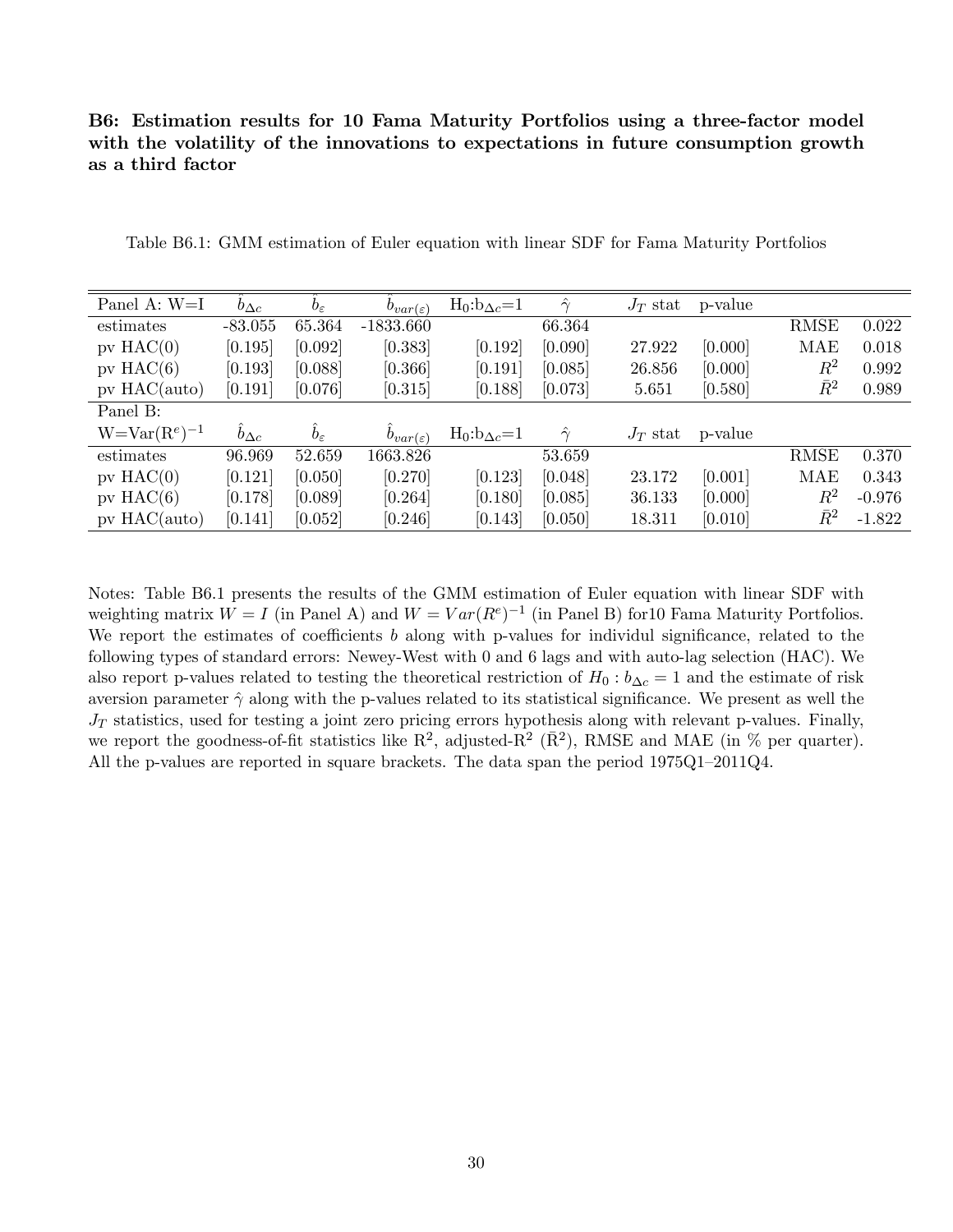| Panel A        |         | $\lambda_{\Delta c}$ | $\lambda_\varepsilon$ | $\lambda_{var(\varepsilon)}$ | $\overline{\chi^2}$ | p-value |             |       |
|----------------|---------|----------------------|-----------------------|------------------------------|---------------------|---------|-------------|-------|
| estimates      |         | $-0.169$             | 0.299                 | $-0.002$                     |                     |         | <b>RMSE</b> | 0.022 |
| pv OLS         |         | [0.205]              | [0.098]               | [0.401]                      | 43.730              | 0.000   | <b>MAE</b>  | 0.018 |
| pv Shanken     |         | [0.230]              | [0.122]               | [0.411]                      | 35.054              | 0.000   | $\,R^2$     | 0.992 |
| $pv$ HAC $(0)$ |         | [0.198]              | [0.087]               | [0.386]                      | 27.922              | 0.000   | $\bar{R}^2$ | 0.989 |
| $pv$ HAC $(6)$ |         | [0.200]              | [0.047]               | [0.373]                      | 26.856              | 0.000   |             |       |
| $pv$ HAC(auto) |         | [0.195]              | [0.082]               | [0.387]                      | 23.170              | 0.001   |             |       |
|                |         |                      |                       |                              |                     |         |             |       |
| Panel B        | const   | $\lambda_{\Delta c}$ | $\lambda_\varepsilon$ | $\lambda_{var(\varepsilon)}$ | $\chi^2$            | p-value |             |       |
| estimates      | 0.134   | $-0.118$             | 0.204                 | $-0.006$                     |                     |         | <b>RMSE</b> | 0.016 |
| pv OLS         | [0.165] | [0.302]              | [0.210]               | [0.087]                      | 26.982              | [0.000] | <b>MAE</b>  | 0.010 |
| pv Shanken     | [0.226] | [0.345]              | [0.265]               | [0.140]                      | 15.567              | [0.016] | $\,R^2$     | 0.996 |
| $pv$ HAC $(0)$ | [0.179] | [0.273]              | [0.214]               | [0.139]                      | 12.820              | [0.045] | $\bar{R}^2$ | 0.994 |
| $pv$ HAC $(6)$ | [0.207] | [0.268]              | [0.186]               | [0.044]                      | 17.860              | [0.006] |             |       |
| $pv$ HAC(auto) | [0.195] | [0.276]              | [0.214]               | [0.112]                      | 12.790              | [0.046] |             |       |

Table B6.2: Fama-MacBeth regressions for Fama Maturity Portfolios

Notes: Table B6.2 presents the estimation results of cross-sectional regression using the second stage of Fama-MacBeth methodology without constant (in Panel A) and with constant (in Panel B) for 10 Fama Maturity Portfolios. We report the estimates of factor risk prices  $\lambda$  along with p-values for individual significance, related to the following types of standard errors: OLS, Shanken-corrected, Newey-West with 0 and 6 lags and with auto-lag selection (HAC). The values of  $\lambda$  are multiplied by 100 for convenience. We also report the  $\chi^2$  statistics, used for testing a joint zero pricing errors hypothesis with relevant p-values. Finally, we report the goodness-of-fit statistics like  $\mathbb{R}^2$ , adjusted- $\mathbb{R}^2$  ( $\bar{\mathbb{R}}^2$ ), RMSE and MAE (in % per quarter). All the p-values are reported in square brackets. The data span the period  $1975Q1-2011Q4$ .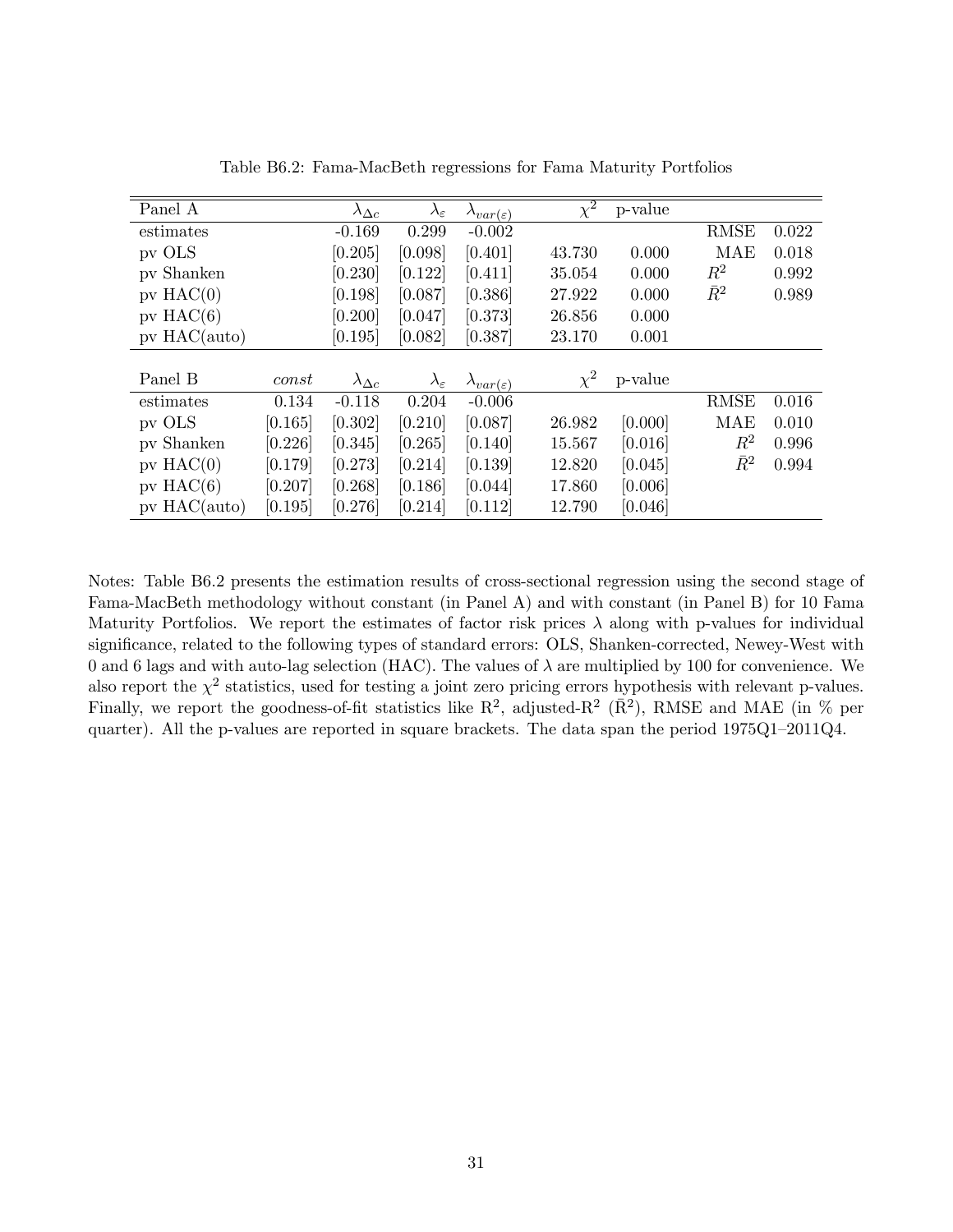|                                 | FMP1                        | ${\rm FMP2}$ | FMP3    | FMP4    | FMP5    | FMP6                          | FMP7    | FMP8    | FMP9    | FMP10   |
|---------------------------------|-----------------------------|--------------|---------|---------|---------|-------------------------------|---------|---------|---------|---------|
| $cov(R^e, var(\varepsilon_c))$  | 0.003                       | 0.004        | 0.004   | 0.005   | 0.004   | 0.005                         | 0.005   | 0.006   | 0.006   | 0.007   |
| $pv$ HAC $(0)$                  | [0.238]                     | [0.246]      | [0.253] | [0.258] | [0.258] | [0.263]                       | [0.272] | [0.253] | [0.283] | [0.308] |
| $pv$ HAC $(6)$                  | [0.089]                     | [0.093]      | [0.097] | [0.101] | [0.106] | [0.112]                       | [0.121] | [0.106] | [0.140] | [0.174] |
| $pv$ HAC(auto)                  | [0.181]                     | [0.188]      | [0.195] | [0.198] | [0.198] | [0.206]                       | [0.214] | [0.195] | [0.227] | [0.254] |
|                                 | Wald stat (joint eq of cov) |              |         |         | p-value | Wald stat (joint sign of cov) |         |         |         | p-value |
| $pV$ HAC $(0)$                  |                             |              |         | 4.379   | [0.884] |                               |         |         | 5.962   | [0.818] |
| $pv$ HAC $(6)$                  |                             |              |         | 4.554   | [0.871] |                               |         |         | 5.066   | [0.886] |
| $pv$ HAC(auto)                  |                             |              |         | 5.210   | [0.815] |                               |         |         | 6.301   | [0.789] |
|                                 |                             |              |         |         |         |                               |         |         |         |         |
| $corr(R^e, var(\varepsilon_c))$ | 0.258                       | 0.227        | 0.216   | 0.199   | 0.175   | 0.168                         | 0.151   | 0.179   | 0.139   | 0.104   |

Table B6.3: Covariances of excess returns on Fama Maturity Portfolios with volatility of innovations to expectations in future consumption growth

Notes: Table B6.3 presents the estimates of the covariances of excess returns on 10 Fama Maturity Portfolios with volatility of innovations to expectations in future consumption growth  $cov(R^e, var(\varepsilon_c))$ along with p-values for individual significance, related to the following types of standard errors: OLS, Shanken-corrected, Newey-West with 0 and 6 lags and with auto-lag selection (HAC). Covariances are multiplied by 10,000 for convenience. We also report the Wald statistics with relevant p-values to test joint equality of covariances (joint eq of cov) and joint significance of covariances (joint sign of cov). Finally, we report as well the correlation between excess returns and consumption growth at the bottom of the table. All the p-values are reported in square brackets. The data span the period  $1975Q1-2011Q4$ .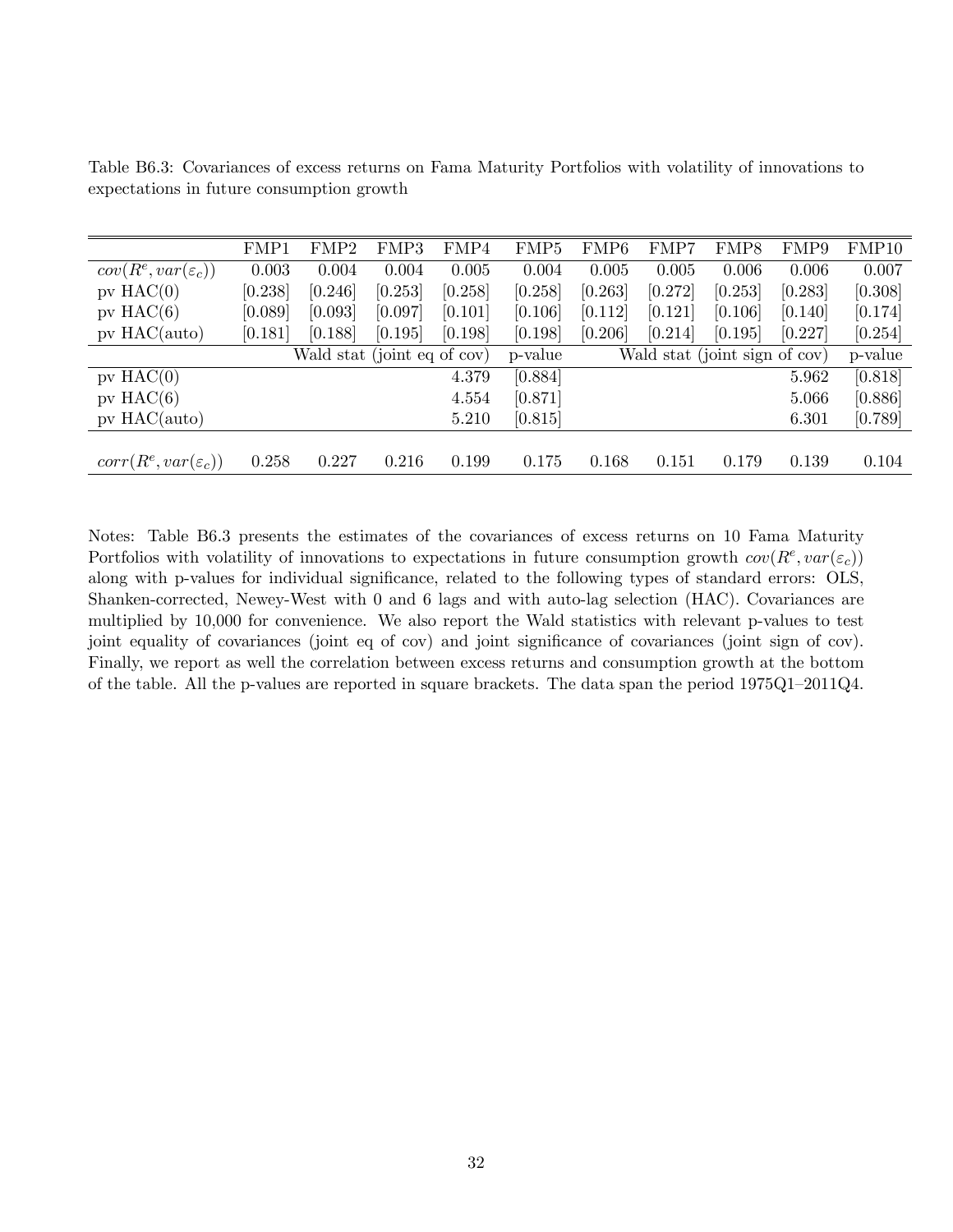# Appendix C

This Appendix contains a detailed description of the panel of 125 macroeconomic and financial variables used in factor analysis to extract common factors. The series are obtained from the Global Insights Basic Economics database, unless a different source is listed in parentheses or a series is computed by authors  $(AC)$ , and are grouped into different cathegories. Each variable is accompanied by a series number, its label or mnemonic, transformation code (in square brackets) and a brief description. The transformation codes are as follows:  $1$  – no transformation,  $2$  – first difference in levels,  $3$  – logarithm,  $4$  – first difference of logarithm,  $5$  – second difference of logarithm. The data is sampled at a quarterly frequency and span the period from 1960 to 2011.

### Real Output and Income

- 1.  $YPR [4]$  Personal Income (AR, Bil. Chain 2000\$)
- 2.  $A0M051 [4]$  Personal Income Less Transfer Payments (AR, Bil. Chain 2000\$)
- 3. CONS  $R [4]$  Real Consumption, A0M224/GMDC (or PI031/GMDC) (Source: AC)
- 4. U0M083 [2] Univ.of Michigan Index of Consumer Expectations
- 5. IPS10  $-$  [4] Industrial Production Index: Total (2002=100, SA)
- 6. IPS11 [4] Industrial Production Index: Products, Total  $(2002=100, S\text{A})$
- 7. IPS299 [4] Industrial Production Index: Final Products  $(2002=100, S\text{A})$
- 8. IPS12  $-$  [4] Industrial Production Index: Consumer Goods (2002=100, SA)
- 9. IPS13  $-$  [4] Industrial Production Index: Durable Consumer Goods (2002=100, SA)
- 10. IPS18 [4] Industrial Production Index: Nondurable Consumer Goods (2002=100, SA)
- 11. IPS25 [4] Industrial Production Index: Business Equipment  $(2002=100, S\text{A})$
- 12. IPS32  $-$  [4] Industrial Production Index: Materials (2002=100, SA)
- 13. IPS34  $-$  [4] Industrial Production Index: Durable Goods Materials (2002=100, SA)
- 14. IPS38 [4] Industrial Production Index: Nondurable Goods Materials (2002=100, SA)
- 15. IPS43 [4] Industrial Production Index: Manufacturing (Sic, 2002=100, SA)
- 16. IPS307 [4] Industrial Production Index: Residential Utilities (2002=100, SA)
- 17. IPS306  $-$  [4] Industrial Production Index: Fuels (2002=100, SA)
- 18. PMP [1] NAPM Production Index (Percent)
- 19. UTL11 [2] Capacity Utilization Manufacturing (Sic, SA)

### Employment and Labor Market

- 20. LHEM  $-$  [4] Civilian Labor Force: Employed, Total (Thous., SA)
- 21. LHNAG  $-$  [4] Civilian Labor Force: Employed, Nonagricultural Industries (Thous., SA)
- 22. LHUR  $-$  [2] Unemployment Rate: All Workers, 16 Years & Over (Percent, SA)
- 23. LHU680 [2] Unemployment by Duration: Average Duration in Weeks  $(SA)$
- 24. LHU5  $-$  [4] Unemployment by Duration: Persons Unemployed less than 5 weeks (Thous., SA)
- 25. LHU14  $\sim$  [4] Unemployment by Duration: Persons Unemployed 5 to 14 weeks (Thous., SA)
- 26. LHU15  $-$  [4] Unemployment by Duration: Persons Unemployed 15 weeks+ (Thous., SA)
- 27. LHU26  $\sim$  [4] Unemployment by Duration: Persons Unemployed 15 to 26 weeks (Thous., SA)
- 28. LHU27  $-$  [4] Unemployment by Duration: Persons Unemployed 27 weeks+ (Thous, SA)
- 29. LUINC  $-$  [4] Average Weekly Initial Claims, Unemployment Insurance (Thous., SA)
- 30. CES002  $-$  [4] Employees on Nonfarm Payrolls: Total Private (Thous., SA)
- 31. CES003  $-$  [4] Employees on Nonfarm Payrolls: Goods Producing (Thous., SA)
- 32. CES006  $-$  [4] Employees on Nonfarm Payrolls: Mining (Thous., SA)
- 33. CES011 [4] Employees on Nonfarm Payrolls: Construction (Thous., SA)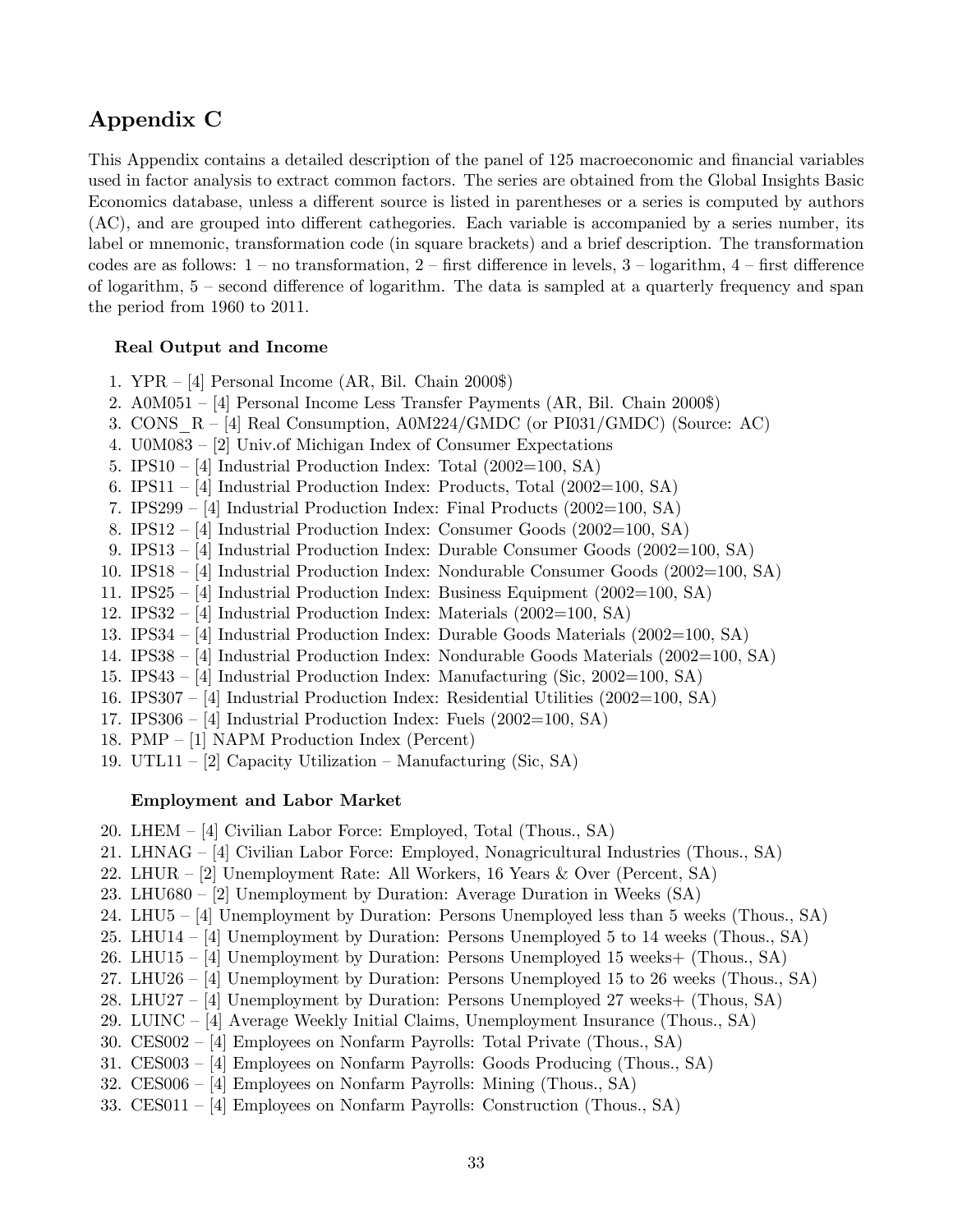- 34. CES015  $-$  [4] Employees on Nonfarm Payrolls: Manufacturing (Thous., SA)
- 35. CES017 [4] Employees on Nonfarm Payrolls: Durable Goods (Thous., SA)
- 36. CES033 [4] Employees on Nonfarm Payrolls: Nondurable Goods (Thous., SA)
- 37. CES046  $-$  [4] Employees on Nonfarm Payrolls: Service Providing (Thous., SA)
- 38. CES048 [4] Employees on Nonfarm Payrolls: Trade, Transportation, and Utilities (Thous., SA)
- 39. CES049 [4] Employees on Nonfarm Payrolls: Wholesale Trade (Thous., SA)
- 40. CES053  $-$  [4] Employees on Nonfarm Payrolls: Retail Trade (Thous., SA)
- 41. CES088 [4] Employees on Nonfarm Payrolls: Financial Activities (Thous., SA)
- 42. CES140 [4] Employees on Nonfarm Payrolls: Government (Thous., SA)
- 43. CES151  $-$  [1] Avg. Wkly Hrs. of Prod or Nonsup Workers on Private Nonfarm Payrolls: Goods-Producing Hrs (SA)
- 44. CES155  $[2]$  Avg. Wkly Hrs. of Prod or Nonsup Workers on Private Nonfarm Payrolls: Mfg., Overtime Hrs (SA)
- 45. A0M001 [1] Average weekly hours: Mfg.  $(SA)$
- 46. PMEMP  $-$  [1] NAPM Employment Index (Percent)
- 47. CES275 [5] Avg. Hourly Earnings of Prod or Nonsupervisory Workers on Private Nonfarm Payrolls: Goods-Producing (Current \$, SA)
- 48. CES277 [5] Avg. Hourly Earnings of Prod or Nonsupervisory Workers on Private Nonfarm Payrolls: Construction (Current \$, SA)
- 49. CES278 [5] Avg. Hourly Earnings of Prod or Nonsupervisory Workers on Private Nonfarm Payrolls: Manufacturing (Current \$, SA)

### Housing Market

- 50. HSFR  $-$  [3] Housing Starts: Nonfarm (1947-58); Total Farm & Nonfarm (1959-) (Thous., SAAR)
- 51. HSNE  $-$  [3] Housing Starts: Northeast (Thous.U.) S.A.
- 52. HSMW  $-$  [3] Housing Starts: Midwest (Thous.U.) S.A.
- 53. HSSOU  $-$  [3] Housing Starts: South (Thous.U.) S.A.
- 54. HSWST  $-$  [3] Housing Starts: West (Thous.U.) S.A.
- 55. HSBR [3] Housing Authorized: Total New Private Housing Units (Thous., SAAR)
- 56. HSBNE  $-$  [3] Houses Authorized by Building Permits: Northeast (Thou.U.) S.A
- 57. HSBMW  $-$  [3] Houses Authorized by Building Permits: Midwest (Thou.U.) S.A.
- 58. HSBSOU  $-$  [3] Houses Authorized by Building Permits: South (Thou.U.) S.A.
- 59. HSBWST  $-$  [3] Houses Authorized by Building Permits: West (Thou.U.) S.A.

#### Orders and Inventories

- 60. PMI [1] Purchasing Managers' Index  $(SA)$
- 61. PMNO  $-$  [1] NAPM New Orders Index (Percent)
- 62. PMDEL  $-$  [1] NAPM Vendor Deliveries Index (Percent)
- 63. PMNV  $-$  [1] NAPM Inventories Index (Percent)
- 64. A1M008 [4] Mfrs' New Orders, Consumer Goods and Materials (Mil. Chain 1982\$, SA)
- 65. A0M007 [4] Mfrs' New Orders, Durable Goods Industries (Mil. Chain 2000\$, SA)
- 66. A0M027 [4] Mfrs' New Orders, Nondefense Capital Goods Industries (Mil. Chain 1982\$, SA)
- 67. A1M092 [4] Mfrs' Unfilled Orders, Durable Goods Indus. (Bil. Chain 1996\$, SA)
- 68. INVM&T00C  $-$  [4] Manufacturing and Trade Inventories (Bil. Chain 2000\$, SA)
- 69. RISMAT  $-$  [2] Ratio, Real Inventories to Sales for Manufacturing and Trade Industries (SAAR)
- 70. MTQ  $-$  [4] Manufacturing and Trade Sales (Bil. Chain 1996\$, SA)
- 71. A0M059 [4] Retail Stores Sales (Mil. Chain 2000\$, SA)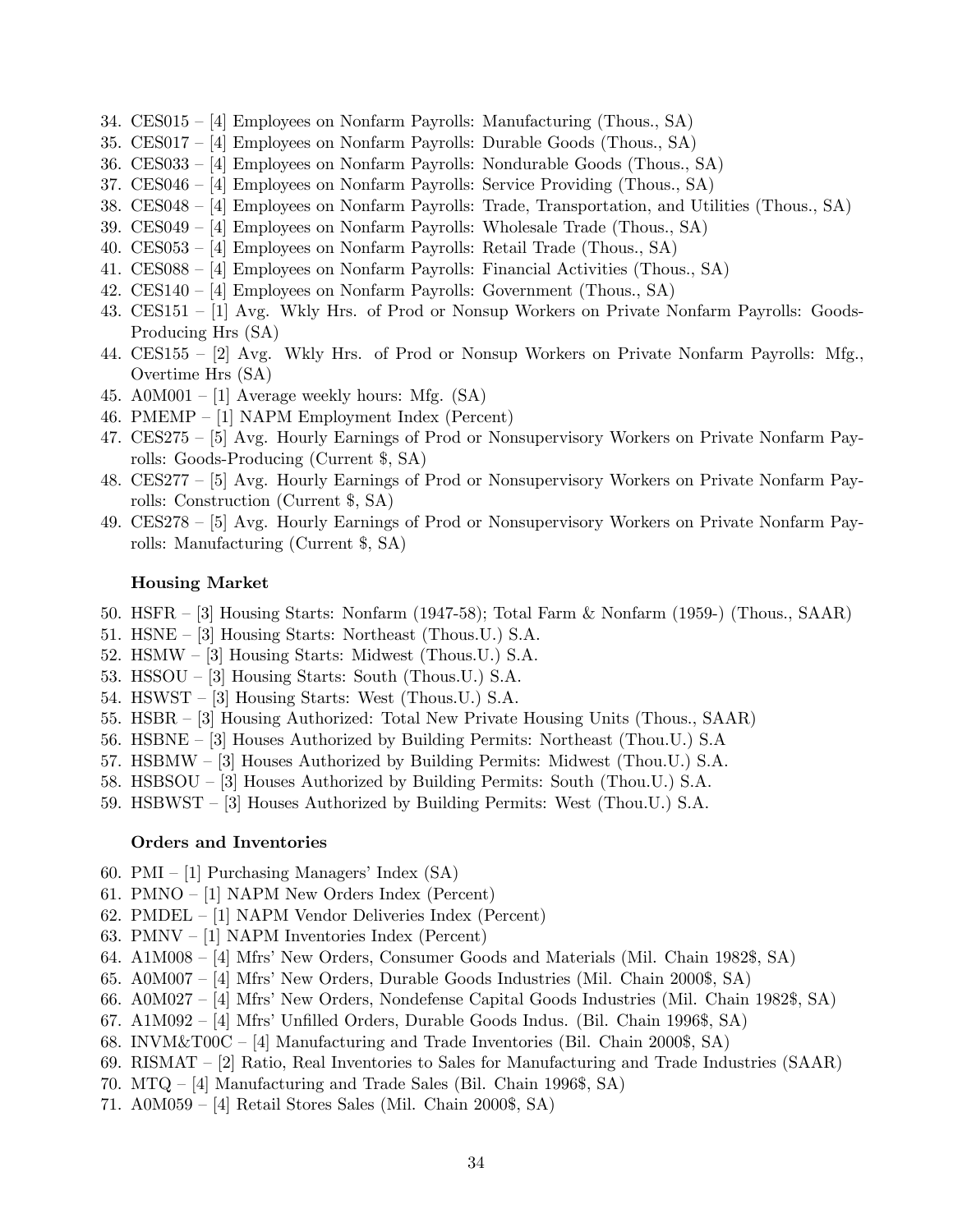#### Money and Credit Markets

- 72. FM1 [5] Money Stock: M1 (Curr, Trav.Cks, Dem Dep, Other Ck's able Dep, Bil\$, SA)
- 73. FM2  $-$  [5] Money Stock: M2 (M1+O'Nite Rps, Euro\$,G/P&B/D Mmmfs&Sav&Sm Time Dep, Bil\$, SA)
- 74. FM2\_R  $-$  [4] Money Supply: Real M2, FM2/GMDC (Source: AC)
- 75. FMFBA  $-$  [5] Monetary Base, Adjusted for Reserve Requirement Changes (Mil\$, SA)
- 76. FMRRA [5] Depository Inst Reserves: Total, Adjusted for Reserve Requirement Changes (Mil\$, SA)
- 77. FMRNBA [5] Depository Inst Reserves: Non-borrowed, Adjusted for Reserve Requirement Changes (Mil\$, SA)
- 78. FCLNBW  $-$  [5] Commercial & Industrial Loans Outstanding (Mil\$, BCD72)
- 79. CCIPY  $-$  [2] Ratio, Consumer Installment Credit to Personal Income (Percent, SA)

### Stock Indices

- 80. FSPCOM  $-$  [4] S&P's Common Stock Price Index: Composite (1941-43=10)
- 81. FSPIN  $-$  [4] S&P's Common Stock Price Index: Industrials (1941-43=10)
- 82.  $SPCOM-DY [2]$  S&P's Composite Common Stock: Dividend Yield (Percent PA) (Source: Datastream)
- 83.  $SPCOM-PE [4]$  S&P's Composite Common Stock: Price-Earnings Ratio (Percent, NSA) (Source: Datastream)

### Interest Rates and Bond Yields

- 84. FYFF [2] Interest Rate: Federal Funds (Effective) (Percent PA, NSA)
- 85.  $C P90 [2]$  Commercial Paper Rate (Source: AC based on Federal Reserve Board of Governors data on 3M Commercial Paper Rate)
- 86. FYGM3 [2] Interest Rate: U.S. Treasury Bills, Sec Mkt., 3-Month (Percent PA, NSA)
- 87. FYGM6 [2] Interest Rate: U.S. Treasury Bills, Sec Mkt., 6-Month (Percent PA, NSA)
- 88. FYGT1 [2] Interest Rate: U.S. Treasury Const Maturities, 1-Year (Percent PA, NSA)
- 89. FYGT5 [2] Interest Rate: U.S. Treasury Const Maturities, 5-Year (Percent PA, NSA)
- 90. FYGT10 [2] Interest Rate: U.S. Treasury Const Maturities, 10-Year (Percent PA, NSA)
- 91. FYAAAC [2] Bond Yield: Moody's AAA Corporate (Percent PA)
- 92. FYBAAC  $-$  [2] Bond Yield: Moody's BAA Corporate (Percent PA)
- 93.  $SCP90 [1]$  Spread  $CP90 FYFF$  (Source: AC)
- 94. SFYGM3 [1] Spread FYGM3 FYFF (Source: AC)
- 95. SFYGM6 [1] Spread FYGM6 FYFF (Source: AC)
- 96. SFYGT1 [1] Spread FYGT1 FYFF (Source: AC)
- 97. SFYGT5  $-$  [1] Spread FYGT5  $-$  FYFF (Source: AC)
- 98. SFYGT10 [1] Spread FYGT10 FYFF (Source: AC)
- 99. SFYAAAC [1] Spread FYAAAC FYFF (Source: AC)
- 100. SFYBAAC  $-$  [1] Spread FYBAAC  $-$  FYFF (Source: AC)

### Exchange Rates

- 101. EXRUS  $-$  [4] Foreign Exchange Rate: United States; Effective (Index)
- 102. EXRSW  $-$  [4] Foreign Exchange Rate: Switzerland (Swiss Franc per U.S.\$)
- 103. EXRJAN  $-$  [4] Foreign Exchange Rate: Japan (Yen per U.S.\$)
- 104. EXRUK  $-$  [4] Foreign Exchange Rate: United Kingdom (Cents per Pound)